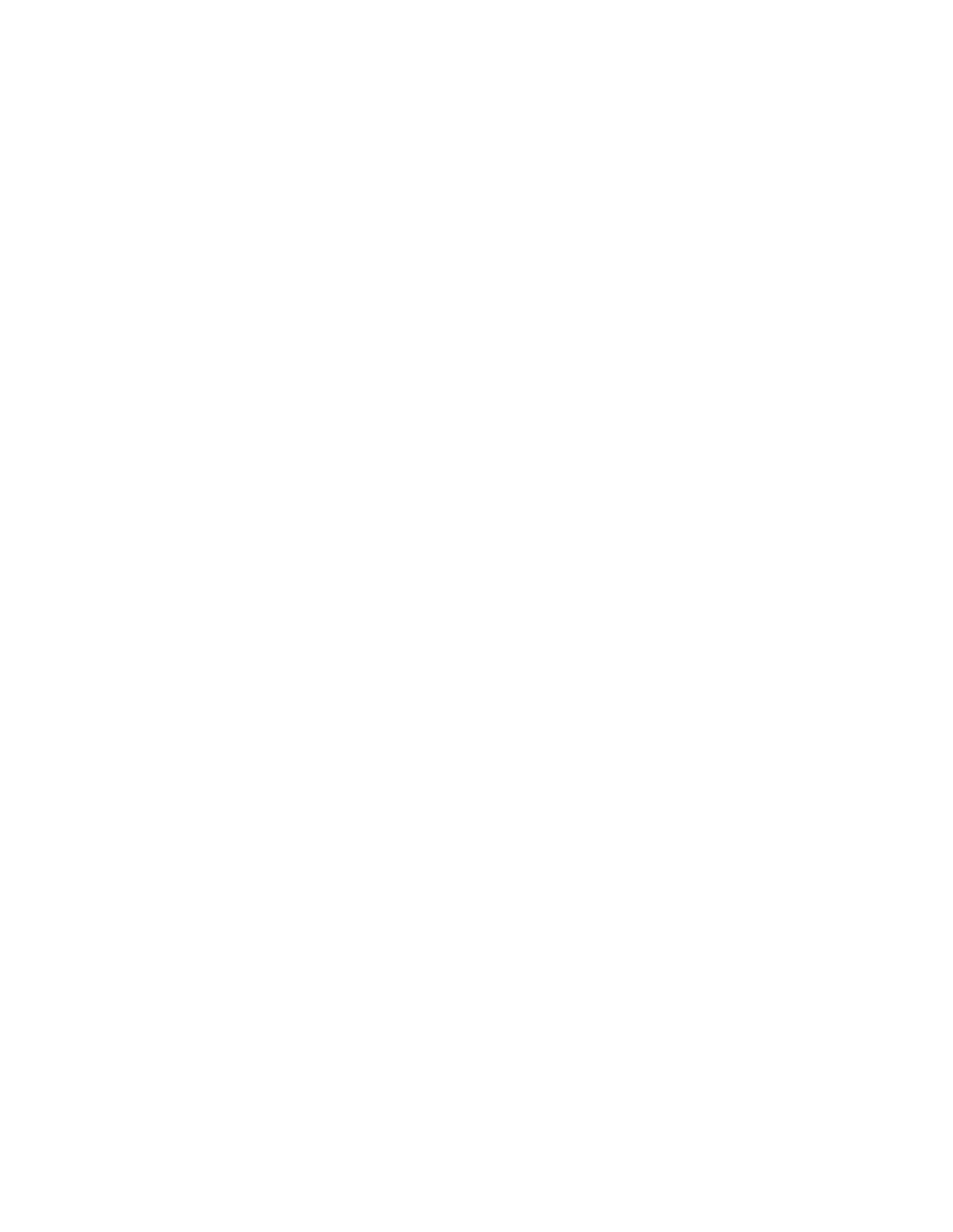#### TABLE OF CONTENTS

| <b>ARTICLE</b>     |        | <b>SCOPE AND PURPOSE</b>                               | <b>PAGE</b> |
|--------------------|--------|--------------------------------------------------------|-------------|
| <b>Section</b>     |        |                                                        |             |
|                    | 100.0  | <b>Scope and Legal Authority</b>                       | $1-1$       |
|                    | 101.0  | <b>Title</b>                                           | $1 - 1$     |
|                    | 102.0  | <b>Application/Exception of Ordinance</b>              | $1-1$       |
|                    | 103.0  | <b>Intent and Purpose</b>                              | $1-2$       |
|                    | 104.4  | Interpretation                                         | $1-2$       |
|                    | 105.0  | <b>Administration</b>                                  | $1-2$       |
|                    | 106.0  | <b>Instances When Plats Will Not Be Required</b>       | $1-3$       |
|                    | 107.0  | <b>Instances When Plat Are Required</b>                | $1-4$       |
|                    | 108.0  | <b>Suitability of Land For Subdivision Development</b> | $1-4$       |
| <b>ARTICLE II</b>  |        | <b>DEFINITIONS</b>                                     |             |
| <b>Section</b>     |        |                                                        |             |
|                    | 200.0  | <b>General Statement</b>                               | $2 - 1$     |
|                    | 201.0  | <b>Definitions</b>                                     | $2 - 1$     |
| <b>ARTICLE III</b> |        | <b>GENERAL REGULATIONS</b>                             |             |
|                    | 300.0  | <b>Pre-Application Conference</b>                      | $3-1$       |
|                    | 301.0  | <b>Preliminary Plat Procedures</b>                     | $3-1$       |
|                    | 301.1  | <b>Submission of Application</b>                       | $3-1$       |
|                    | 301.2  | <b>County Engineer's Review</b>                        | $3 - 2$     |
|                    | 301.3A | <b>Illinois Department of Transportation Review</b>    | $3-2$       |
|                    | 301.3B | <b>Township Road District Highway Comm Review</b>      | $3 - 2$     |
|                    | 301.4A | <b>Soil &amp; Water Conservation District Review</b>   | $3-2$       |
|                    | 301.4B | <b>Local Health Department Review</b>                  | $3 - 2$     |
|                    | 301.5  | <b>County Board Review and Action</b>                  | $3 - 2$     |
|                    | 301.6  | <b>Certification of Approval</b>                       | $3 - 3$     |
|                    | 301.7  | <b>Filing</b>                                          | $3 - 3$     |
|                    | 301.8  | <b>Rights and Privileges</b>                           | $3 - 3$     |
|                    | 301.9  | <b>Subdivision Near Municipality</b>                   | $3-4$       |
|                    | 302.0  | <b>Preliminary Plat Requirements</b>                   | $3-4$       |
|                    | 303.0  | <b>Improvement Plan Procedures</b>                     | $3-6$       |
|                    | 303.b  | <b>Township Road District Highway Comm. Review</b>     | $3-6$       |
|                    | 304.0  | <b>improvement Plan Requirements</b>                   | $3 - 7$     |
|                    | 304.1  | <b>Final Map</b>                                       | $3-9$       |
|                    | 305.0  | <b>Final Plat Procedures</b>                           | $3-9$       |
|                    | 305.1  | <b>Submission of Final Plat for Review</b>             | $3-9$       |
|                    | 305.2  | <b>County Engineer Review</b>                          | $3-9$       |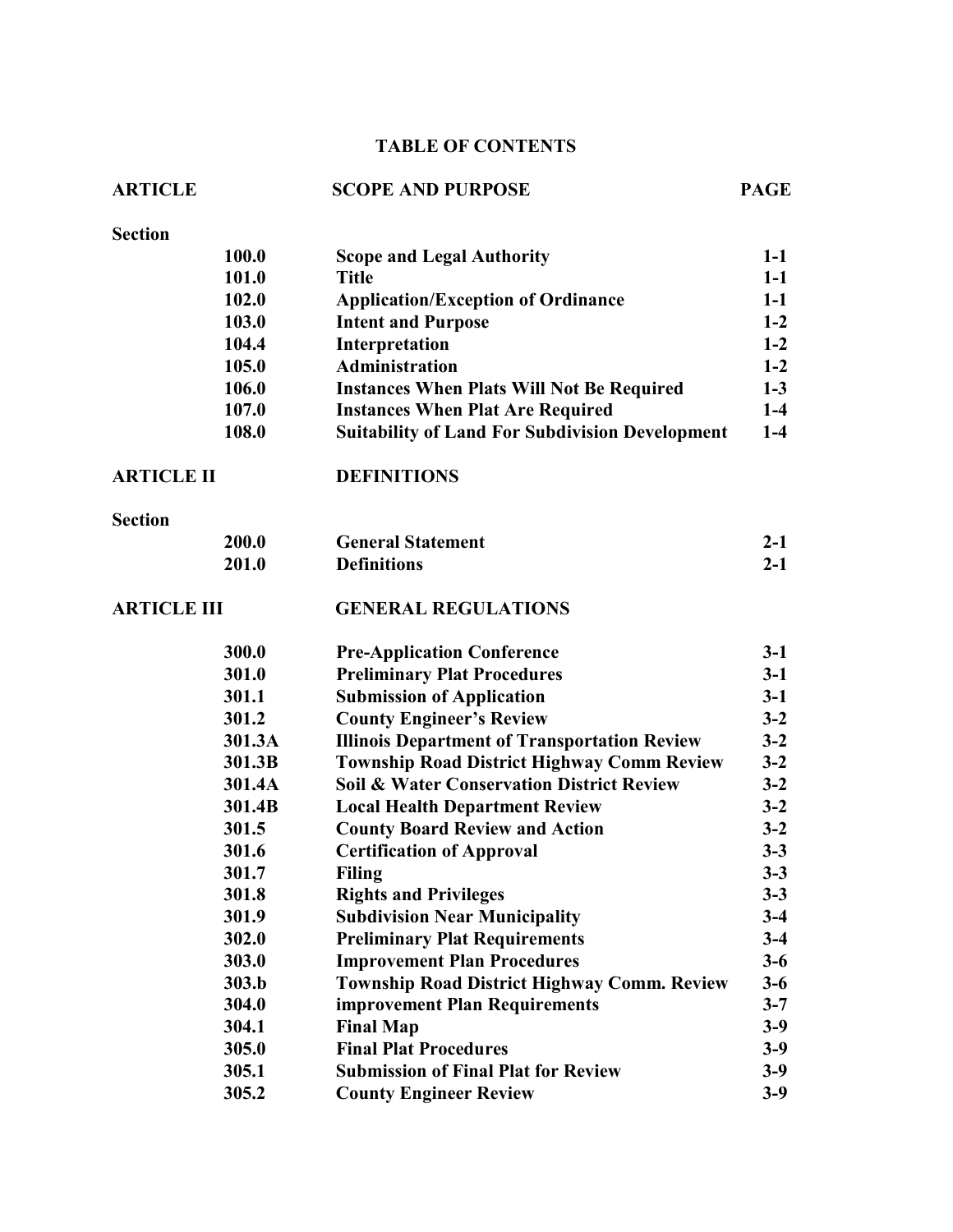| 305.3 | <b>County Board Review and Action</b>                | $3-9$    |
|-------|------------------------------------------------------|----------|
| 305.4 | <b>Soil &amp; Water Conservation District Review</b> | $3 - 10$ |
| 305.5 | <b>Certification of Action</b>                       | $3 - 10$ |
| 306.0 | <b>Final Plat Requirements</b>                       | $3 - 10$ |
| 307.0 | <b>Minor Subdivisions</b>                            | $3 - 13$ |
| 308.0 | Recording                                            | $3-14$   |
| 308.1 | <b>Illegal Plats</b>                                 | $3 - 14$ |
| 308.2 | <b>Public Improvements</b>                           | $3 - 14$ |
| 308.3 | <b>Fees</b>                                          | $3 - 14$ |
|       |                                                      |          |

#### ARTICLE IV MINIMUM STANDARD OF DESIGN & IMPROVEMENT FOR STREET

#### Section

| 400.0 | <b>General Statement</b>                       | $4-1$   |
|-------|------------------------------------------------|---------|
| 400.1 | <b>Best Use</b>                                | $4-1$   |
| 401.0 | <b>Street Planning</b>                         | $4-1$   |
| 401.1 | <b>Continuation of Adjoining Street System</b> | 4-1     |
| 401.2 | <b>Marginal Access Street</b>                  | $4 - 2$ |
| 401.3 | <b>Private Reserve Strips</b>                  | $4 - 2$ |
| 401.4 | <b>Street Names</b>                            | $4 - 2$ |
| 401.5 | <b>Additional Right-of-Way Requirements</b>    | $4 - 2$ |
| 401.6 | <b>Private Streets</b>                         | $4 - 3$ |
| 402.0 | <b>Street Design Standards</b>                 | $4 - 3$ |
| 402.1 | <b>Right-of-Way Width</b>                      | $4 - 5$ |
| 402.2 | <b>Surface/Base/Roadbed Widths</b>             | $4 - 5$ |
| 402.3 | <b>Street Grades</b>                           | $4 - 5$ |
| 402.4 | <b>Horizontal Curves</b>                       | $4 - 5$ |
| 402.5 | <b>Tangents</b>                                | $4-6$   |
| 402.6 | <b>Intersections</b>                           | $4 - 6$ |
| 402.7 | <b>Cul-De-Sac Streets</b>                      | $4 - 6$ |
| 402.8 | <b>Alleys</b>                                  | $4-6$   |
| 402.9 | <b>General Standards</b>                       | $4 - 7$ |
| 403.0 | <b>Street Improvements</b>                     | $4 - 7$ |
| 403.1 | <b>Primary Highways</b>                        | $4 - 7$ |
| 403.2 | <b>Minor and Collector Streets</b>             | $4 - 7$ |
| 403.3 | <b>Alley Pavement</b>                          | $4 - 8$ |
| 404.0 | <b>Street Signs</b>                            | $4 - 8$ |

#### ARTICLE V MINIMUM STANDARDS OF DESIGN & IMPROVEMENT FOR UTILITIES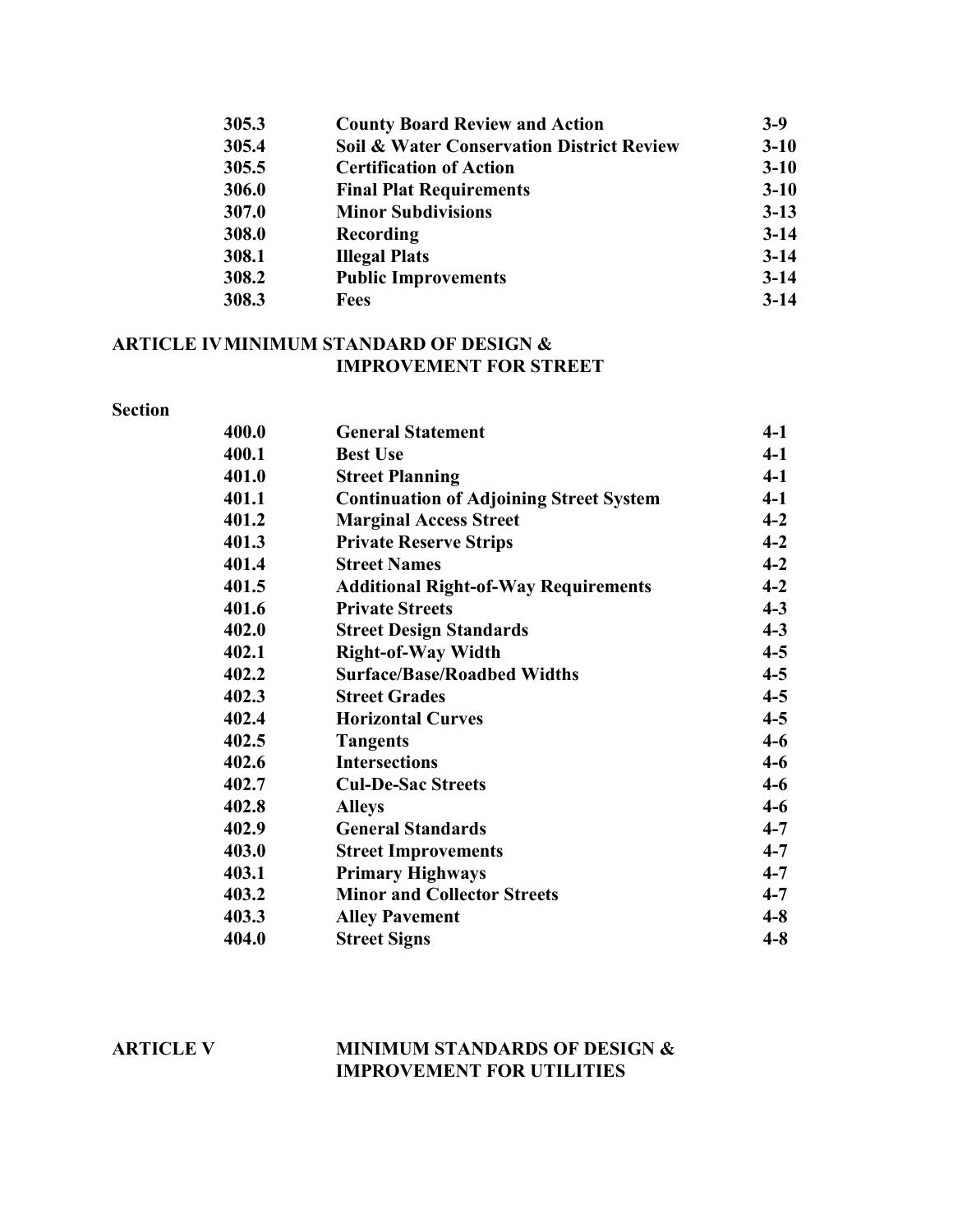#### Section

| 500.0  | <b>General Statement</b>                        | $5-1$   |
|--------|-------------------------------------------------|---------|
| 501.0  | <b>Reference Monuments</b>                      | $5-1$   |
| 502.0  | <b>Sewers, Individual Systems-Design</b>        | $5-1$   |
| 502.1  | <b>Percolation Tests</b>                        | $5-2$   |
| 502.2A | <b>Lot Sizes and Density</b>                    | $5-2$   |
| 502.2B | <b>Lot Sized and Required Setbacks</b>          | $5 - 3$ |
| 502.3  | <b>Design Standards</b>                         | $5 - 3$ |
| 503.0  | Sewer & Water Utilities-Improvement Standards   | $5 - 3$ |
| 503.1  | <b>Sanitary Sewers</b>                          | $5-4$   |
| 503.2  | <b>Water Systems</b>                            | $5-3$   |
| 503.3  | <b>Utilities in Flood Plain Areas</b>           | $5 - 3$ |
| 503.4  | <b>House Services</b>                           | $5 - 3$ |
| 504.0  | <b>Drainage</b>                                 | $5-4$   |
| 505.0  | <b>Fire Hydrants</b>                            | $5-5$   |
| 506.0  | <b>Electrical Power, Telephone and Cable</b>    |         |
|        | <b>Antenna Television (CATV)</b>                | $5 - 5$ |
| 507.0  | <b>Inspection of Public Improvements</b>        | $5 - 5$ |
| 508.0  | <b>Performance Guarantee or Bond</b>            | $5 - 5$ |
| 508.1  | <b>Release</b>                                  | $5-6$   |
| 508.2  | <b>Terms</b>                                    | $5-6$   |
| 508.3  | <b>Eligible Surety</b>                          | $5-6$   |
| 509.0  | <b>Provisions for Maintenance and Operation</b> |         |
|        | <b>Of Private Utilities or Facilities</b>       | $5 - 7$ |
| 510.0  | <b>Easements</b>                                | $5 - 7$ |
| 511.0  | <b>Blocks</b>                                   | $5 - 8$ |
| 512.0  | Lots                                            | $5 - 8$ |
| 513.0  | <b>Public Reservations</b>                      | $5-9$   |
|        |                                                 |         |

#### ARTICLE VI VARIANCES

#### Section

| 600.0 | <b>Conditions of Variation</b> | $6-1$ |
|-------|--------------------------------|-------|
| 601.0 | <b>Variance Procedures</b>     | $6-1$ |

### ARTICLE VII VACATIONS, PENALTIES, ADOPTION

#### Section

| 700.0 | <b>Plat Vacation</b>       | $7-1$ |
|-------|----------------------------|-------|
| 700.1 | <b>Submittal Documents</b> | $7-1$ |
| 700.2 | <b>Approvals Required</b>  | $7-1$ |
| 700.3 | <b>County Board Review</b> | $7-1$ |
| 700.4 | <b>Vacation Recorded</b>   | $7-2$ |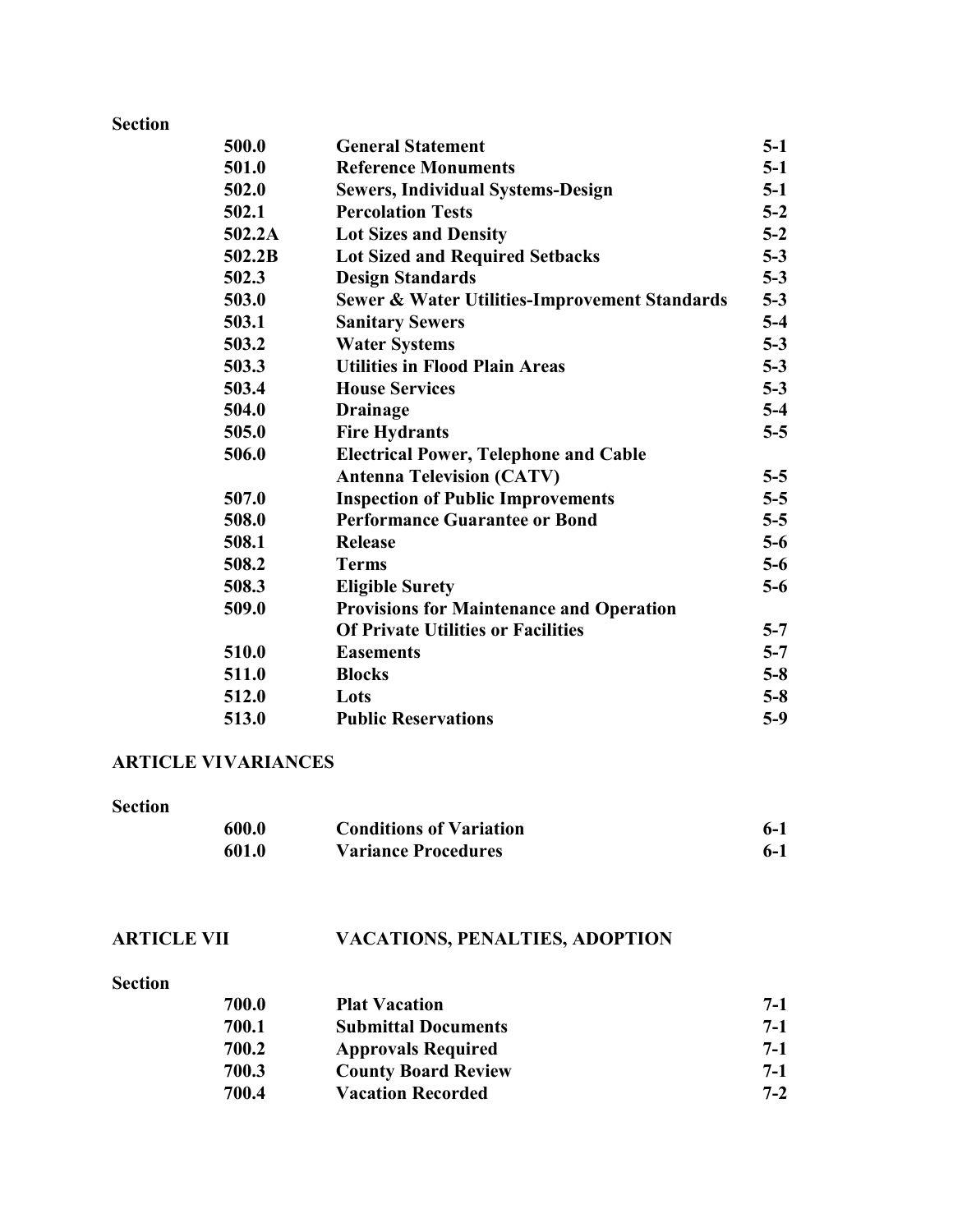| 701.0 | <b>Amendments</b>                        | $7 - 2$ |
|-------|------------------------------------------|---------|
| 702.0 | <b>Validity</b>                          | $7 - 2$ |
| 703.0 | <b>Repeal of Conflicting Regulations</b> | $7 - 2$ |
| 704.0 | <b>Penalties</b>                         | $7 - 2$ |
| 704.1 | <b>Fines</b>                             | $7 - 2$ |
| 705.0 | <b>Enforcement of Ordinance</b>          | $7 - 3$ |
| 706.0 | <b>Effective Date</b>                    | $7 - 3$ |

## APPENDIX: ILLUSTRATIONS OF PLATS AND PROCEDURES

| <b>Preliminary Plat Procedure</b> | $A-1$ |
|-----------------------------------|-------|
| <b>Improvement Plan Procedure</b> | $A-2$ |
| <b>Final Plat Procedure</b>       | $A-3$ |
| <b>Sample Preliminary Plat</b>    | $A-4$ |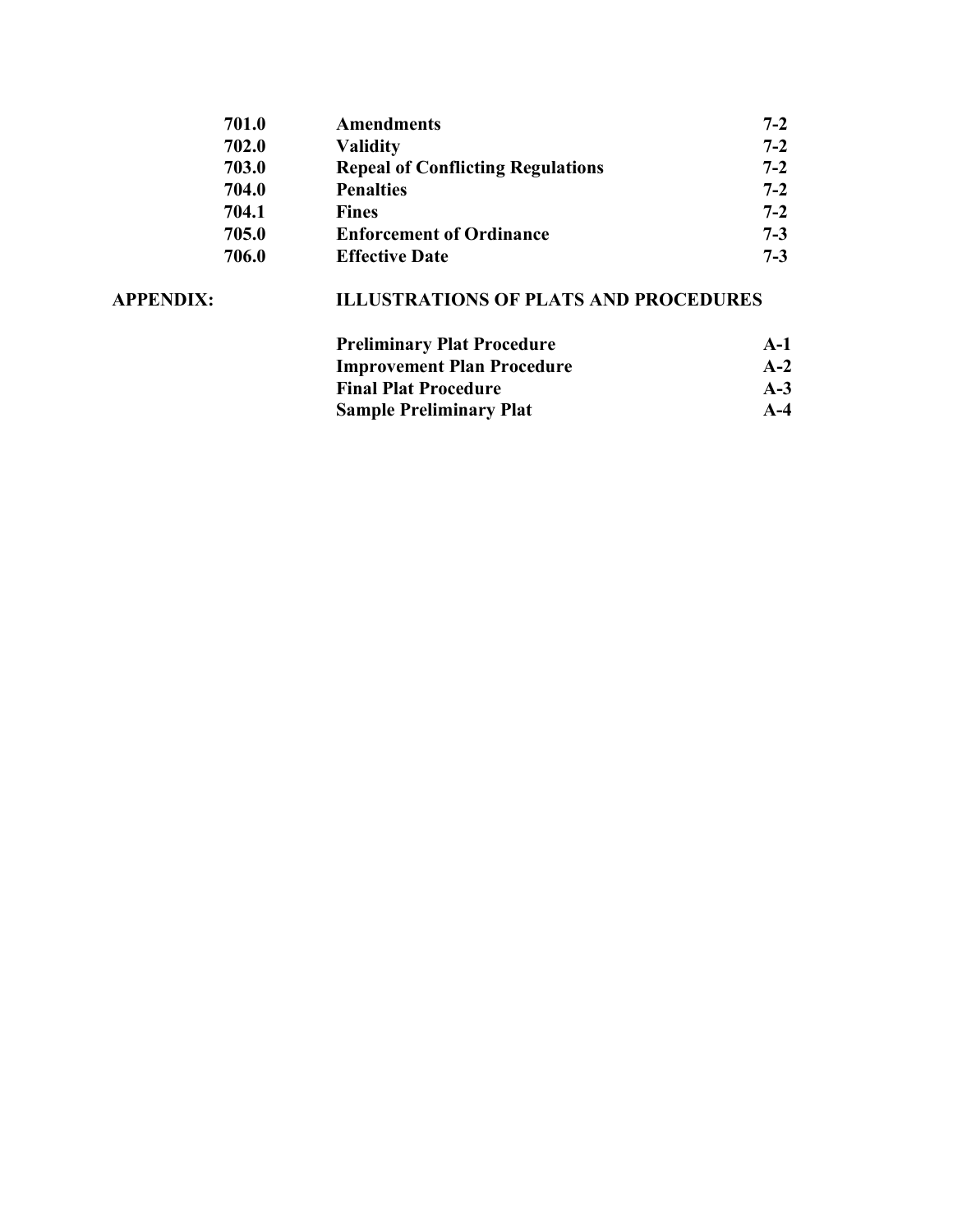#### ARTICLE I

#### SCOPE AND PURPOSE

#### Section 100.0 SCOPE AND LEGAL AUTHORITY

For the purpose of controlling future development of the County of Bond and for the promotion of the public health, safety, comfort, morals and welfare of persons living within the territory governed, the provisions and regulations hereinafter contained shall govern the subdividing and platting of lands lying within the area of jurisdiction of the County of Bond.

The rules and regulations governing plats and subdivision of land contained herein shall apply within the county as permitted by State Statutes. In the event of overlapping jurisdiction withing the project area, the extent of jurisdiction shall be determined and agreed upon between the county and the municipality or municipalities concerned. Except in the case of re-subdivision, this Ordinance shall not apply to any lot or lots forming a part of a subdivision recorded in the office of the County Recorder of Deeds prior to the effective date of this Ordinance, this Ordinance does not intend to repeal, annul or in any way impair or interfere with existing provisions of other laws or ordinances except those specifically repealed by, or in conflict with this Ordinance, or with restrictive covenants running with the land. Where this Ordinance imposes a greater restriction upon the land than is imposed or required by such existing provisions of law, ordinance, or restrictive covenants, the provisions of this Ordinance shall control.

#### Section 101.0 TITLE

This Ordinance may be known, referred to and cited as "The Land Subdivision Ordinance of Bond County, Illinois."

#### Section 102.0 APPLICATION/EXCEPTION OF ORDINANCE

From and after the passage of this Ordinance, no plat of any subdivision shall be valid nor entitled to record unless and until same has been approved by the Bond County Board, in accordance with the procedure hereinafter provided, and no plat of any subdivision shall be approved without compliance with the standards of design and improvements required as hereinafter set forth.

The exercise of plat approval power by the County Board is subject to exception where a municipality with an adopted subdivision ordinance and operating under a Comprehensive Plan, shall approve all subdivision plats within one and one half  $(1 \frac{1}{2})$  miles of the corporate limits. Until approved by the corporate authorities no subdivision plat shall be recorded in Bond County or have any validity whatever. (Illinois Revised Statutes, Chapter 24, Section 11-15-1 and 11-12-12).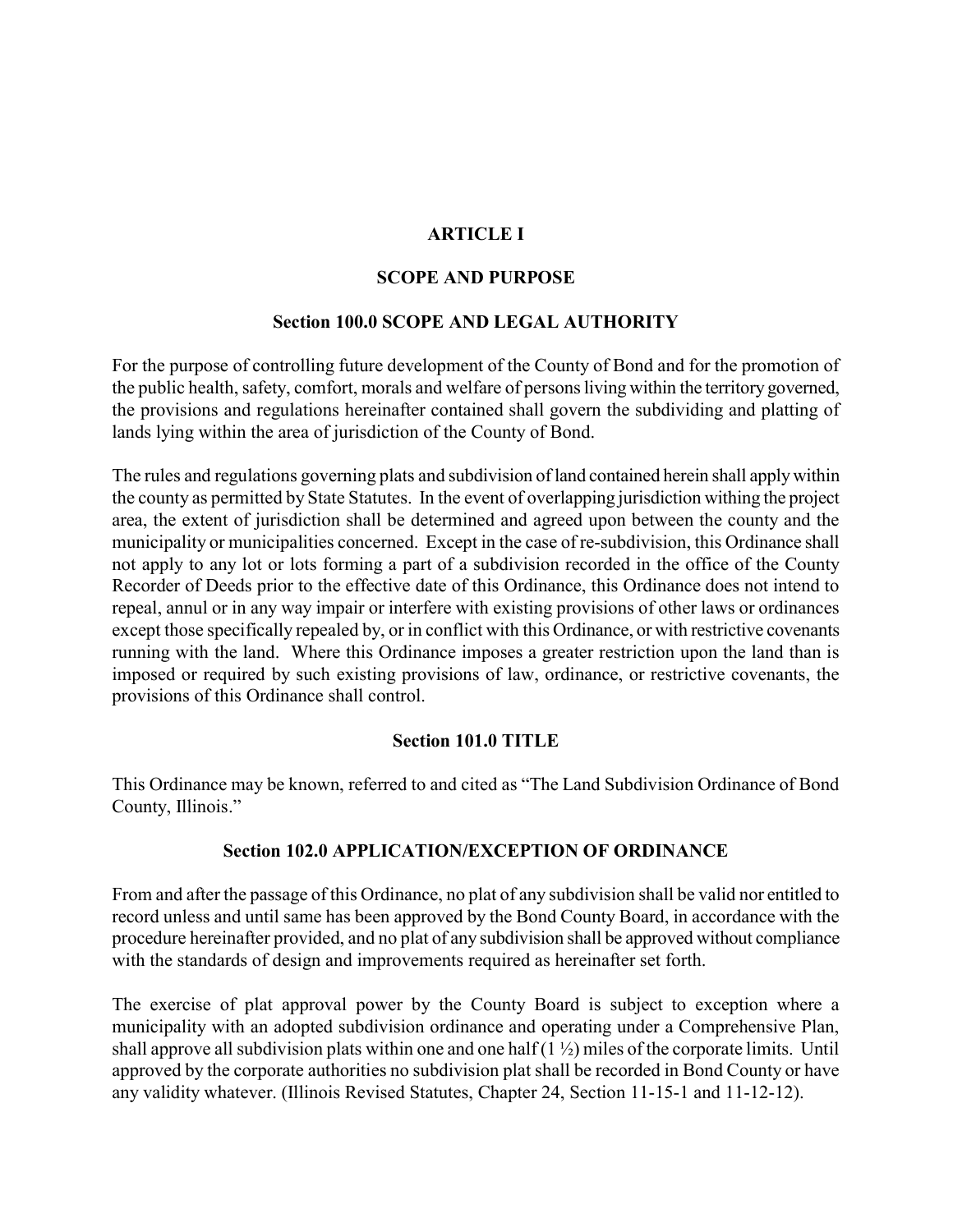No lot in a subdivision, as defined herein, may be conveyed unless a Final Plat of the property has been approved according to the requirements and provisions of this Ordinance, and recorded in the office of the Bond County Recorder of Deeds.

#### Section 103.0 INTENT AND PURPOSE

This Ordinance is intended for the purposes of coordinated, efficient and economic development of the county, providing adequate services and utilities safe convenient access and a desirable and attractive living environment through good subdivision design. In achieving these purposes, the county shall utilize development standards which are directed toward reasonable costs for initial development and continuing maintenance; such standards shall include the following:

(a) The proper location and width of streets and the proper location of building setback lines, open spaces, recreational areas and public lands.

(b) The avoidance of conditions which would lead to the creation of blighted areas.

(c) The avoidance of overcrowding of population and congestion of vehicular traffic.

(d) The proper grading and improvement of streets and the provision of water, sewer, storm water and other utility services to be provided.

(e) The provision of adequate space for traffic and utility facilities for access of emergency apparatus; for the control of the number, spacing, type and design of access points to existing or future streets; for minimum width, depth, and area of lots; for adequate light and air; and for a proper distribution of population.

#### Section 104.0 INTERPRETATION

This ordinance is intended as MINIMUM REQUIREMENTS to achieve the above stated purposes, as specified in Section103.0.

If any other provision of law relates to any matter covered herein, the regulation providing the higher standard shall apply.

#### Section 105.0 ADMINISTRATION

This ordinance shall be administered by the Bond County Board as defined herein. The County Board shall have the authority to appoint an Administrative Officer to assist in carrying out the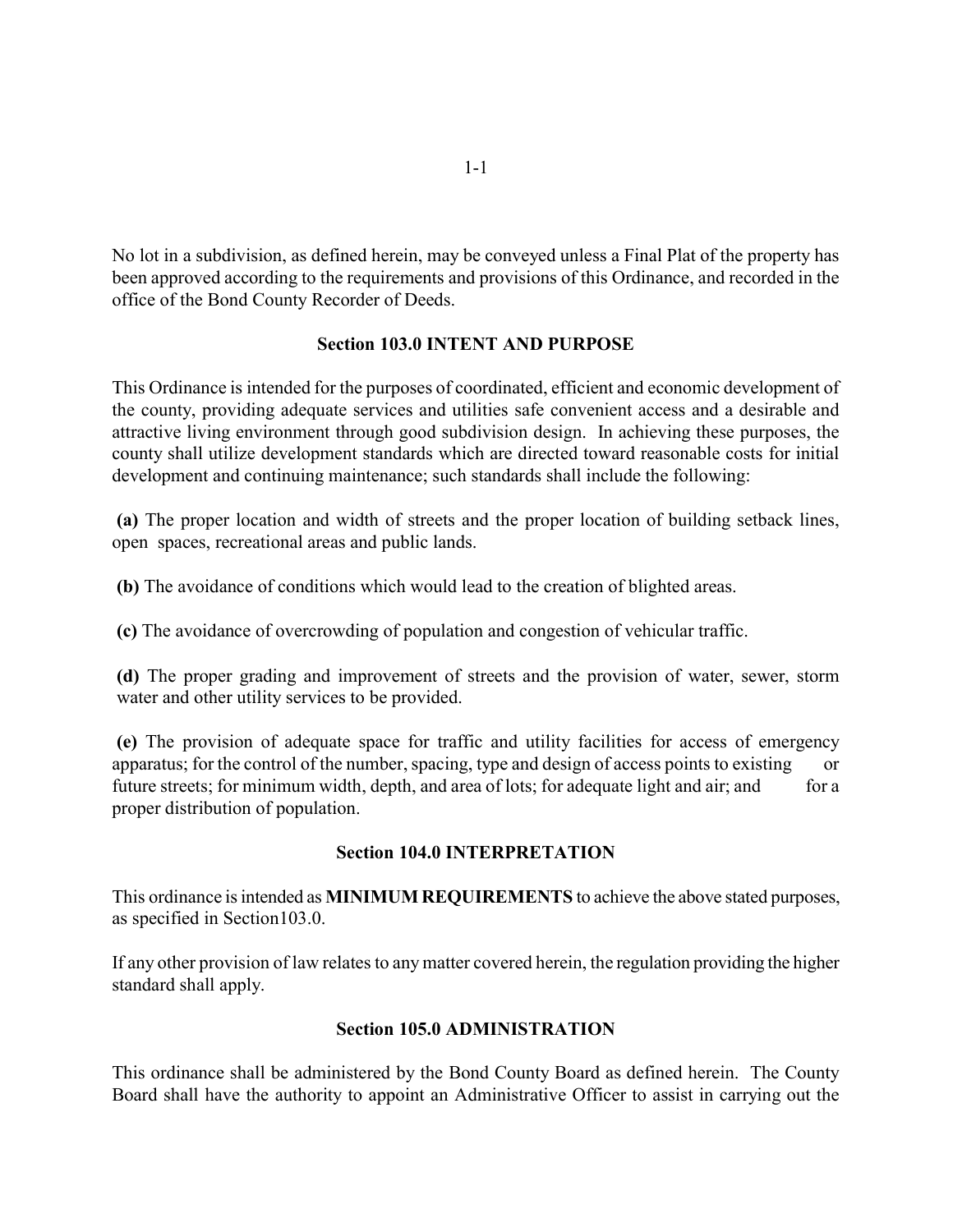provisions of this Ordinance.

1-2

#### Section 106.0 INSTANCES WHEN PLATS WILL NOT BE REQUIRED

The provisions of these regulations do not apply and no plat is required in the instances listed below. However, the Bond County Board may require Plats Act compliance when substantial development warrants such (Refer to Section 107.0). Otherwise the following exceptions are in effect:

 (a) The division or subdivision of land into parcels or tracts of five (5) acres or more in size which does not involve any new streets or easements of access, provided, however, that such existing streets or easements of access comply with the minimum standards for roads within subdivisions which are otherwise required herein;

 (b) The division of lots or blocks of less than one (1) acre in any recorded subdivision which does not involve any new streets or easements of access;

(c) The sale or exchange of parcels of land between owners of adjoining and contiguous land;

 (d) The conveyance of parcels of land or interests therein for use as a right-of-way for railroads or other public utility facilities and other pipe lines which does not involve any new streets or easements of access;

 (e) The conveyance of land owned by a railroad or other public utility which does not involve any new streets or easements of access;

 (f) The conveyance of land for highway or other public purposes or grants or conveyance relating to the dedication of land for public use or instruments relating to the vacation of land impressed with a public use;

(g) Conveyance made to correct description in prior conveyances;

 (h) The sale or exchange of parcels or tracts of land following the division into no more than two (2) parts of a particular parcel or tract of land existing on July 17, 1959 and not involving any new streets or easements of access;

 (i) The sale of a single lot of less than five (5) acres from a larger tract when a survey is made by a registered surveyor; provided, however, that this exemption shall not apply to the sale of any subsequent lots from the same larger tract of land, as determined by the dimensions and configuration of the larger tract existing as of October 1, 1973 and provided also that this exception does not invalidate any local requirements applicable to the subdivision of land.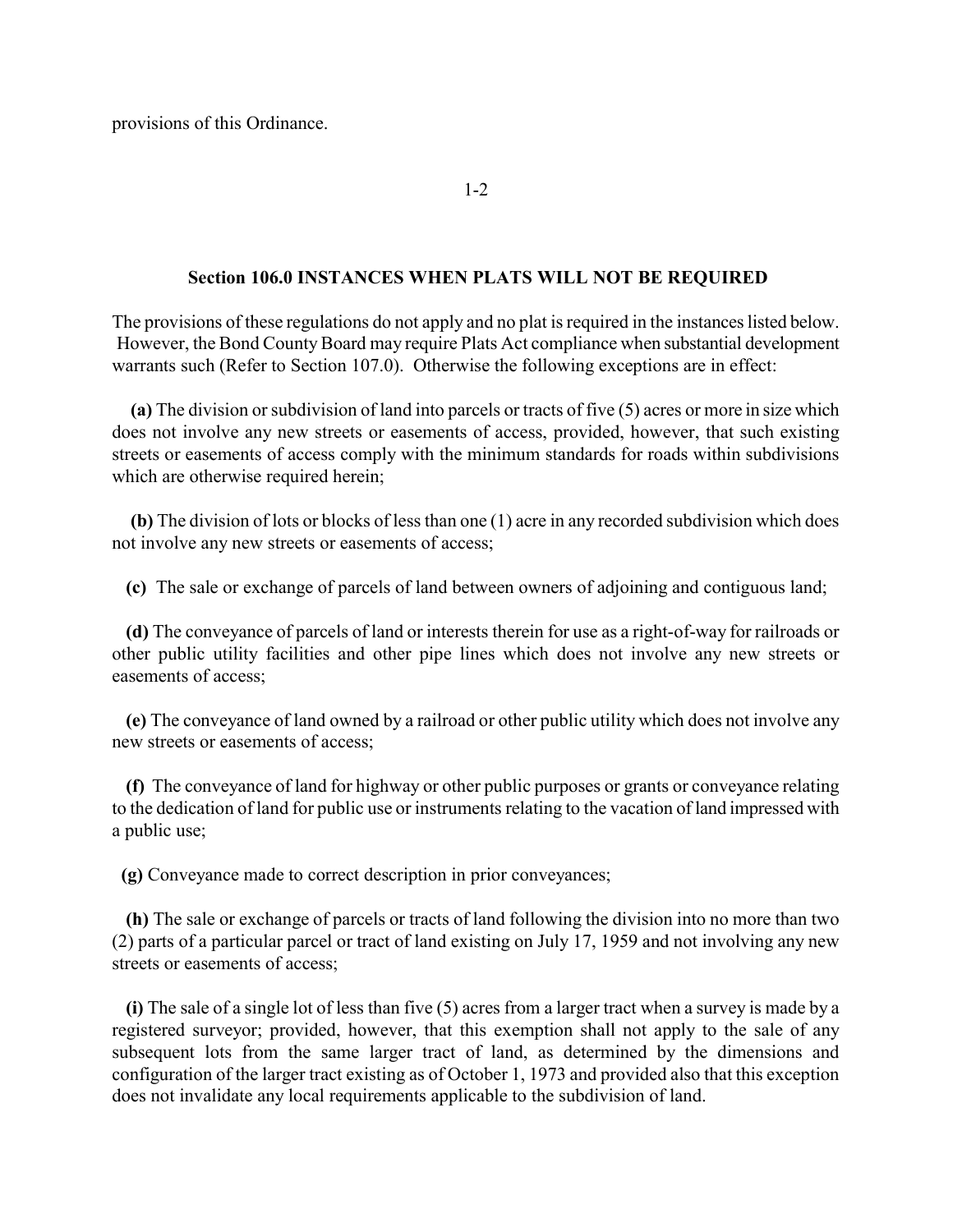#### Section 107.0 INSTANCES WHEN PLATS ARE REQUIRED

The Bond County Board may require compliance with the Plats Act when substantial development affecting the general health, welfare and well-being warrant such compliance. Reference is hereby made to Section103.0 Intent and Purpose.

Whenever the owner of land subdivides it into two (2) or more parts, any of which is less than five (5) acres, he must have it surveyed and a plat thereof made by a Registered Land Surveyor. The plat must describe and set forth all public and private access ways including streets and also show public facilities and grounds.

#### Section 108.0 SUITABILITY OF LAND FOR SUBDIVISION DEVELOPMENT

Land unsuitable for subdivision development due to drainage, flood hazard area, hillside area, rock formation or any other conditions constituting a danger to health, life or property shall not be approved for subdivision development unless the subdivider resents evidence or data to the County Board establishing that the methods proposed to meet any such conditions are adequate to avoid any danger to health, life or property.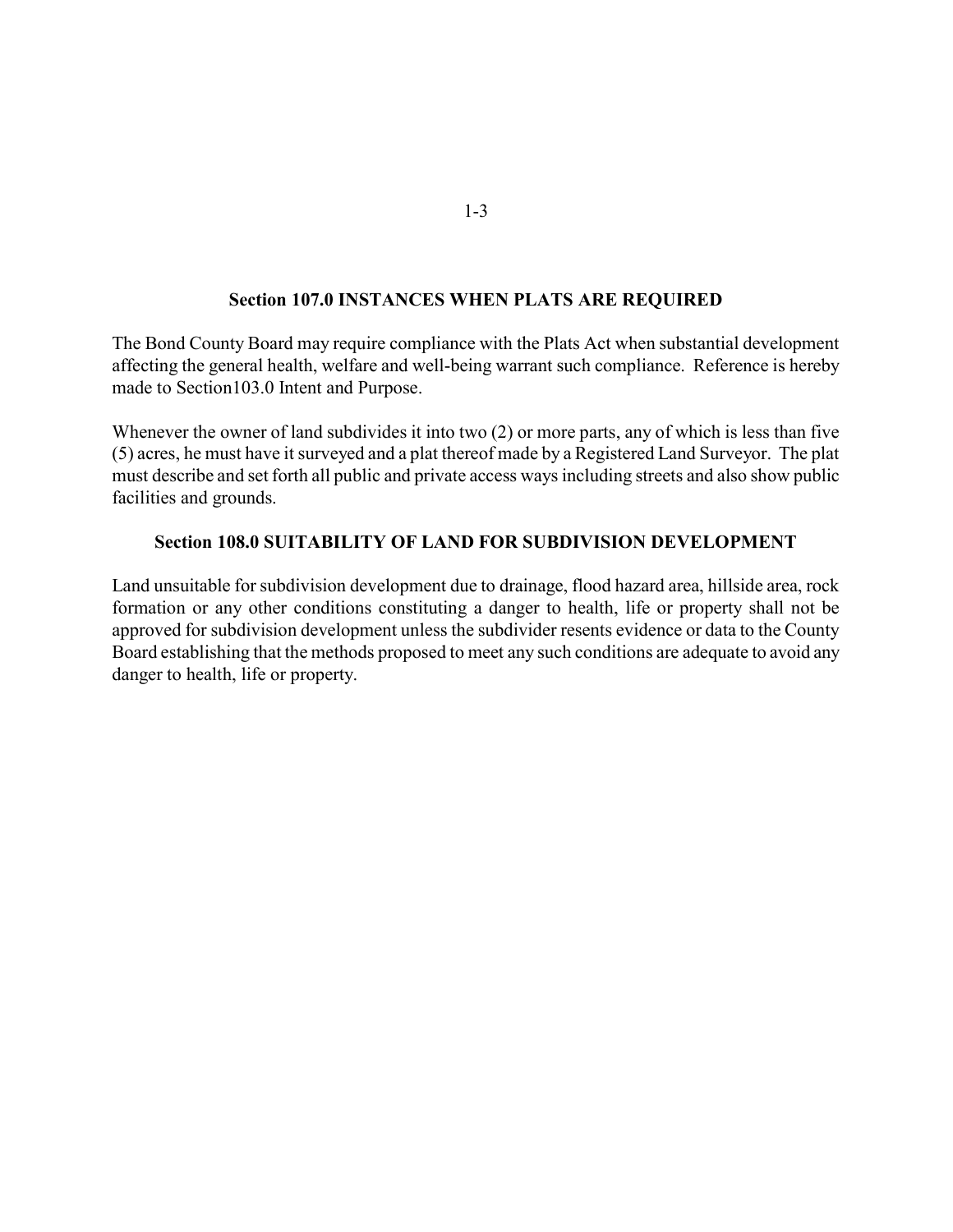#### ARTICLE II

#### **DEFINITIONS**

#### Section 200.0 GENERAL STATEMENT

Words used in the present tense shall include the future; the singular number shall include the plural and plural the singular; the word "building" shall include the word "structure"; the word "shall" is mandatory; the word "may" is permissive.

#### Section 201.0 DEFINITIONS

For the purpose of this Ordinance, the terms used herein are defined as follows:

ADMINISTRATIVE OFFICER: An individual appointed by the Bond County Board to administer the County Subdivision Ordinance.

ALLEY: A minor way used primarily for the vehicular service access to the rear or side of properties otherwise abutting on a street.

AREA, GROSS: The entire area within the boundary lines of the territory proposed for subdivision, including the area to be dedicated for street and alley rights-of-way and public use.

BLOCK, NET: The entire area within the boundary lines of the territory proposed for subdivision, less the area to be dedicated for street and alley rights-of-way and public use.

BLOCK: An area of land entirely bounded by streets, highways or barrier (except alleys, pedestrian ways, or exterior boundaries of a subdivision unless exterior boundary is a street, or highway) or a combination of streets, public parks, cemeteries, railroad rights-of-way, shorelines or waterways or corporate boundary lines.

BUILDING: Any structure, whether temporary, semi permanent or permanent, designed or intended for the support, enclosure, shelter or protection of persons or property.

BUILDING LINE: See SETBACK LINE.

1-4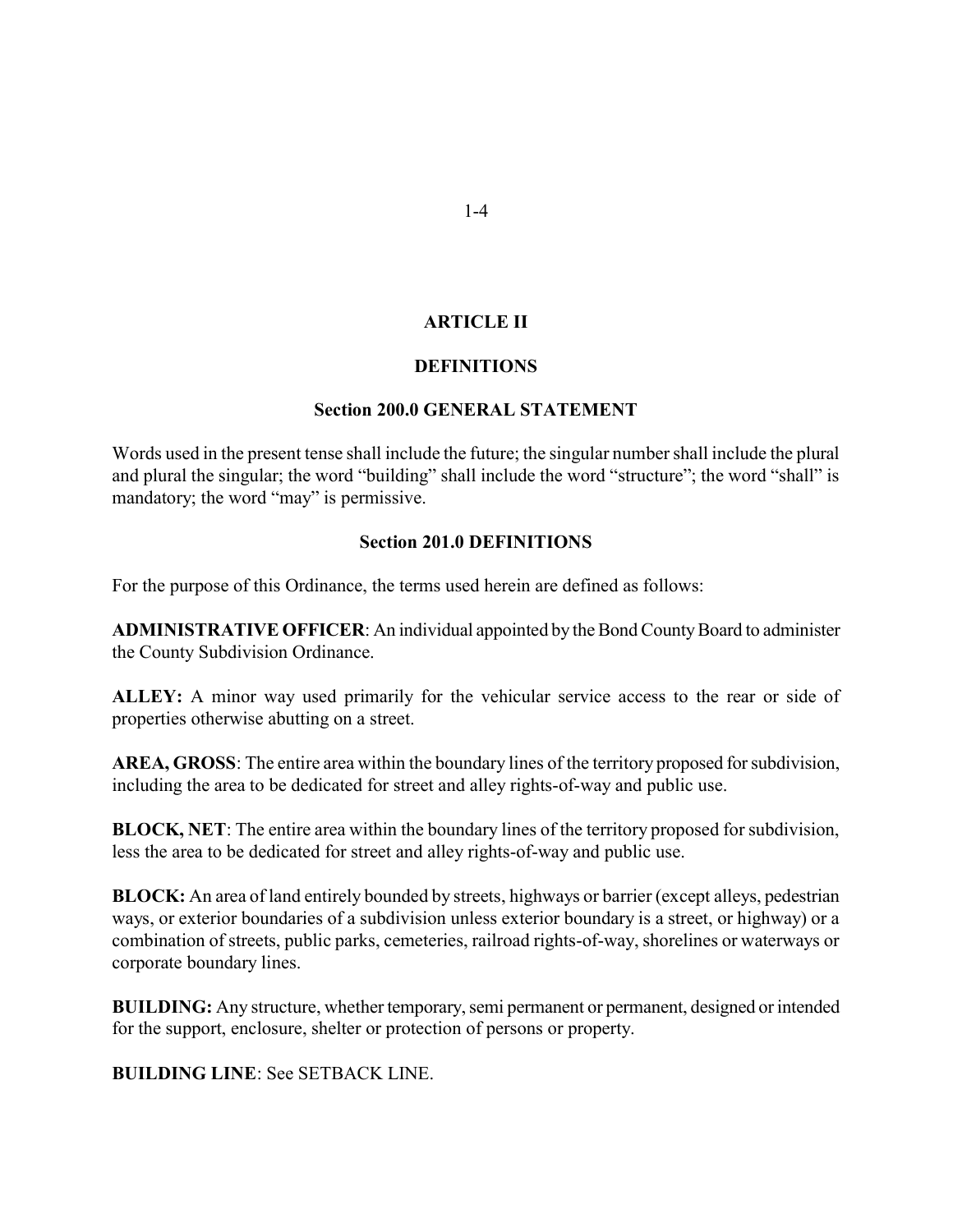CLUSTER DEVELOPMENT: A subdivision development planned and constructed so as to group housing units into relatively dense patterns while providing a unified network of open space and wooded areas, and meeting the requirements of this Ordinance.

2-1

COMPREHENSIVE PLAN: The plan or any portion thereof adopted by the County Board for the coordinated development of the County, including among other things: plans and programs regarding the location, character and extent of highways, transportation routes, bridges, public building or uses, utilities, schools, residential, commercial or industrial land uses, parks, forests, dams, drainage facilities and projects affecting the conservation of natural resources of the County.

COUNTY: Bond County, Illinois.

COUNTY ENGINEER: May mean either the County Superintendent of Highways or such other licensed professional engineer designated by the County Board to conduct business or perform defined professional engineering services of the County in his place instead.

DENSITY, GROSS: The total number of dwelling units divided by the total project area. Expressed as gross dwelling units per acre.

DENSITY, NET: The total number of dwelling units divided by the project area less area for rightsof-way.

DESIGN: The arrangement of uses on the land and the arrangement of easements, lots and rights-ofway, including specifications of materials, alignment, grade and width of these elements.

DRAINAGE WAY: A water course, gully, dry stream, creek, or ditch which carries storm water runoff, which is subject to flooding or ponding, which is fed by street or building gutters or by storm water sewers, or which serves the purpose of draining water from the lands adjacent to such water course, gully dry stream, creek or ditch.

EASEMENT: A right to use another person's property, but only for a limited and specifically named purpose.

HILLSIDE AREA: An area with an average slope of twenty (20%) percent or more.

IMPROVEMENT: Refers to site grading, street work and utilities (including water, sewer, electric, gas and storm water) to be installed or agreed to be installed by the subdivider on land to be used for public or private streets, and easements or other purposes as are necessary for the general use of lot owners in the subdivision. Included the furnishing of all materials, equipment, work and services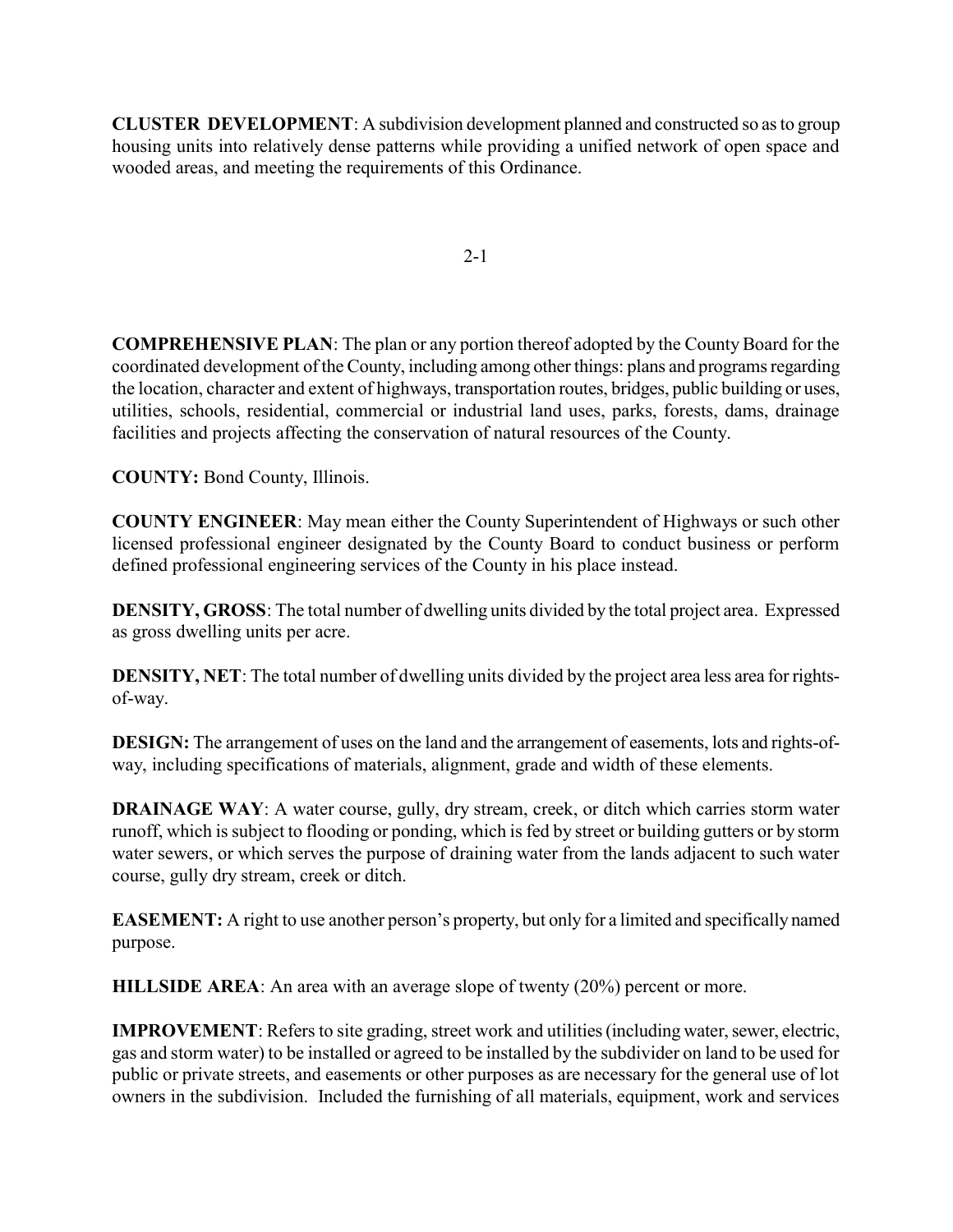such as engineering, staking and supervising, necessary to construct all the improvements that may be provided by the subdivider. All of such materials, equipment and services shall be provided at the subdivider's cost and expense, although he may enter into a contract with individuals and firms to complete such improvements, and the improvements shall be subject to the final approval of the County Board.

2-2

IMPROVEMENT PLANS: The engineering plans showing types of materials and construction details for the physical structures and facilities to be installed in, or in conjunction with, the subdivision.

LOT: A parcel of land intended to be separately owned, rented, developed or otherwise used as a unit.

LOT, BUTT: A lot at the end of a block and located between two (2) corner lots.

LOT, CORNER: A lot abutting upon two (2) or more streets at their intersections.

LOT, DEPTH: The mean horizontal distance between the front and the rear lot lines measured in the general direction of the lot lines.

LOT, INTERIOR: A lot whose side lines do not abut upon any street.

LOT LINE, FRONT: Th line separating the lot from the street. On a corner lot, the front lot line shall be the frontage having the least dimension.

LOT LINE, REAR: The rear lot line is the lot line most nearly parallel to and most remote from the front lot line.

LOT LINE, SIDE: Any lot line other than front or rear lot line. A corner side lot line separating a lot from a street is called a street side lot line. A side lot line separating a lot from another lot or lots is called an interior sided lot line.

LOT OF RECORD: Any lot, established either by a legally recorded subdivision plat, by a legally recorded instrument of conveyance containing a metes and bounds description, or in any other legal manner.

LOT, THROUGH: A lot having frontage on two (2) parallel or approximately parallel streets.

LOT, WIDTH: The mean horizontal width of the lot measured at right angle to the general direction of the side lot lines.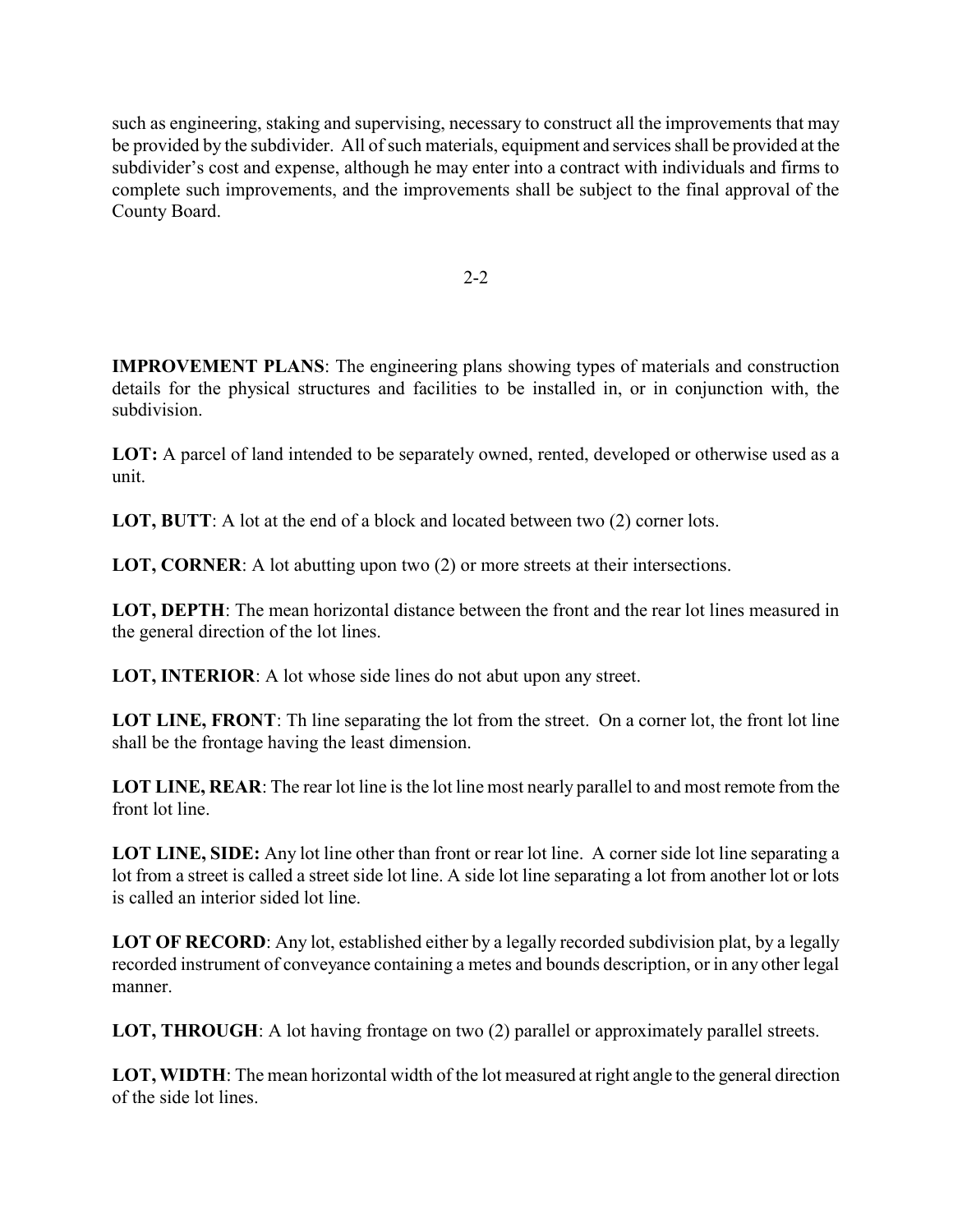METES AND BOUNDS DESCRIPTION: A description of real property which is not described by reference to a lot or block shown on a map, but is described by starting at a known point and describing the bearings and distance of the lines forming the boundaries of the property.

OWNER: A person having sufficient proprietary interest in the land sought to be subdivided to commence and maintain proceedings to subdivide the same under these regulations.

2-3

PARKING LANE: An auxiliary lane of a street and primarily used for vehicular parking.

PERFORMANCE GUARANTEE OR BOND: A surety issued by an insurance company licensed to do business in Illinois and approved by the County Treasurer to guarantee installation of any improvements.

PERSON: Any agent, individual, firm, association, partnership, corporation, syndicate or trust.

PLANS: All of the drawings including plats, general plans, cross sections, profiles, working details and specifications, which the subdivider prepares or has prepared to show the character, extent and details of improvements required in Article IV and V of this Ordinance.

PLAT: The maps, drawings, charts, and other documents complying with all applicable provisions of this Ordinance which constitute the plan for subdivision.

PLATS, FINAL: A formal, detailed map completed and certified by a registered Land Surveyor. It must conform substantially to the preliminary plat which has been approved by the County Board. The final plat legally establishes the individual lots and streets. It is submitted to the County Recorder of Deeds for recording after approval by the County Board.

PLATS, PRELIMINARY: As completed and certified by a Registered Land Surveyor, provides information on street right-of-way and pavement width, street design, lot size and configuration, topography, location of utilities and proposed easements in the subdivision. Is subject to approval by the County Board.

PROJECT AREA: That territory intended to be subdivided or developed, and portrayed and defined in the Preliminary and Final Plats.

RESTRICTIVE COVENANTS OR CONTRACTS: Contracts entered into between private parties and constituting a restriction on the use of all private property within a subdivision for the benefit of the property owners, and to provide mutual protection against undesirable aspects of development which would tend to impair stability of values.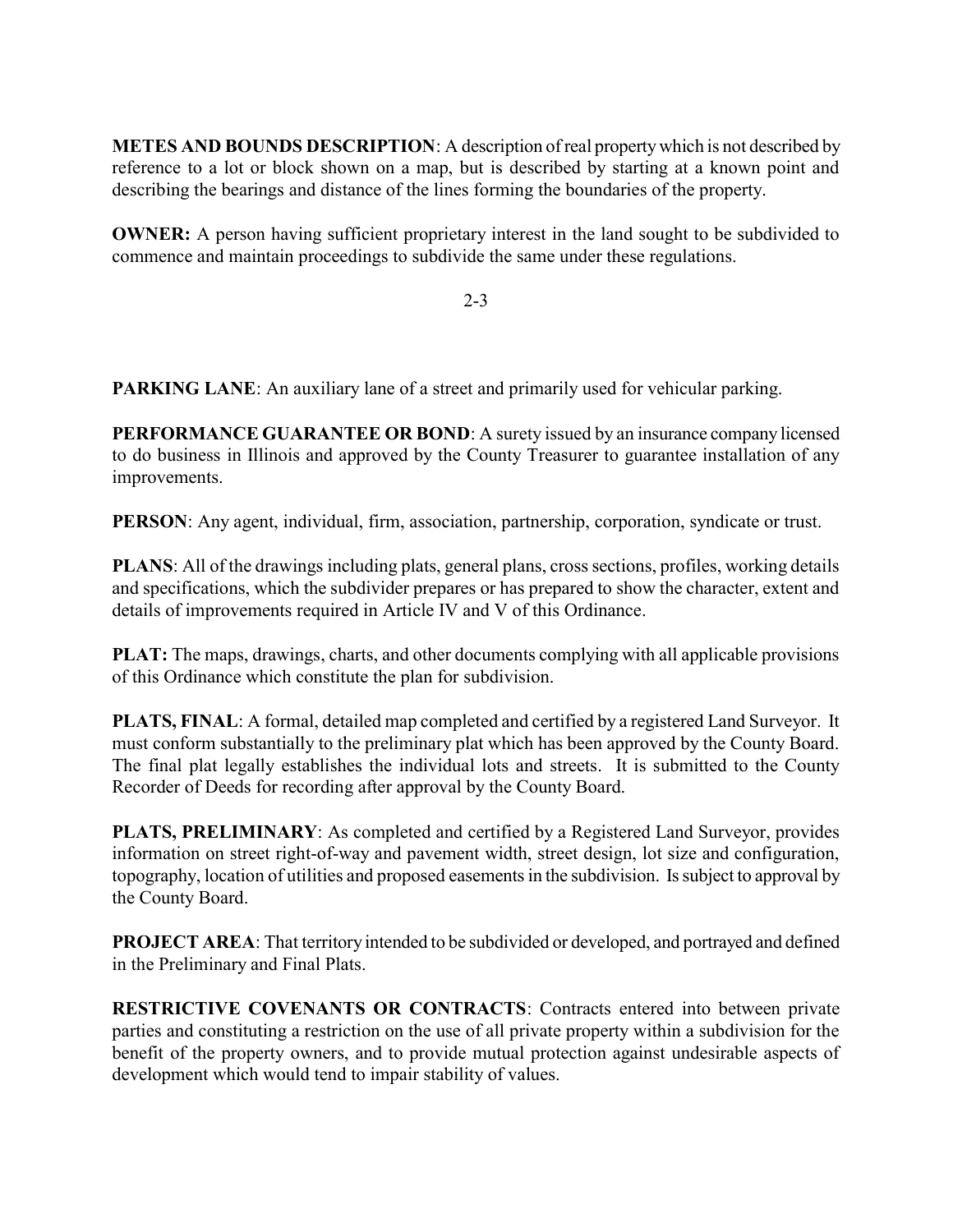#### RE-SUBDIVISION: See SUBDIVISION

RIGHT-OF-WAY (ROW): A strip of parcel of land over which the owner, by dedication or otherwise, has granted the right of use for streets, alleys or other public purposes. Right-of-way is also a land measurement term, meaning the distance between lot property lines which generally contains not only the street pavement, but also the sidewalks, planting strip, underground and sometimes above ground utilities.

#### 2-4

ROADBED: The graded portion of a street upon which the base course, surface course shoulders and median are constructed.

ROADWAY: The entire improved portion of the street, including shoulders, parking lanes, travel way, curbs and gutter.

SETBACK LINE: A line that is usually parallel to the front, side or rear lot line establishing the minimum space to be provided as the front, side or rear yard.

SOIL AND WATER CONSERVATION DISTRICT: The Bond County Soil and Water Conservation District.

SPECIFICATIONS: The Standard Specifications for Road, Bridge, Sewer and Water Construction, prepared by the Department of Transportation. Department of Pubic Health and the Environmental Protection Agency of the State of Illinois, as adopted and amended by said agencies, which are in effect at the time area is being subdivided. Any term in such specifications referring to state departments or officials or to persons contracting with the State shall be deemed to refer to applicable departments, officials, or persons in the county of Bond, and the term "contractor" shall specifically apply to the subdivider who is responsible for installing all of the improvements required in Article IV and V of the Ordinance even though the subdivider may enter into agreements for such installing by other persons, firms or corporations.

STREET: A public or private way for the purpose of vehicular travel. The term includes all facilities which normally occur within the right-of-way. It shall also include such other designation for a street as: a highway, thoroughfare, parkway, throughway, road, pike, avenue, boulevard, lane, place, drive, court or as otherwise designated, but excluding an alley or a way for pedestrian use only.

STREET, PRIMARY HIGHWAY: Primary highways interconnect collectors and minor streets with the principal system and vice versa, bring all developed areas within a reasonable distance of principal streets, connect and provided direct access to major traffic generators, provide secondary service to smaller communities, may provide access to abutting property, and have a medium volume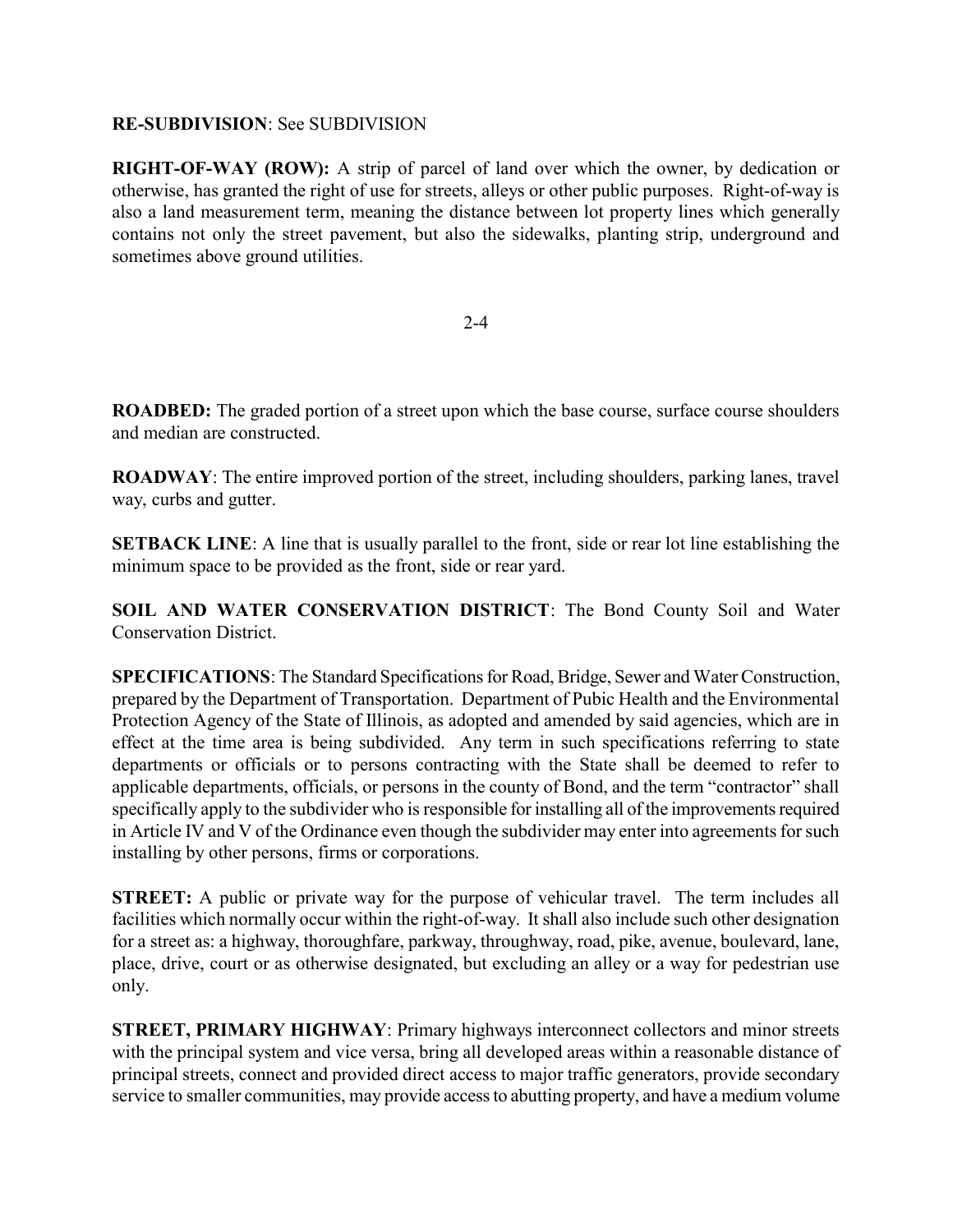design capacity and travel speeds. Primary highways included County and State highways.

STREET, BUTT OR STUB: A street that is temporarily terminated but is planned for future continuation; a temporary turn-around area must be provided.

STREET, COLLECTOR: Collector streets interconnect the principal street system with the minor streets; provide internal circulation within residential, commercial, and industrial areas; provide access to abutting properties; and have a moderate volume design capacity and travel speeds.

#### 2-5

STREET, CUL-DE-SAC: A short, minor street, having only one open end providing access to another street; the closed end provides a turnaround circle for vehicles, no other street intersects between the two (2) ends, and property fronts on both sides of the street.

STREET, DEAD-END: Minor streets similar to cul-de-sacs except that they provide no turnaround circle at their closed end, and are not permitted in any proposed subdivision.

STREET, MINOR: Minor streets provide access to abutting properties, have a relatively short travel distance, and have a low volume design capacity and travel speeds. Sometimes called land access streets, they conduct traffic to and from dwelling units within a subdivision to other streets.

STREET, LOOPED: Land access streets having two (2) open ends, each end generally connecting with the same street, no other streets intersecting between its ends, and property fronts on both sides of the street.

STREET, MARGINAL ACCESS OR SERVICE ROAD: A land access street parallel and adjacent to area services highways providing access to abutting properties.

STRUCTURE: Anything constructed which requires permanent or temporary location on the ground or is attached to something having a permanent or temporary location on the ground.

#### SUBDIVIDE: See SUBDIVISION

SUBDIVIDER: "Subdivider" means any person dividing or proposing to divide land in a manner that constitutes a subdivision as herein defined EXCEPT FOR STATE, COUNTY AND TOWNSHIP HIGHWAY DEPARTMENTS.

SUBDIVISION: (1) The division of land into two or more lots or parcels for the purpose of either immediate or future sale, rental, or building development or use(s) other than agricultural use or production. (2) Establishment to dedication of a public street or alley through a tract of land regardless of size. The term "subdivision" shall also include all re-subdivisions of land or lots.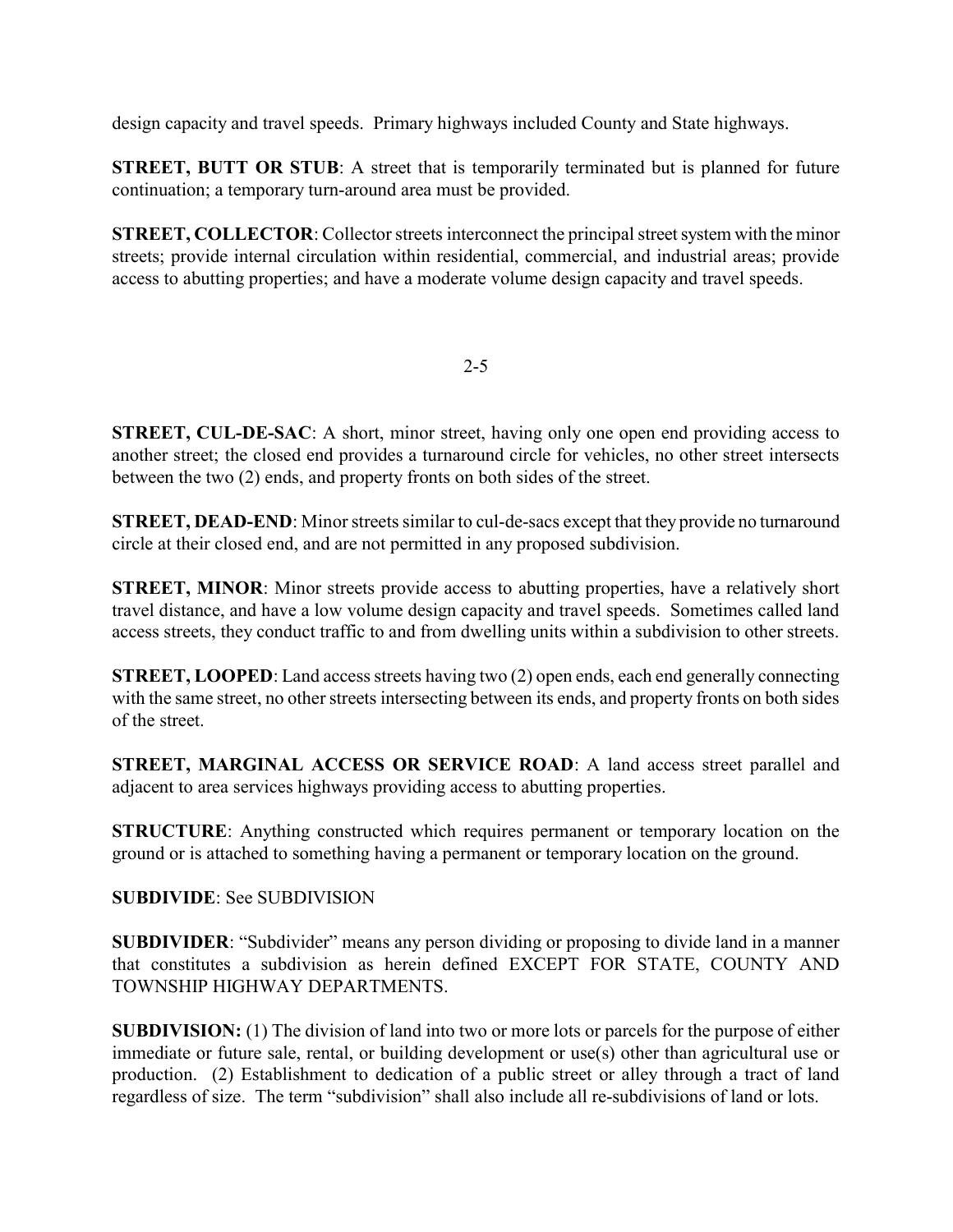SUBDIVISION, MINOR: A division of land into two (2) but not more than six (6) lots, all of which front upon an existing street, not involving any new streets or other rights-of-way, easements and improvements, or other provisions for public areas and facilities.

TRAVEL WAY: That portion of a street used for the movement of vehicles, exclusive of shoulders and auxiliary lanes.

2-6

#### ARTICLE III

#### GENERAL REGULATIONS

#### Section 300.0 PRE-APPLICATION CONFERENCE

Before submitting a preliminary plat the applicant is encouraged to confer with the Administrative Officer to obtain information and guidance before entering into binding commitments or incurring substantial expense in the preparation of detailed plats, surveys and other data. The applicant is further encouraged to consult with city officials, county officials, public utility companies, school districts, fire districts, levee districts, road districts and other agencies or districts concerning the availability of services and facilities in the area proposed to be subdivided.

The applicant is urged to consult with the County Superintendent of Highways regarding engineering specifications and requirements for street construction.

#### Section 301.0 PRELIMINARY PLAT PROCEDURES

301.1 SUBMISSION OF APPLICATION: A subdivider desiring to subdivide a tract of land shall file an application with the Administrative Officer. Such application shall include:

 (a) Two (2) copies of a written request for preliminary review of such subdivision and a general description of the location and size of the tract to be platted; the intent as to character type and use of the property and structures to be developed; the deed restrictions proposed, if any; a statement of mineral rights; the extent and character of the improvements to be made by the subdivider; and any unique hardship or difficulty limiting the physical development of the property under consideration and a description of any past history of the property under consideration which is pertinent thereto.

 (b) Six (6) copies or prints of the preliminary plat and other necessary documentation in accordance with the requirements of Section 302.0 of this article.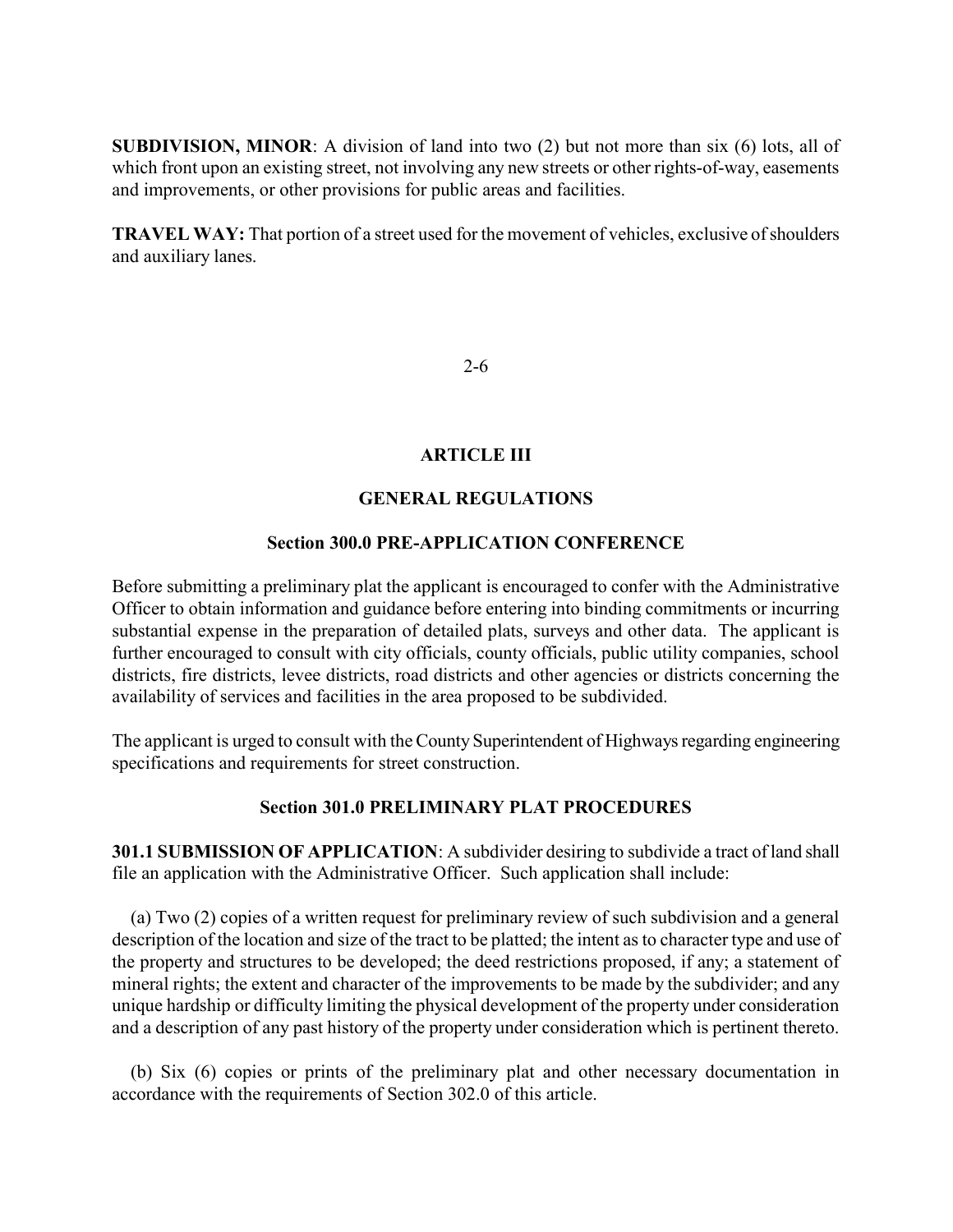The Administrative Officer shall review the application to determine whether or not it contains the required items. If the application is found to be incomplete, the Administrative Officer shall return it to the applicant with an explanation of what items are missing. Upon receipt of a complete application, the Administrative Officer shall forward one copy to the County Engineer and one copy to the Bond County Soil and Water Conservation District and one copy to the Bond County Health Department.

3-1

301.2 COUNTY ENGINEER'S REVIEW: The County Engineer shall review the application submitted to him by the Administrative Officer and shall return the application to the Administrative Officer along with any comments withing thirty (30) days of receipt.

301.3A ILLINOIS DEPARTMENT OF TRANSPORTATION REVIEW: The County Engineer will submit a copy of the preliminary plat to the Illinois Department of Transportation for the purpose of reviewing points of access for subdivisions that border on State maintained highways. The County Engineer shall forward a copy of the preliminary plat within five (5) days of receiving the plat. All comments concerning access will be forwarded to the County Engineer within thirty (30) days of receipt by the Department of Transportation.

301.3B TOWNSHIP ROAD DISTRICT HIGHWAY COMMISSIONER REVIEW: If the proposed subdivision lies within the jurisdiction of a township road district, the County Engineer will submit a copy of the preliminary plat to the Road District Highway Commissioner for the purpose of reviewing proposed roads that may become a part of the districts road system. The County Engineer shall forward a copy of the preliminary plat within five (5) days of receiving the plat. All comments concerning the proposed roads will be forwarded to the County Engineer within thirty (30) days of receipt by the Township Road District Highway Commissioner.

301.4A SOIL AND WATER CONSERVATION DISTRICT REVIEW: The Bond County Soil and Water Conservation District may comment on the preliminary plat within thirty (30) days after receiving the application. Said comment shall be noted, in writing, and filed with the Administrative Officer. If comments are not received withing thirty (30) days, it shall be assumed that the Soil and Water Conservation District has no objections to the proposed preliminary plat.

301.4B LOCAL HEALTH DEPARTMENT REVIEW: The Bond County Health Department shall comment on the preliminary plat within thirty (30) days after receiving the application. Said comment shall be noted in writing and filed with the Administrative Officer.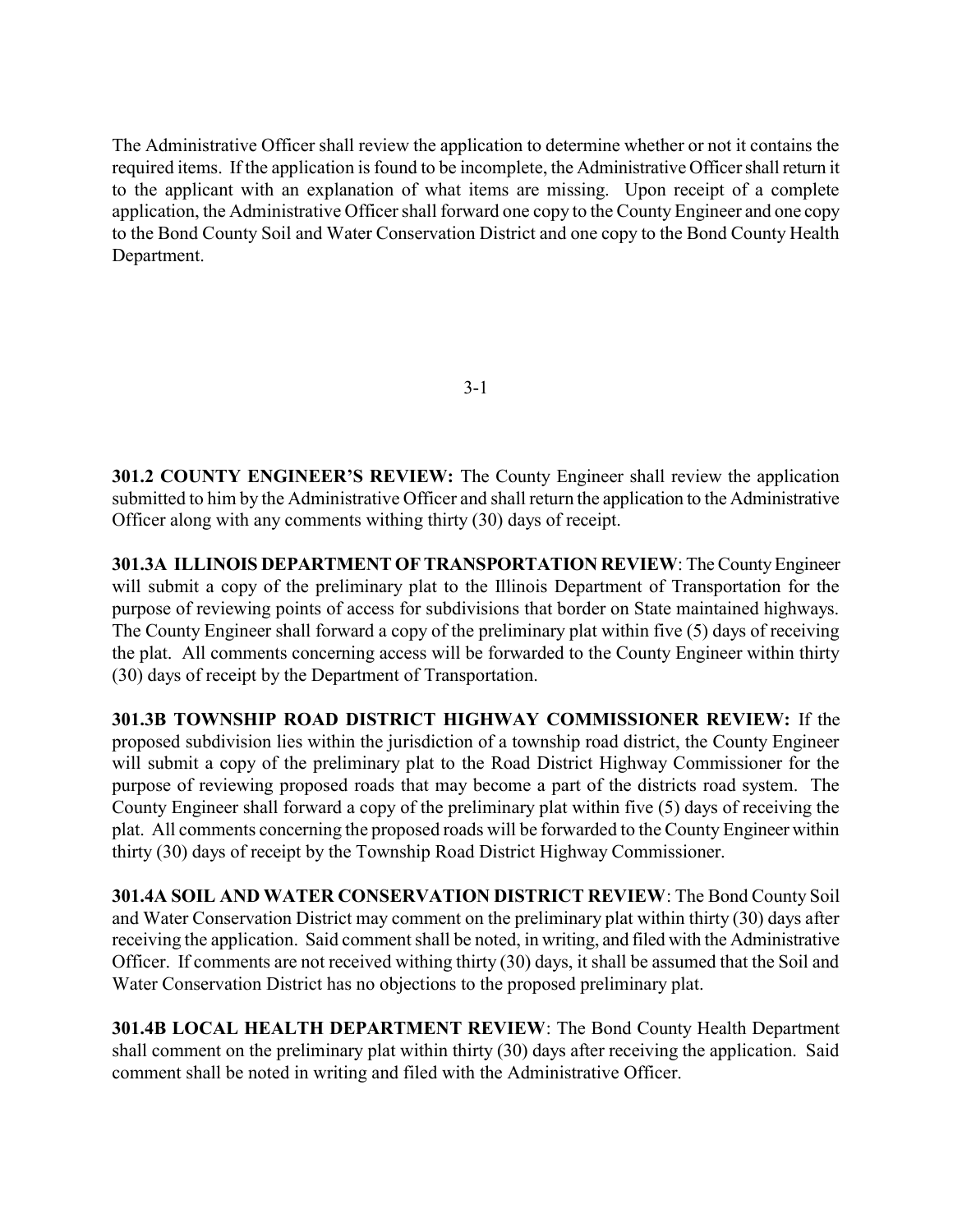301.5 COUNTY BOARD REVIEW AND ACTION: The Administrative Officer shall, upon receipt, forward to the County Board; the copy of the application and any comments received from the County Engineer under Subsection 301.2 and any comments received from the Bond County Soil and Water Conservation District and any comments from the Bond County Health Department under Subsections 301.4A and 301.4B.

The County Board shall review the Preliminary Plat application within a reasonable period of time not to exceed sixty (60) days from the date of filing of the last item of required data with the Administrative Officer, unless such time is extended by mutual consent, and shall determine whether the Preliminary Plat shall be approved as submitted, shall be approved subject to certain conditions or modifications, or shall be disapproved.

If such plat is DISAPPROVED, the County Board shall furnish within said sixty (60) days a written statement to the applicant specifying the reason or reasons for disapproval and specific instances in which the Preliminary Plat does not conform to the requirements set forth herein.

3-2

If such plat is APPROVED, the County Board shall furnish within said sixty (60) days a written notice of such action to the applicant.

301.6 CERTIFICATION OF APPROVAL: If the proposed plan of subdivision as shown by the Preliminary Plat is approved, the original of the plat and one print or copy of plat shall be endorsed by the County Board as follows:

"The proposed plan of subdivision as shown on this plat and accompanying documents, has received tentative approval by the Bond County Board and said Board is now ready to receive the Final Plat for consideration."

DATED:

 $BY:$ 

Bond County Board Chairman

301.7 FILING: Two (2) copies of the approved Preliminary Plat shall be filed with the Administrative Officer and a signed copy of the approved Preliminary Plat shall be returned to the subdivider.

301.8 RIGHTS AND PRIVILEGES: Preliminary Plat approval shall confer upon the subdivider the following rights and privileges:

 (a) That the preliminary plat approval will remain in effect for a one (1) year period. The applicant may, during this period, submit all of or part or parts of said preliminary plat for final approval. In the event that the subdivision is being developed in stages, the applicant may, by written, mutual agreement with the County Board have final approval of the last part of the plat delayed for a period not to exceed three (3) years from the date of the preliminary plat approval. Any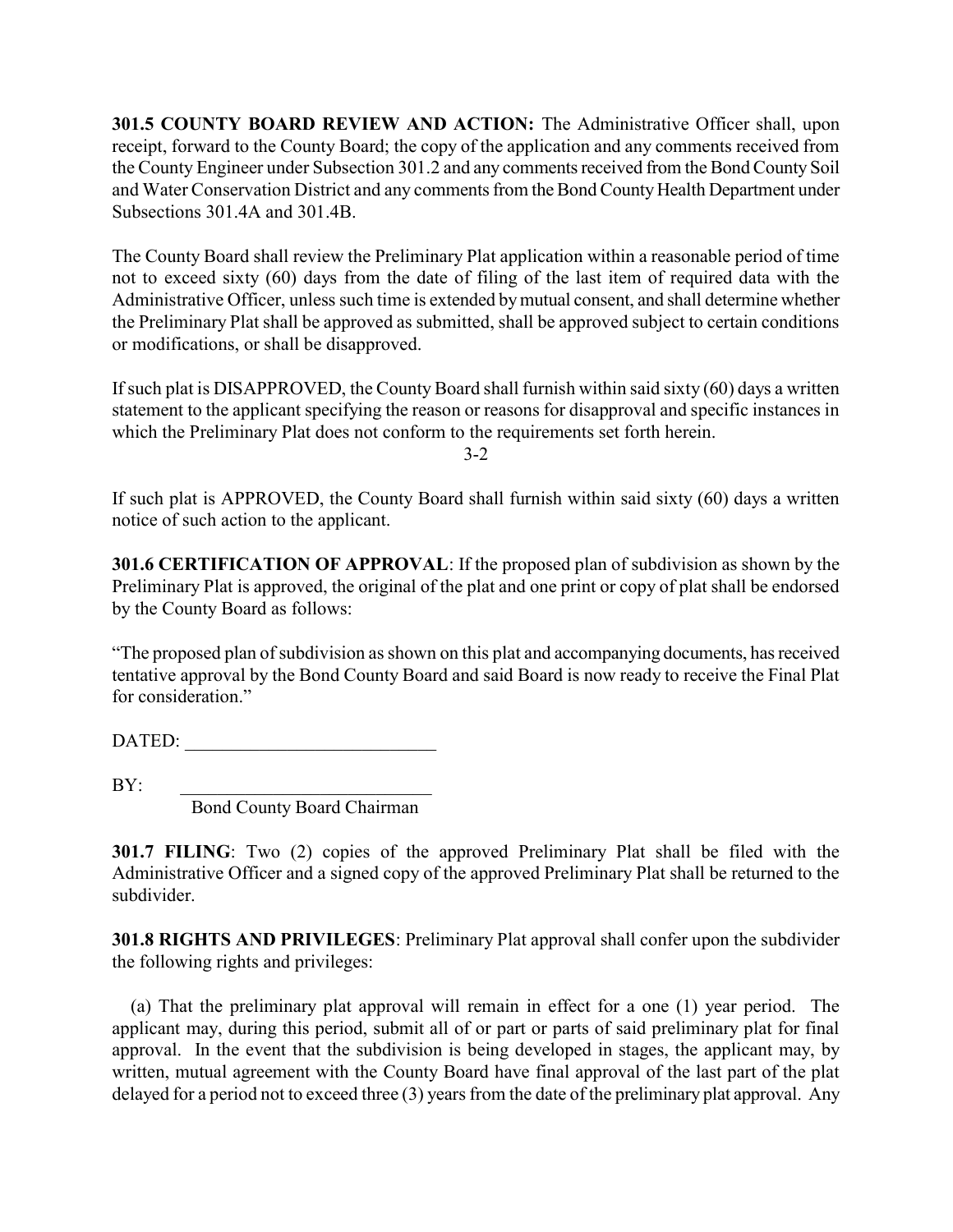part of a subdivision which is being developed in stages shall contain a tract of land at least one block in length.

 (b) That the general terms and conditions under which the preliminary plat approval was granted will not be changed, unless by mutual agreement of the subdivider and the County Board.

 (c) The applicant may also proceed with any detailed improvement plans required for all facilities or utilities intended to be provided. Actual construction of such facilities and improvements may commence prior to final plat approval if the detailed improvement plans have been accepted by the County Engineer, provided that such facilities and improvements will be inspected by the County Engineer or his duly appointed representative throughout their construction and final plat approval will be contingent in part upon acceptable compliance to county improvement and facilities standards. If the applicant does not submit the improvement plans prior to the submission of the Final Plat, then he shall submit the improvement plans to the Administrative Officer at the time that the Final Plat is submitted.

3-3

301.9 SUBDIVISION NEAR MUNICIPALITY: For any proposed subdivision lying within one and one-half  $(1 \frac{1}{2})$  miles of the corporate limits of any municipality that has adopted and filed with the County Clerk an official comprehensive plan, which plan has been implemented by ordinance as provided by State Statutes, the plan shall be submitted to the municipality for approval. However, the subdivider shall submit a copy of the preliminary plat as approved by the municipality to the County Board for review and comment.

 (a) The Administrative Officer, in consultation with the County Engineer shall determine if said preliminary plat complies with the rules, specifications and regulations regarding location, width, grades, and surface of roads and drainage structures established by the County Board as provided herein. Whenever the preliminary plat does not comply with the above, the County board shall notify the municipality in writing of the specific instances of non compliance.

 (b) The County Board shall also notify the Township Highway Commissioner in writing whenever the preliminary plat contains roads or streets that are less than the specifications and regulations provided herein. The Township Highway Commissioner may refuse to accept any such non complying streets or roads for incorporation into or as a part of the township road system. In such cases, the subdivider shall erect a sign at least four (4) feet by six (6) feet, but not to exceed thirty (30) square feet at each entrance to the subdivision stating that the streets and drainage structures within the subdivision have been refused for maintenance by the township or the County of Bond. Such information shall also be plainly printed on the plat(s).

#### Section 302.0 PRELIMINARY PLAT REQUIREMENTS

The preliminary plat to be provided by the subdivider shall meet and include the following specifications: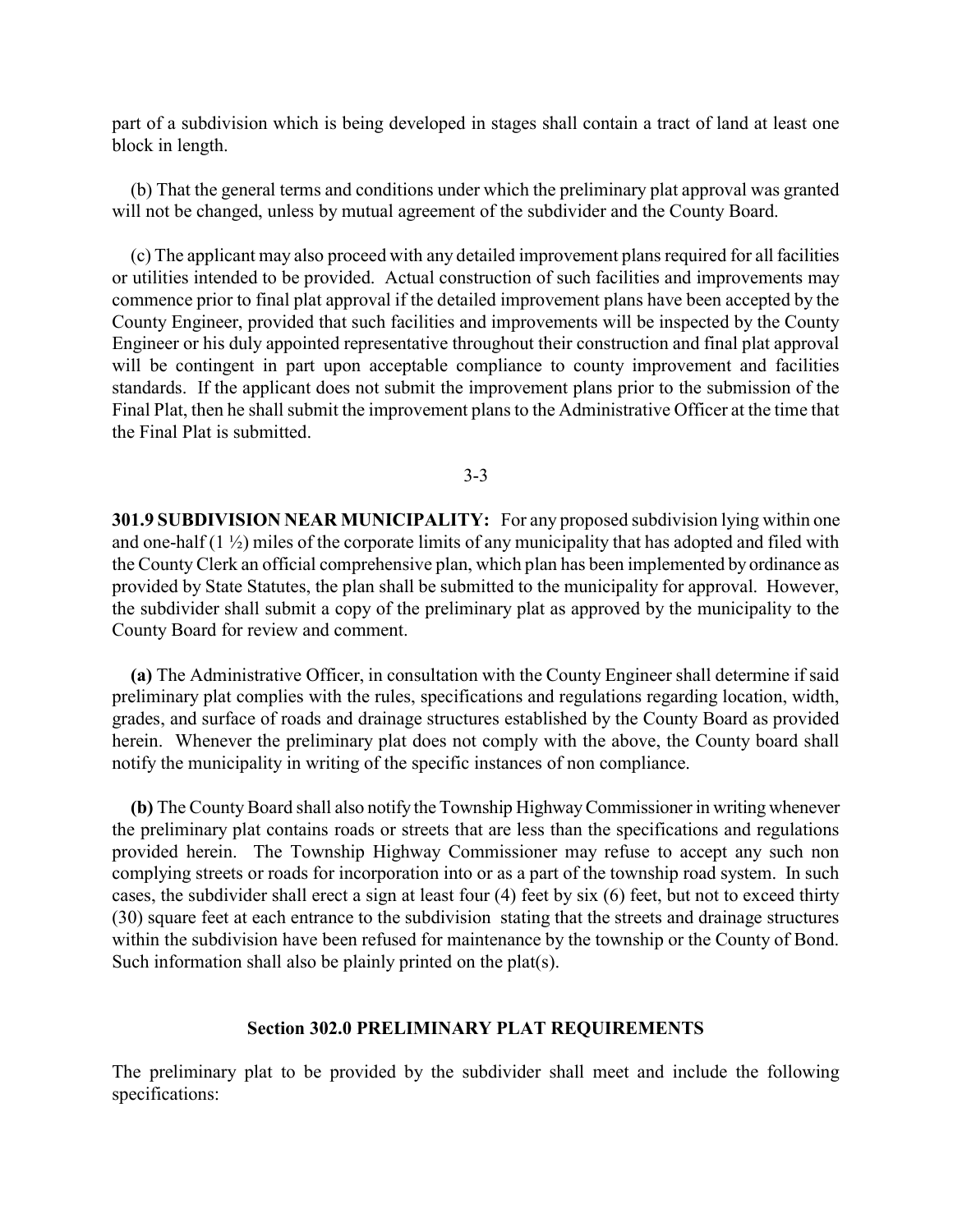(a) Name under which the proposed subdivision is to be recorded.

 (b) Small key map showing the relation of the proposed subdivision to section or U.S.> Survey lines and to platted subdivisions and dedicated streets within three hundred (300) feet of the proposed subdivision. The key map shall show the location of any corporate limits of any municipality lying within one and one half  $(1 \frac{1}{2})$  miles or less of the subdivision.

 (c) Names and addresses of the owner, subdivider and land planning consultant, and the registered land surveyor who prepared the preliminary plat.

#### 3-4

 (d) Existing and proposed streets or alleys and rights-of-way on and adjoining the site of the proposed subdivision; showing the names and including street roadway and right-of-way widths, approximate gradients, types and widths of pavement, curbs, sidewalks, crosswalks, planting strips and other pertinent data, including classification of all streets as to function as established herein.

 (e) Tract boundary lines, showing their lengths and directions according to available information and references to lines of the public land survey and of other major land divisions.

(f) All lot lines adjacent to and abutting the subdivision, and identification of adjoining lots.

 (g) Layout of proposed lots, showing their approximate dimensions, number of lots and their approximate or minimum area, showing an identifying number for each lot.

 (h) Parcels of land purposed to be dedicated or reserved for schools, playgrounds or other public, semi-public or community purposes, the use(s) of the area to be subdivided.

 (i) Location and size of existing public utilities and drainage ways or facilities within or adjoining the proposed subdivision and the location and size of nearest water trunk mains, interceptor sewer lines and other pertinent utilities.

(j) Location, type and approximate size of utility improvements to be installed.

(k) Easements, existing and proposed, showing locations, widths and purposes.

 (l) The gross and net area of the proposed subdivision, the area of street rights-of-way, and the area of any parcels reserved for the common use of the property owners within the subdivision or for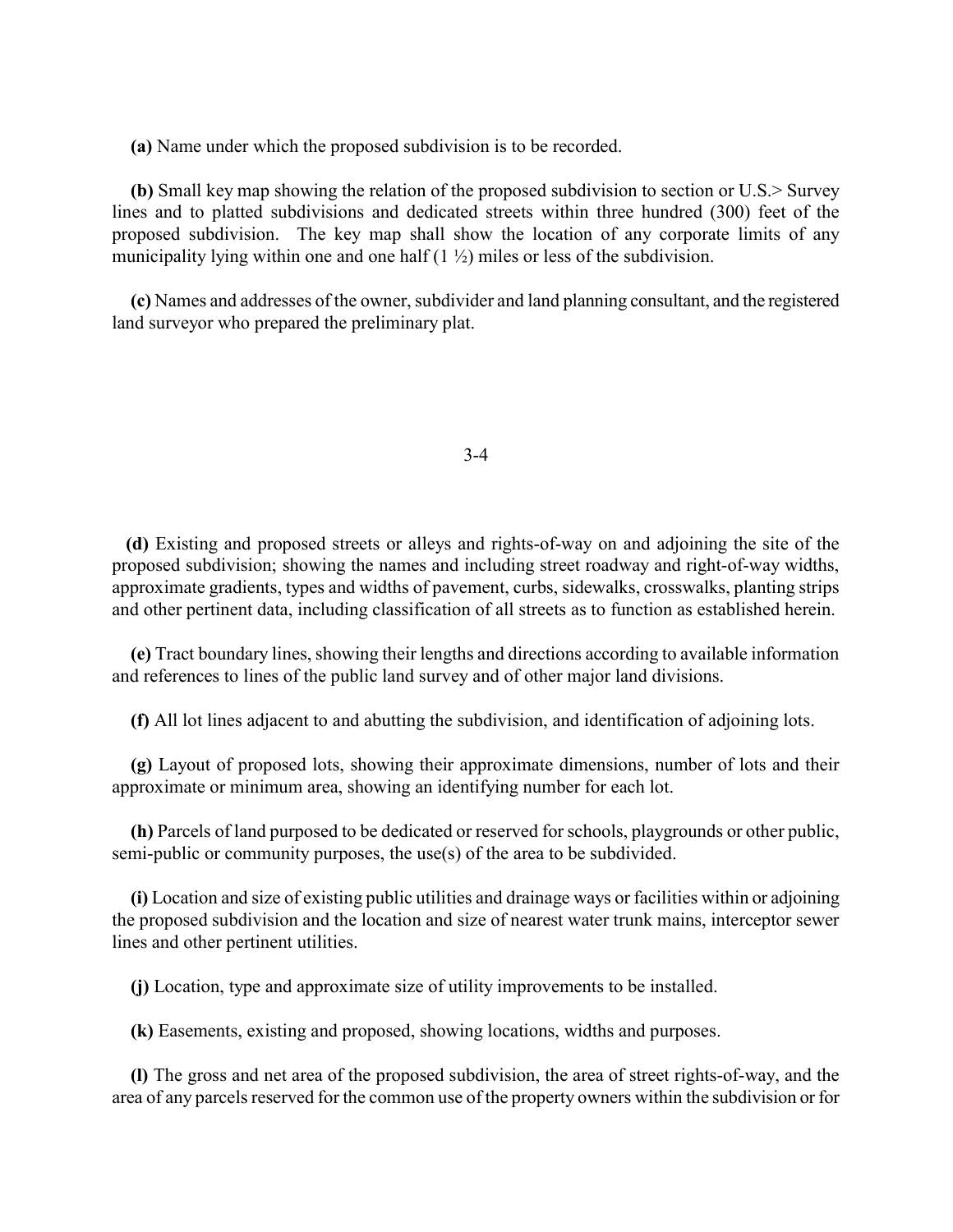public use.

 (m) Where the topography has a significant bearing upon the street grades, the plan of public utilities and drainage ways or facilities in the proposed subdivision, contour lines at not greater than five (5) foot intervals shall be shown. contour lines shall be shown for all areas with slopes of five (5%) percent or greater.

(n) Location of major water courses, ponding areas, natural drainage ways and flood hazard areas.

3-5

 (o) The preliminary plat shall be drawn on a scale of fifty (50) feet to one (1) inch, or one hundred (100) feet to one (1) inch; provided, however, that if the resulting drawing would be over thirty-six (36) inches in the shortest dimension, a scale as recommenced by the County Board may be used.

(p) North arrow and date.

 (q) Whenever a large tract is intended to be developed in stages, and only a part of that tract is to be submitted for final plat approval, a preliminary plat for subdivision of the entire tract shall be submitted with notation made of the part to be next submitted for final approval.

 (r) A statement to the effect that "this plat is not for record" shall be printed or stamped upon all copies of the preliminary plat.

(s) Location of existing structures and other pertinent features.

 (t) Landscaping plan and proposed limits on the location and intensity of signs, advertising and off-street parking shall be included in the case of a proposed subdivision for industrial or commercial use.

(u) Soil information and a soils map, when required.

 (v) Percolation test data and locations of test holes, when on site sewage disposal systems are required.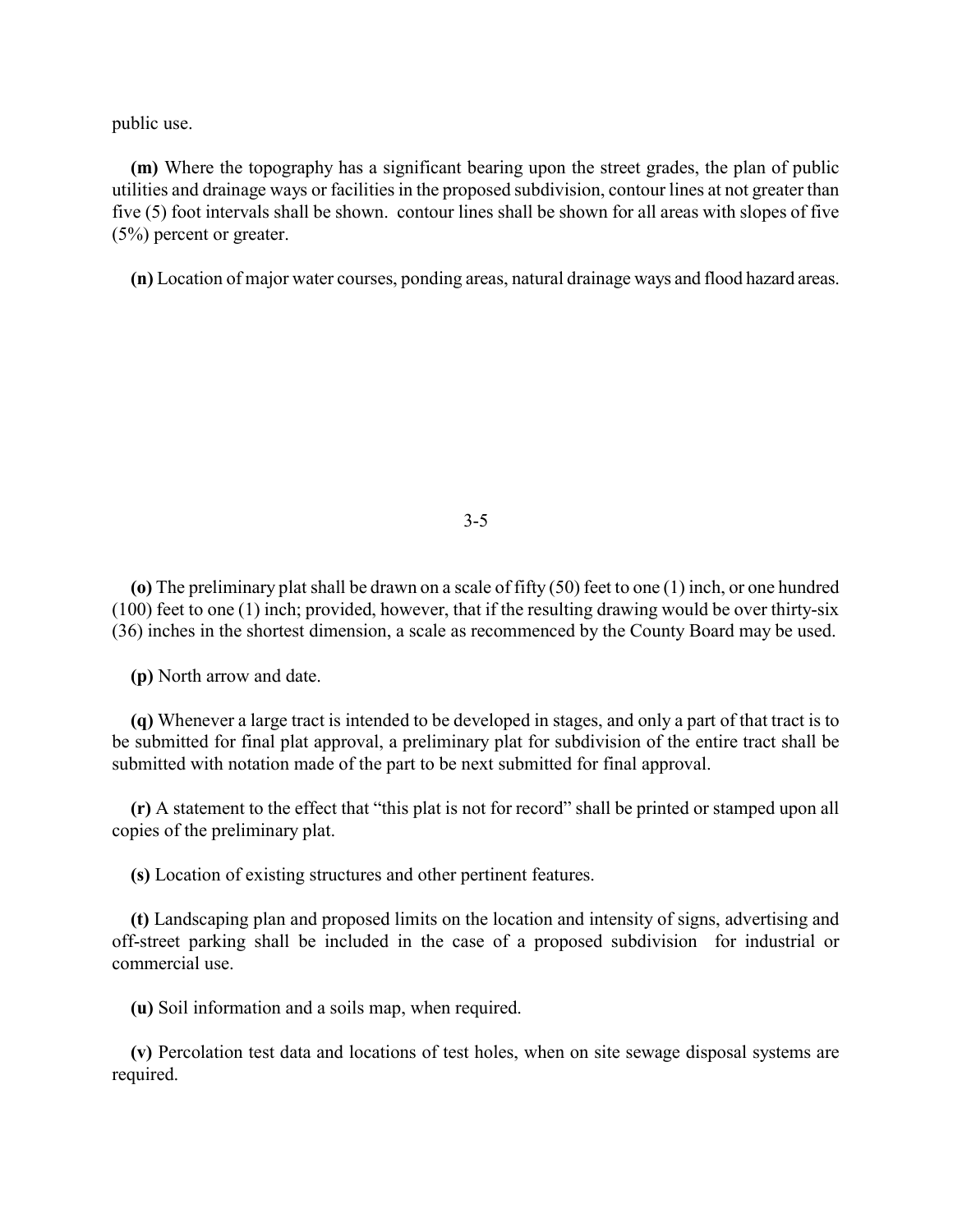#### Section 303.0 IMPROVEMENT PLAN PROCEDURES

After the preliminary plat is approved, improvement plans shall be approved by the County Engineer who shall certify to the County Board that the plan is in conformance with these regulations and requirements. Variance from these requirements shall be permitted only by County Board action; no developer, however, shall proceed with any construction work in the project area before obtaining this approval. In minor subdivisions, if in the opinion of the County Board this requirement would create an unnecessary hardship, the County Board may waive improvement plan requirements.

 (a) To secure formal action on the improvement plans, the developer shall file four (4) prints or copies of the improvement plans with the County Engineer.

 (b) The County Engineer shall review the proposed improvement plans and notify the County Board, in writing, of his approval, conditional approval or denial. The County Engineer shall notify the applicant by making a copy of his report stating approval, conditional approval or denial. In cases where Township roads will be concerned, the County Engineer shall consult with the Township Highway Commissioner. The County Engineer shall notify the applicant by making a copy of his report stating approval, conditional approval or denial.

3-6

 1. APPROVAL means the applicant is now authorized to proceed with the physical improvements in the subdivision.

 2. CONDITIONAL APPROVAL means the developer may proceed as outlined in the preceding paragraph, but only after he has submitted three (3) copies of the corrected improvement plans to the County Engineer.

 3. DENIAL means disapproval of improvement plans. For further consideration the developer must rework his plans to conform to the requirements, and then resubmit the reworked plans to the County Engineer as though they were a completely new set of plans.

#### Section 304.0 IMPROVEMENT PLAN REQUIREMENTS

After the preliminary plat is approved, improvement plans prepared by a Registered Professional Engineer licensed in the State of Illinois for the subdivision of all or any part of the tract shall be submitted to the County Engineer for review. Improvement plans shall be prepared on an exhibit not to exceed forty eight (48) inches by forty eight (48) inches and shall contain the following information:

 (a) Title page, which shall include key map showing the relationship of the area to be subdivided to the preliminary plat and which shall reflect areas of the preliminary plant previously subdivided plus adjacent streets.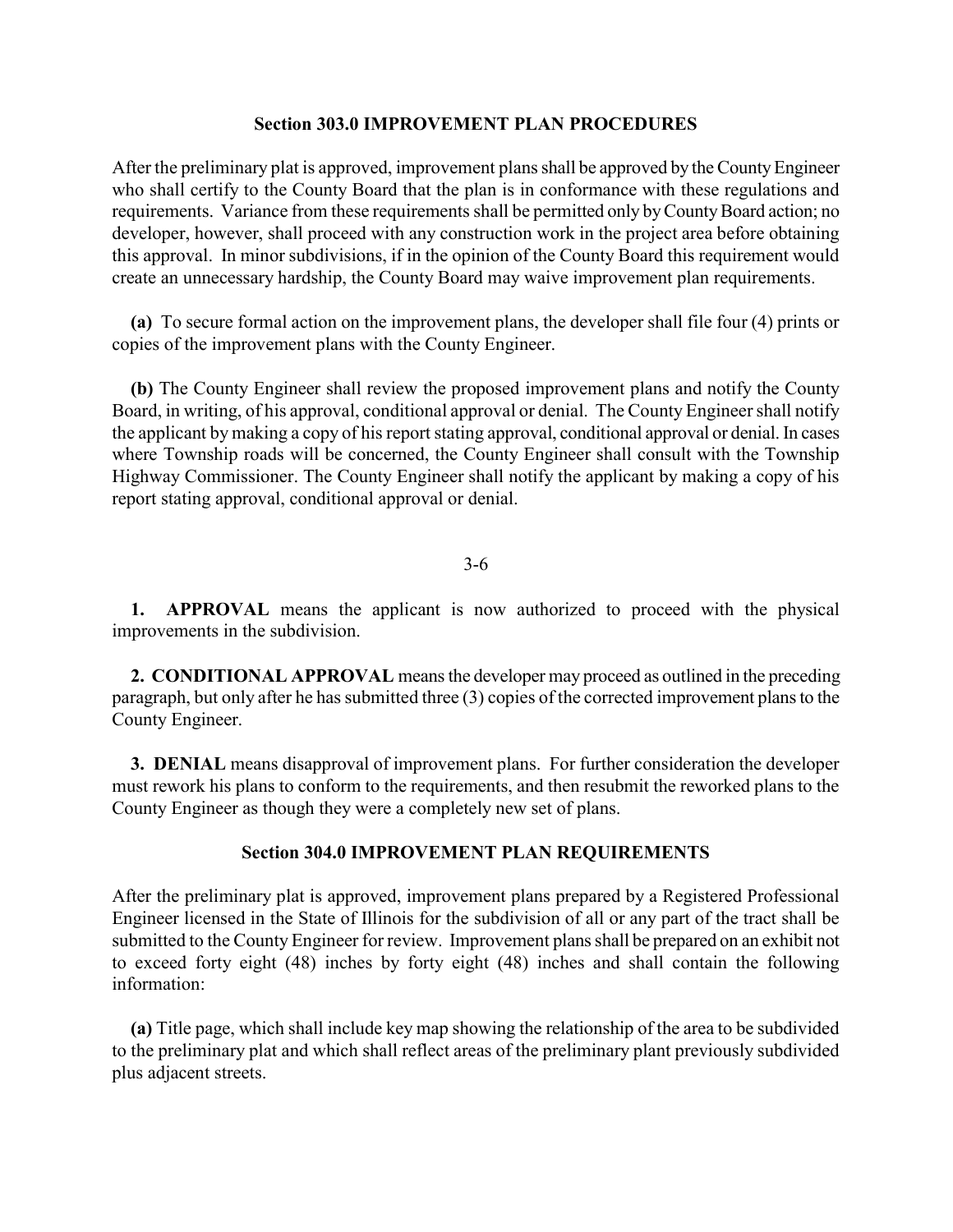(b) North arrow and scale.

 (c) Title block showing name and address of developer and engineering firm, as well as the registered engineer's seal.

 (d) One or more bench marks, in or near the subdivision, to which the subdivision is referenced. The elevation shall be based on the sea level datum.

 (e) List of the standards and specifications followed, citing volume, section, page or other references.

(f) An estimate by the engineer preparing the improvement plans of the cost of the improvement.

3-7

 (g) Existing and proposed survey monuments shall be shown on street plans and on the proposed final plat as required in Section 501.0.

(h) Grading plans showing finished grades.

(i) Soil information and a soils map, when required.

(j) Percolation test data and locations of test holes, when required.

 (k) Plans and profiles shall be drawn at a scale not less than one inch equals one hundred feet  $(1" = 100')$  horizontal; and one inch equals ten feet  $(1" = 10')$  vertical. All dimensions shall be to the nearest one hundred (1/100) of a foot and angles to the nearest minute.

 (l) Plans, profiles and cross sections of streets showing right-of-way and surface widths, elevations, paving details, grades, names, curb and gutter, catch basins, sidewalks and any other improvements to be constructed or placed within the street right-of-way.

 (m) Plan of any water supply system, serving more than one property, showing locations, pipe sizes, pump stations (size, capacity and type), hydrant and valve location. If a private water supply system, serving more than one property, is proposed; then all information required either by the Illinois Environmental Protection Agency for supplies with ten (10) or more connections or by the Bond County Health Department for supplies with less than ten (10) connections, shall be submitted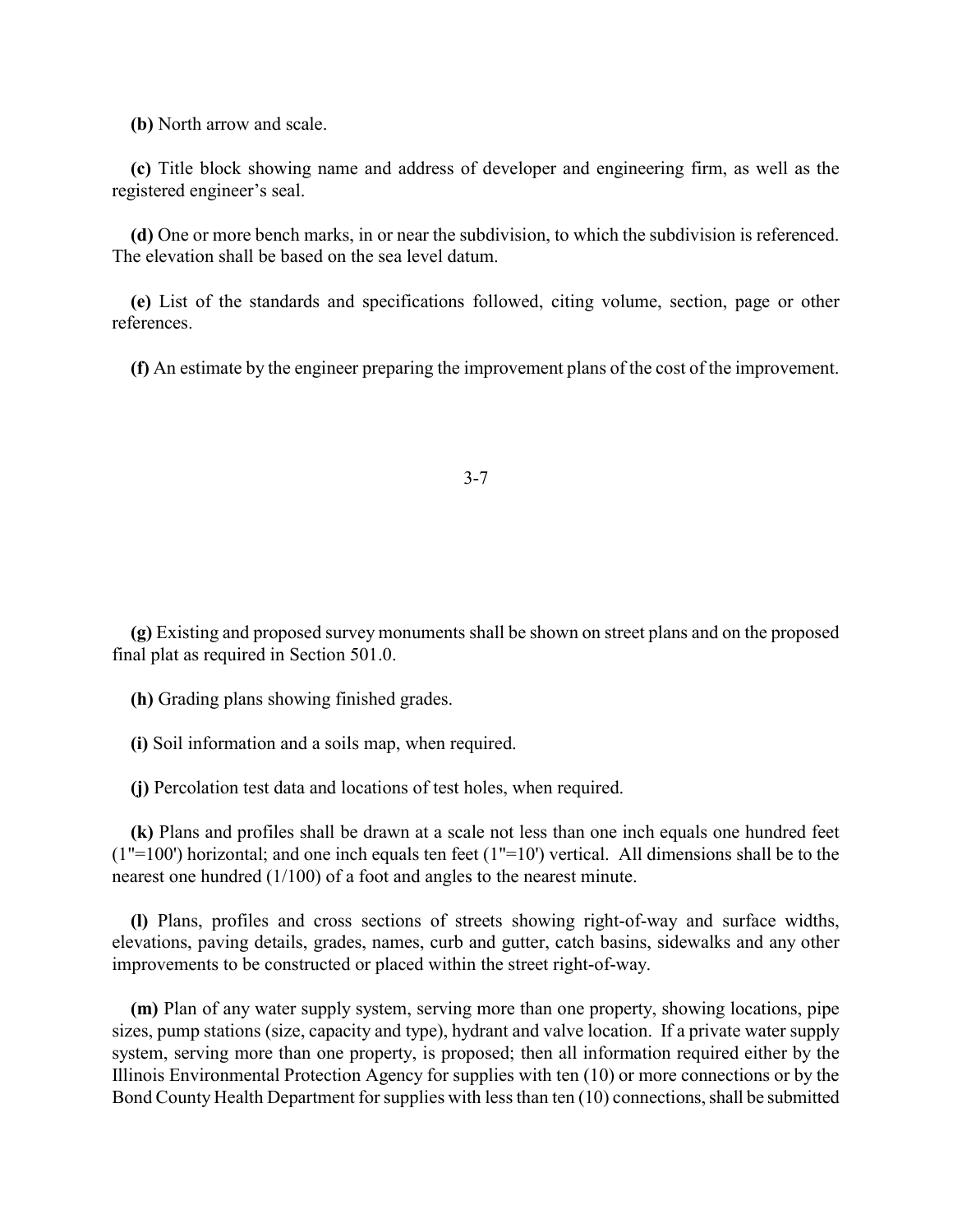with the improvement plans.

 (n) Plan of any sewage disposal system serving more than one property, showing pipe locations, sizes, force mains, invert elevations, slope, manhole locations, lift stations (size, capacity and type) and points of discharge. If area is subject to flooding or inundation, any additional provisions shall be shown (i.e., anchoring, special pipe, ground water information, etc.). If a private treatment system is proposed that serves more than one property, then all information required by the Illinois Environmental Protection Agency shall be submitted with the improvement plans (i.e., treatment proposed, size, type, capacity, locations, outfall points, etc.).

 (o) Plan of drainage systems including watershed outlines with drainage computations, retention basins showing drainage areas, locations of storm sewers, corrugated metal pipe type culverts (sizes and type), drainage channels, swales, indicating slopes, pipe sizes, invert elevations, underground drains, outlet locations and velocity reduction techniques. ( (o) amended 3/21/00)

304.1 FINAL MAP: After the completion of the construction of the improvements, a master copy of a final map of the improvements accompanied by three (3) prints shall be submitted to the Administrative Officer. The master copy of the map shall be on heavy, transparent paper, mylar or cloth in a form suitable for providing clear and legible prints or copies therefrom. The maps shall show the exact location and nature of utilities located under or along streets, alleys or easements. Valves, hydrants, ditches, catch basins, culverts, sewer lines, and special fittings or feature shall be shown and located as they were installed and constructed.

#### Section 305.0 FINAL PLAT PROCEDURES

305.1 SUBMISSION OF FINAL PLAT FOR REVIEW: The Final Plat and four (4) copies shall be filed with the Administrative Officer along with a written request for approval. The Final Plat submitted shall include all plans and specifications and other such documents as may be necessary concerning the form of performance guarantee or bond to be used, if any.

The Administrative Officer shall review the material submitted to determine whether or not it is complete. If the material is incomplete, the Administrative Officer shall return the Final Plat and accompanying documents to the applicant with a written description of what items are missing. Upon receipt of a complete Final Plat application, the Administrative Officer shall forward one (1) copy of the Final Plat to the County Engineer and the remaining material to the County Board.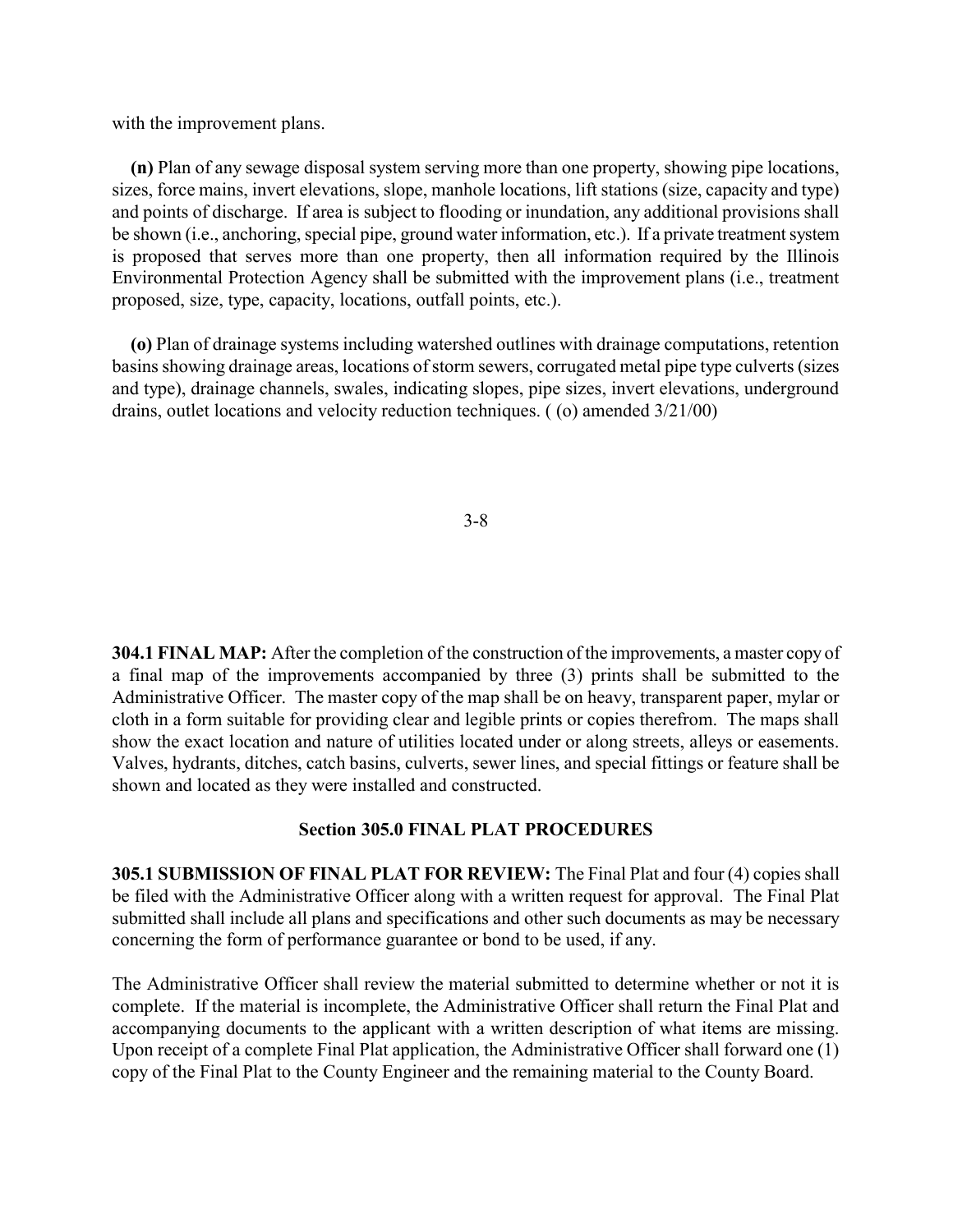305.2 COUNTY ENGINEER REVIEW: The County Engineer and the Township Highway Commissioner shall review the copy of the Final Plat submitted to him by the Administrative Officer and shall return any comments to the Administrative Officer within fifteen (15) day of receipt.

305.3 COUNTY BOARD REVIEW AND ACTION: The Administrative Officer shall, upon receipt, forward any comments received from the County Engineer to the County Board. The County Board shall review the Final Plat and documentation and shall take action on the Final Plat within ninety (90) days from the date on which the last required document or other supporting data was filed with the Administrative Officer, unless such time is extended by mutual consent. The County Board shall not approve a Final Plat unless the following conditions are met:

(a) The Final Plat conforms to the Preliminary Plat approved previously.

(b) The Final Plat meets the design standards and engineering specifications set forth herein.

(c) The Final Plat meets all requirements of the laws of the State of Illinois.

 (d) The subdivider or applicant agrees to post a performance guarantee or bond with the County equal to the estimated costs of all improvements to be dedicated to the County, Township or any public body for maintenance and operation.

3-9

305.4 SOIL AND WATER CONSERVATION DISTRICT REVIEW: The County Board may, if it believes that substantial changes have been made from the Preliminary Plat, request that the Soil and Water Conservation District review the Final Plat.

305.5 CERTIFICATION OF ACTION: The County Clerk shall attach to a copy of the Final Plat a certified copy of the County Board's Resolution certifying approval or disapproval.

 (a) If the Final Plat is disapproved, the reasons for such action and specific instances where said Plat is not in conformance with the requirements herein shall be noted.

 (b) In the Final Plat is approved, the Chairman of the County Board shall be authorized to affix his signature to the Plat and attach thereto a notation that the Plat has received final approval of the County Board. The County Clerk shall then attest the signature of the Chairman and affix the County seal thereto. The approved Final Plat shall be held by the County Clerk until such time as the subdivider or applicant pay the recording fee and submits any required performance guarantee or bond as set forth in Section 508.0, which shall be posted within ninety (90) days from date of approval, unless such time is extended by written mutual consent of the subdivider and the County. Upon receiving the recording fee and any required performance bond or other guarantee as mentioned herein, the County Clerk shall record the Plat within ten (10) days thereof.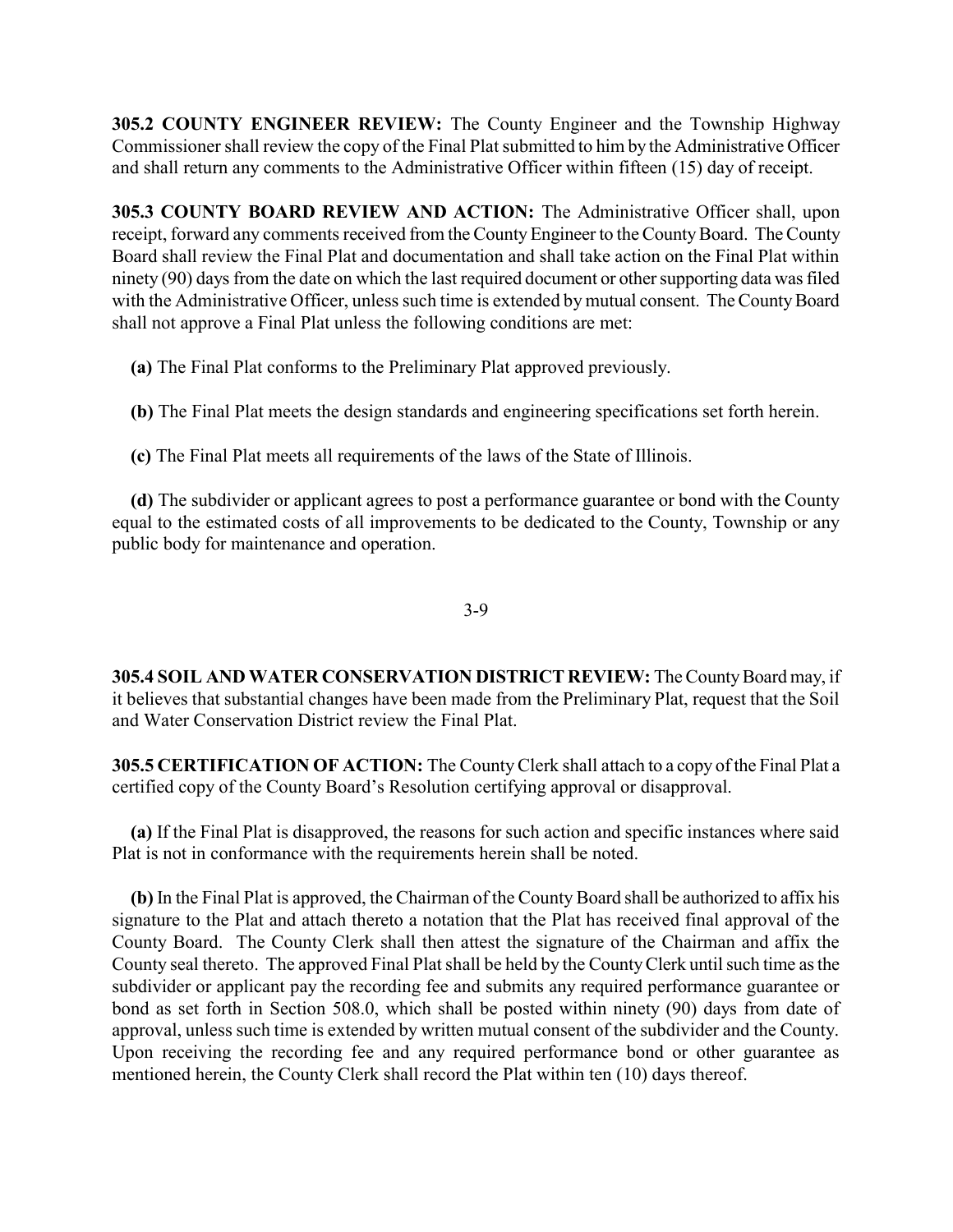#### Section 306.0 FINAL PLAT REQUIREMENTS

The final plat to be provided by the subdivider shall meet the following specifications:

 (a) The final plat may include all or only a part of the project area portrayed on the preliminary plat which has received approval.

 (b) The final plat shall be drawn on new linen tracing cloth, mylar or other material of comparable stability with waterproof black ink to a scale of not more than fifty (50) feet to one (1) inch, provided that if the resulting drawing would be greater than thirty six (36) inches in the shortest dimension, a scale of up to one hundred (100) feet to one (1) inch may be used. Four (4) copies or prints shall be provided by the subdivider, with the mylar or linen original.

#### 3-10

(c) All dimensions shall be shown in feet and decimals of a foot.

 (d) The final plat shall be prepared under the active and personal direction of a registered Illinois Land Surveyor, who shall certify that the plat correctly shows the results of his survey of the boundaries and platting of parcels within the subdivision.

 (e) A suitable border line should be placed on all tracings with a margin of not less than one half  $(\frac{1}{2})$  inch on all sides.

(f) The final plat shall portray or present the following:

 1. Accurate boundary lines, with dimensions and bearing or angles, which provide a survey of the tract, closing with an error of closure of not more than one (1) foot to five thousand (5000) feet.

 2. Accurate metes and bounds description of the boundary and the area of the subdivision (see definition, METES AND BOUND DESCRIPTION).

 3. Reference to known and permanent monuments and bench marks from which future surveys may be made together with elevations of any bench marks; and the surveyor must, at the time of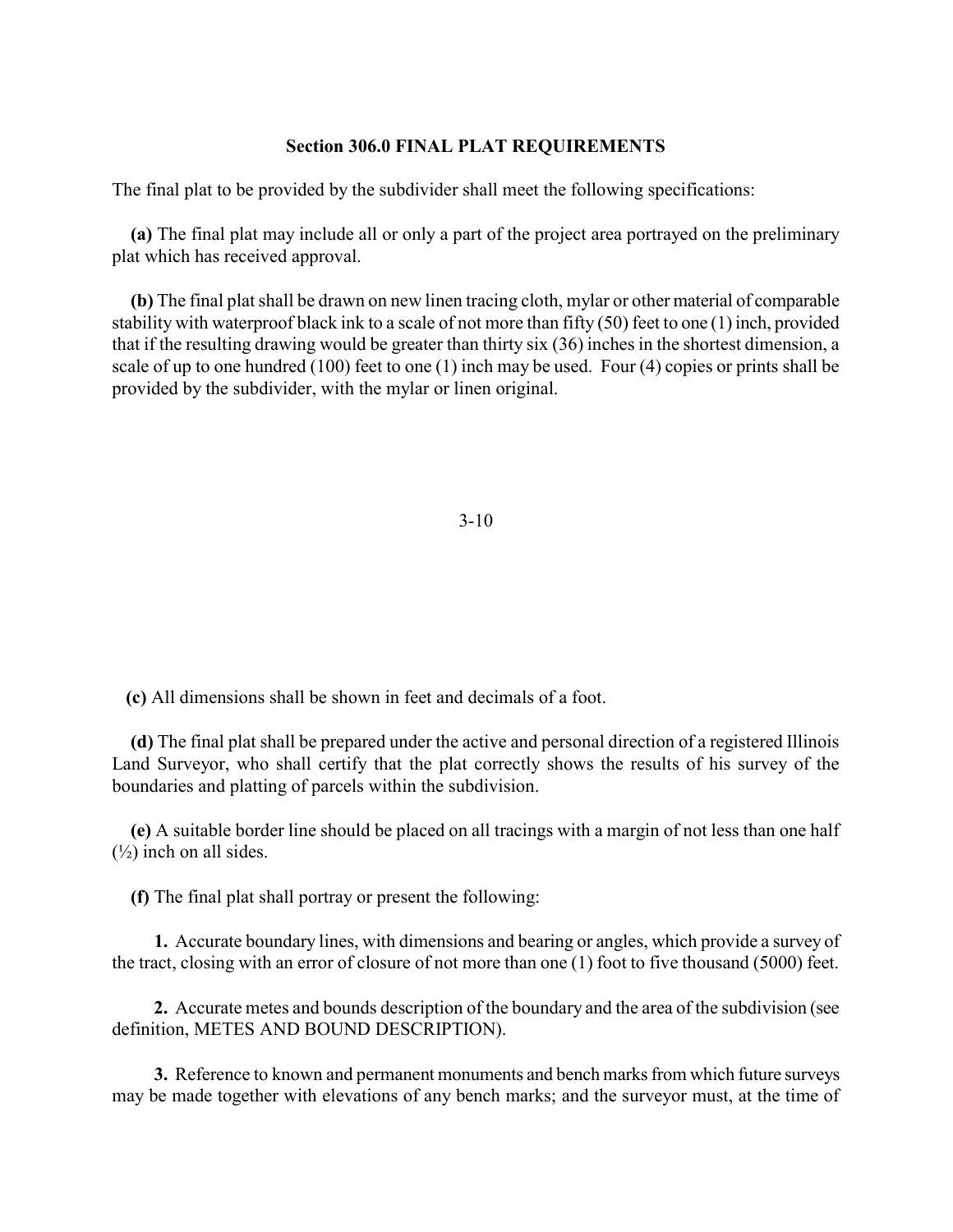making his survey, establish permanent monuments, set in such a manner that they will not be moved by frost, which mark the external boundaries of the tract to be divided or subdivided and must designate upon the plat the locations where they may be found.

 4. Reference to recorded subdivision plats of adjoining platted land by record name, date and number, shown by medium dashed and two dotted lines.

 5. Accurate locations of all existing and recorded streets intersecting the boundaries of the tract shown by heavy solid lines.

 6. Right-of-way line of streets, easements and other rights-of-way and property lines of lots and other tracts, with accurate dimensions, bearing and curve data, including radii, arcs and chords, points of tangency, and central angles.

#### 3-11

 7. Name and right-of-way width, for each street or other right-of-way along with location of all proposed street signs. (Amended 05/19/98)

 8. Location and dimensions of any easement shown by light based lines and a statement of purpose for each easement.

 9. Number to identify each lot or site along with indicating an approved U.S. Post Office E-9- 1-1 address for each lot and/or building site. (Amended 05/19/98)

10. Purpose for which sites, other than residential lots, are dedicated or reserved.

11. Lot dimensions of each lot, and building or setback lines and dimensions.

12. Location of all monuments and lot markers.

 13. Certification, before a Notary Public, by the owners in fee of all property embraced within the final plat, acknowledging the plat to be their free and voluntary act, dedicating to the public use forever the streets and drainage easements shown thereon, dedicating the easements shown thereon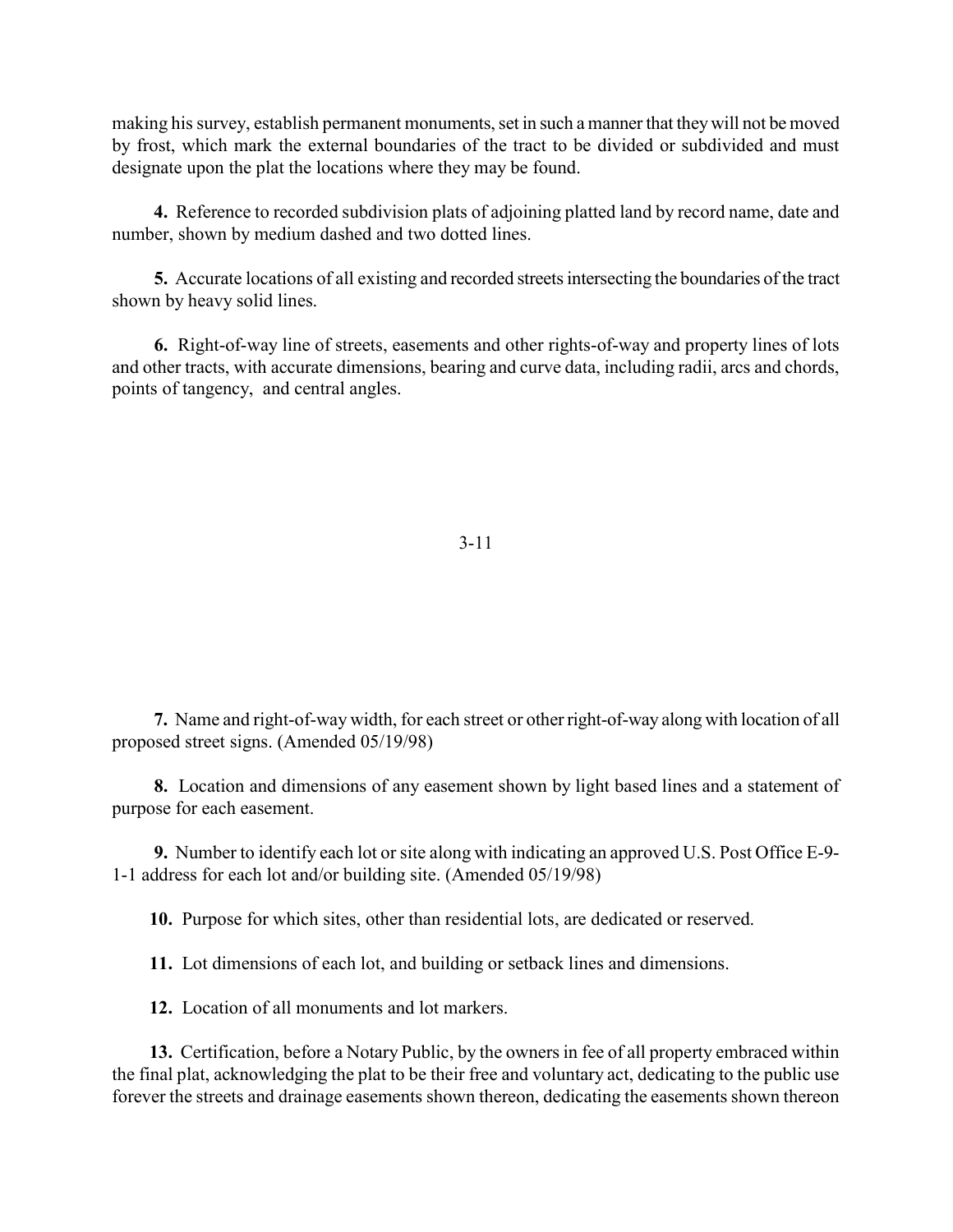for the construction and maintenance of municipal and public utility services, and stating that building lines shown thereon will be referenced to all future conveyances of lots in the subdivision. In addition, the dedication or reservation to the public of any right-of-way lying along any public road adjacent to the boundaries of the plat.

 14. Restrictions of all types which will run with the land and become covenant in the deeds for lots. Restriction lines should be shown by medium dashed lines.

 15. Title or name of subdivision; identification of the portion of the Public Lands Survey in which the subdivision is located; and north arrow, scale and date drawn.

 16. Certification by registered land surveyor and registered engineer with registration numbers and seal affixed to all final documents prepared by the surveyor and engineer.

3-12

 17. Certification by registered land surveyor with registration numbers and seal affixed to all final documents prepared by the surveyor. Said certificate shall further certify that no lot is subject to flooding or inundation from internal drainage. If any lot is subject to flooding or inundation then this information must be plainly printed on each plat and recorded on the deeds to all lots so subject. Any lot within five hundred (500) feet of said flooding or inundation area shall be considered a flood hazard.

18. Certificate that all taxes due have been paid.

19. Certificate for approval by the County Board.

20. Percolation test data and location of test holes when required.

 21. If the subdivision street design specifications are the minimum as indicated in Section 402.2, the final plat shall include a statement that the streets are not designed to accommodate on street parking.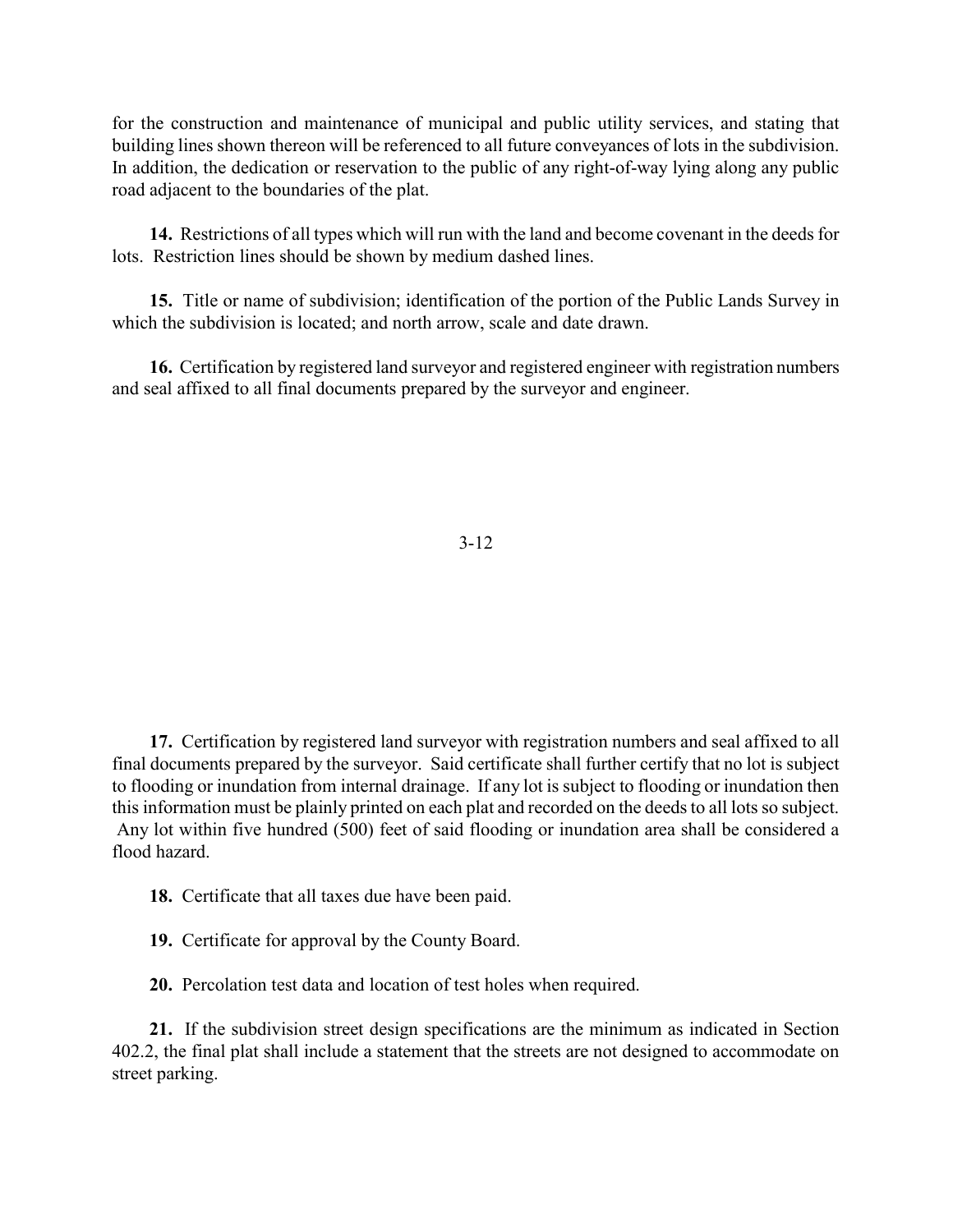#### Section 307.0 MINOR SUBDIVISIONS

Minor subdivisions are subject to the same procedures and requirements as preliminary plats. Final plat procedures and requirements shall be as specified in Section 305.0 and 306.0.

- 1. The number of lots to be no more than six (6) with minimum road frontage of 150 to 200 feet.
- 2. The lot size to be no less than two (2) acres.
- 3. All minor subdivisions to be zoned as R-1 classifications.
- 4. All entrances must be established and approved before any lots are sold. One entrance shall accommodate two (2) lots. Mail boxes placed together on the same side of the road.
- 5. A minor subdivision can only be done once per landowner per tax i.d. number. Any variance from this rule will be considered a subdivision in which those rules will apply and existing lots brought up to those specifications.
- 6. Septic system cannot discharge in ditch system or adjoining properties.
- 7. All homes in minor subdivisions by under BOCA rules and recommendations.

#### 3-13

#### Section 308.0 RECORDING

No subdivision plat or re-plat shall be filed for record or recorded in the Office of the Recorder of Deeds of Bond County, Illinois, unless and until the approval of the County Board Chairman or appropriate corporate official of a municipality with jurisdiction is endorsed thereon. No lot shall be sold from such subdivision plat or re-plat until it has been approved and filed for record in the Office of the Recorder of Deeds of Bond County, Illinois, as herein provided.

308.1 ILLEGAL PLATS: It shall be unlawful for the County Recorder of Bond County to accept for recording any plat of a subdivision withing the unincorporated area of Bond county unit the plat has been approved as required herein and such approval has been endorsed in writing on the plat or as otherwise provided herein.

308.2 PUBLIC IMPROVEMENTS: The County Board shall not permit any public improvements under its jurisdiction to be constructed or maintained with an area that has been subdivided after the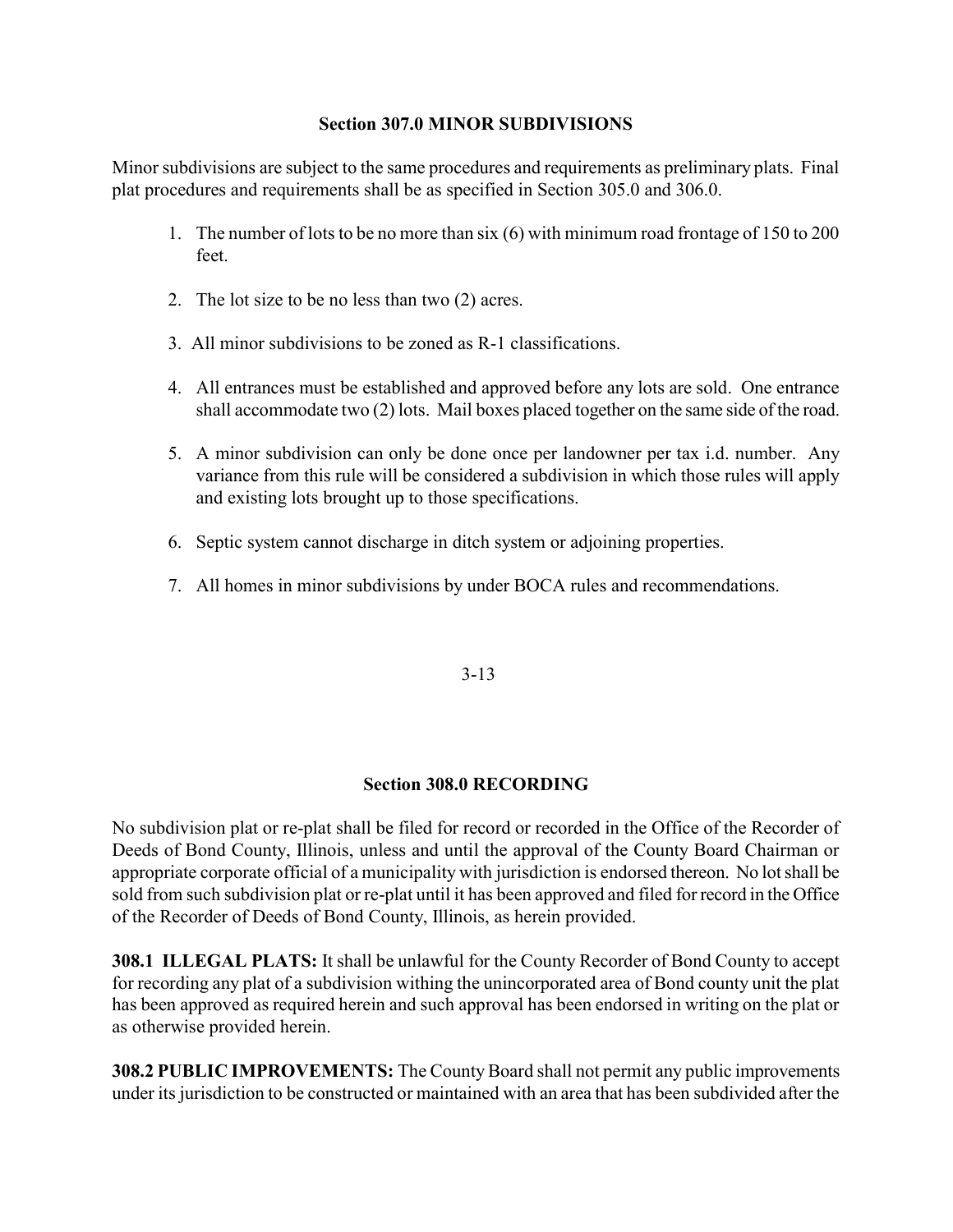adoption of this ordinance unless such subdivision has been approved in accordance with the requirements contained herein.

308.3 FEES: All fees collected by the Administrative Officer shall be deposited into the general corporate fund of Bond County. The following fees shall apply:

 a. The review fee for the preliminary plat and final plat shall be a combined fee of fifty dollars (\$50.00) plus five dollars (\$5.00) per lot or dwelling unit. The fee shall be collected by the Administrative Officer after the last item of required information for the preliminary plat has been submitted by the applicant.

 b. All public improvements proposed to be made under the provisions of this ordinance shall be inspected during course of construction by the county's duly designated representative. The fees and costs connected with such inspections and in reviewing improvement plans and specifications shall be paid by the developer. The fee shall be on percent (1%) of the total estimated cost for all improvements or as determined by the County Board.

#### 3-14

#### ARTICLE IV

#### MINIMUM STANDARDS OF DESIGN AND IMPROVEMENT FOR STREETS

#### Section 400.0 GENERAL STATEMENT

The subdivider shall conform to the following principles and standards of land subdivision in the design of each subdivision or portion thereof. No preliminary plat shall be approved unless it conforms to the following minimum standards of design.

400.01 BEST USE: The Administrative Officer, in his review of the preliminary plat, will take into consideration the requirements of the county and the best use of the land being subdivided. The Administrative Officer shall consult with soil scientists, sanitarian and others during the review process.

#### Section 401.0 STREET PLANNING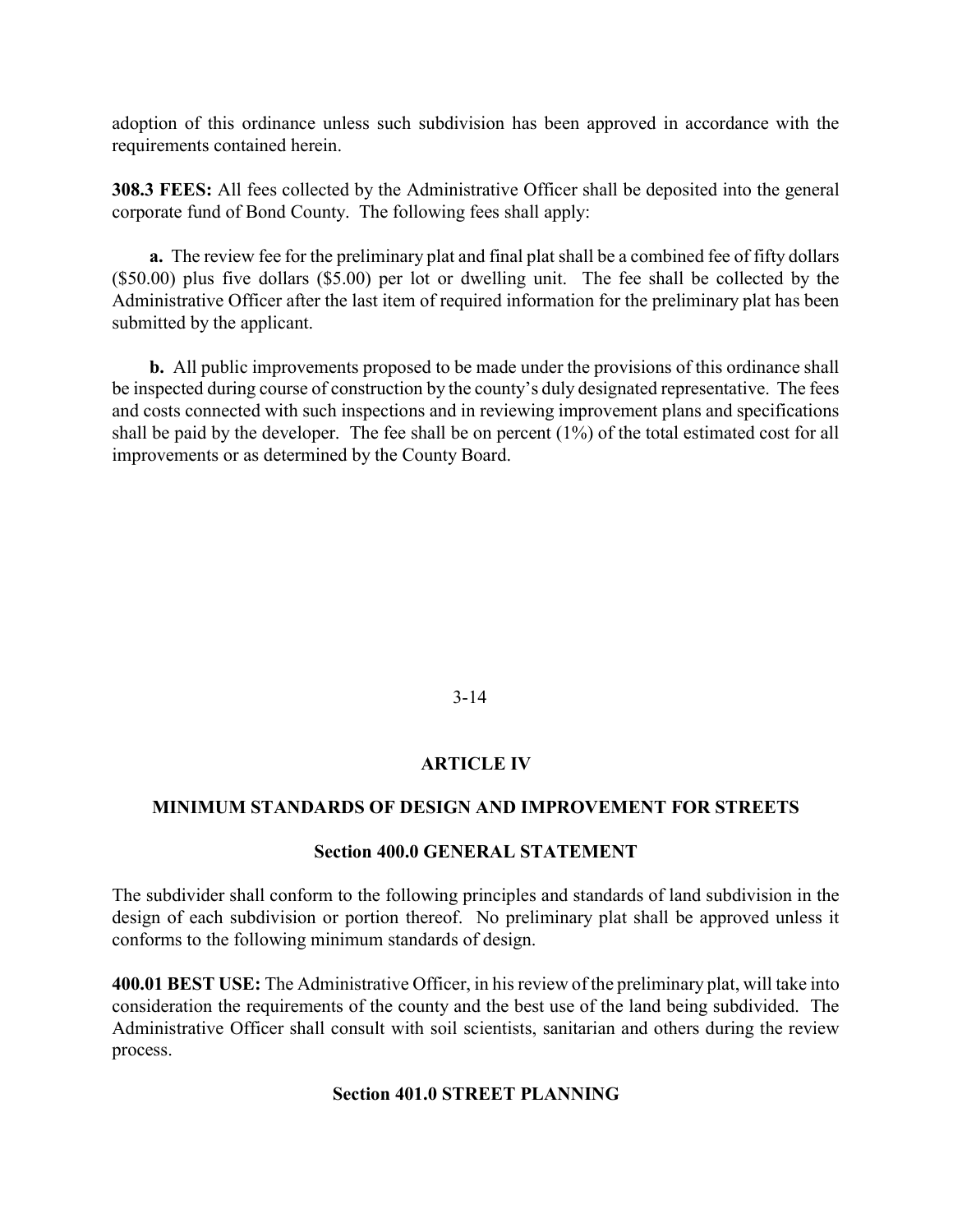The arrangement, character, extent, width and location of all streets shall be considered in their relation to existing and planned streets, to reasonable circulation of traffic, to topographic conditions, to runoff of storm water, to public convenience and safety, and in their appropriate relation to the proposed uses of the land to be served by such streets. Wherever possible and necessary, the arrangement of streets in new subdivisions shall provide for the continuation of existing streets in adjoining areas. Where adjoining unsubdivided areas may be subdivided, the arrangement of streets in a new subdivision shall make provision for the proper projection of streets into adjoining area by carrying the new streets to the boundaries of the new subdivision at appropriate locations. No building shall be allowed in areas within a projected street continuation. In no case shall land be subdivided in such a manner that adjoining property be denied access. All lots and streets shall be arranged so ingress and egress is adequately provided for.

A public street or streets shall be provided to afford convenient access to all property within the subdivision. A private street or thoroughfare may be permitted if access easements are provided for. When streets are required within the subdivision no less than one street of full width shall be provided to furnish the subdivision with access to an existing public highway.

401.1 CONTINUATION OF ADJOINING STREET SYSTEM: Where subdivision streets or rights-of-way are continuations or extensions of existing streets or rights-of-way, the width thereof shall be of the same or greater width as the existing street or right-of-way except that in no case shall the street or right-of-way in the subdivision be of less width than the minimum as provided herein. Dedication of half or portions of a street shall be discouraged, but may be permitted whenever there is no other logical method of platting.

#### 4-1

401.2 MARGINAL ACCESS STREET: Where the subdivision abuts on or contains an existing or proposed primary highway, the County board may require that marginal access streets be provided in order that no lots front on such existing or proposed primary highway. If the subdivision adjoins a non-access highway constructed by the Illinois Department of Transportation, the County Board, upon the recommendation of the Illinois Department of Transportation, may require the reservation of a service road right-of-way with a minimum width of sixty (60) feet, which road shall parallel the highway and may have connections thereto at locations that are jointly approved by the County Board and Illinois Department of Transportation.

If any tract of land proposed to be subdivided (or any part thereof) lies adjacent to any highway over which the Illinois Department of Transportation has jurisdiction with respect to maintenance and upkeep, and an access is desired from such highway to any lot, street, roadway, alley or otherwise in such proposed subdivision, then the subdivider shall be required to obtain and submit to the Administrative Officer a written permit for the Illinois Department of Transportation granting him permission to construct such access way.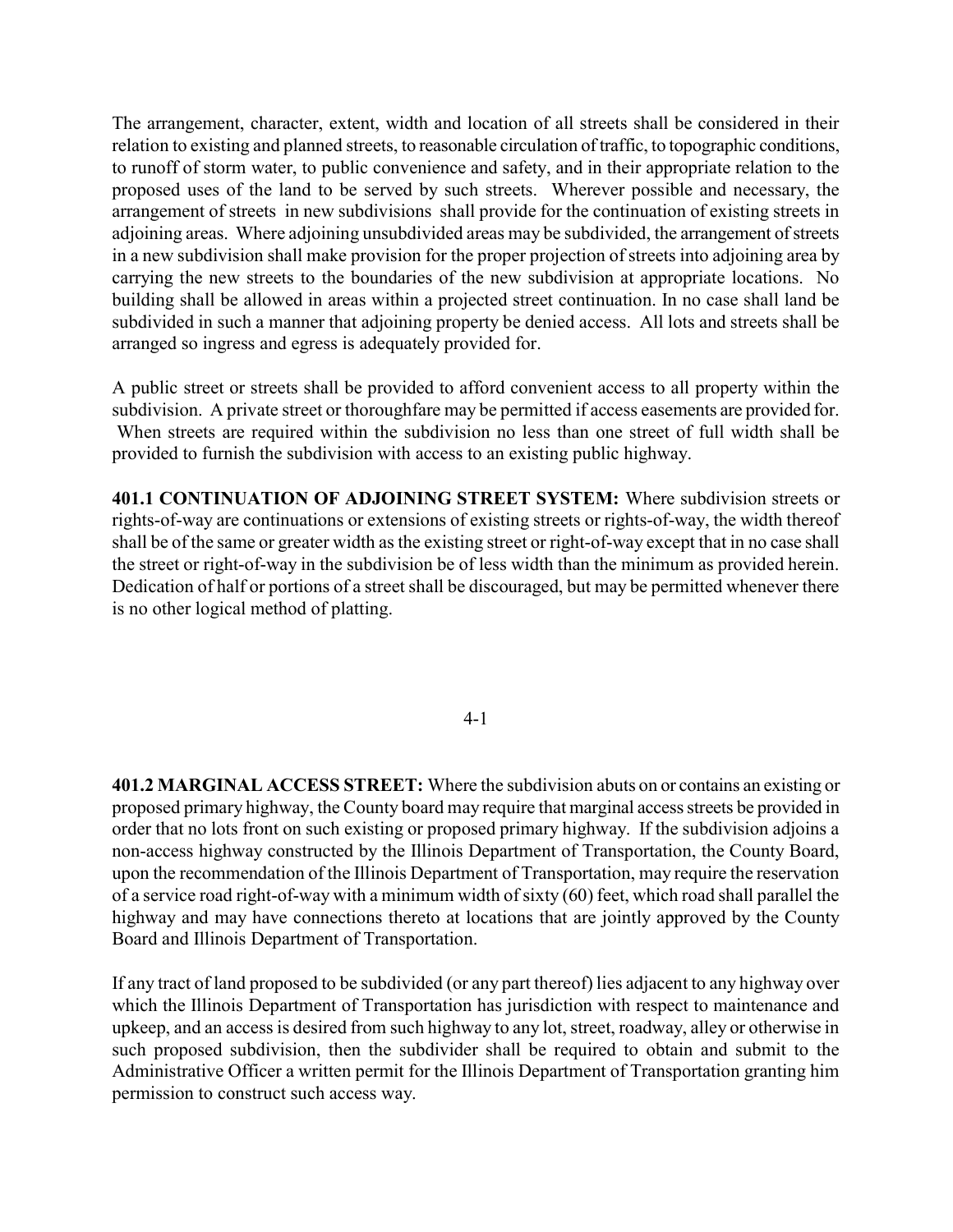401.3 PRIVATE RESERVE STRIPS: Private reserve strips controlling access to streets shall be prohibited.

401.4 STREET NAMES: Proposed streets, which are obviously in alignment with other existing and named, shall bear the assigned name of the existing streets. In no case shall the name of proposed streets duplicate or be phonetically similar to existing street names, irrespective of the use of the suffix, street, avenue, boulevard, drive, place, court, etc.

401.5 ADDITIONAL RIGHT-OF-WAY REQUIREMENTS: Wherever the Illinois Department of Transportation or the County of Bond has gone on record as desiring the relocation and/or the construction of a new highway or whenever a municipality has duly recorded with the County a comprehensive plan and/or adopted an official map defining the location of streets, the subdivider shall reserve rights-of-way alignments and widths as prescribed by the appropriate jurisdictional agency.

 (a) In all cases where a subdivision contains or borders an existing or proposed State Highway, a minimum right-of-way width of sixty (60) feet from the centerline of the road shall be reserved.

 (b) In all cases where a proposed subdivision borders on or includes a County Highway, such highway, where necessary, shall be relocated or straightened in accordance with the surveys made by the County Superintendent of Highways. The minimum right-of-way width of such highway shall be forty (40) feet from the centerline of the road and in no case less than the recorded width of such highway.

4-2

 (c) In all cases where a proposed subdivision borders on or includes a Township Road, such highway, where necessary, shall be relocated straightened in accordance with surveys made by the County Superintendent of Highways. The minimum right-of-way width of such highway shall be thirty (30) feet from the centerline of the road.

401.6 PRIVATE STREETS: Private roads and streets shall be permitted only when the subdivider submits sufficient evidence to the County Board that there can be no public interest in such private road or street. A subdivision of four (4) lots or less may be provided with a private street or road.

 (a) Private road and street construction shall conform to the design standards established in Section 402.0.

 (b) When such a private street is provided, the location and width must be shown on the plat; the street must conform to the minimum requirements contained herein.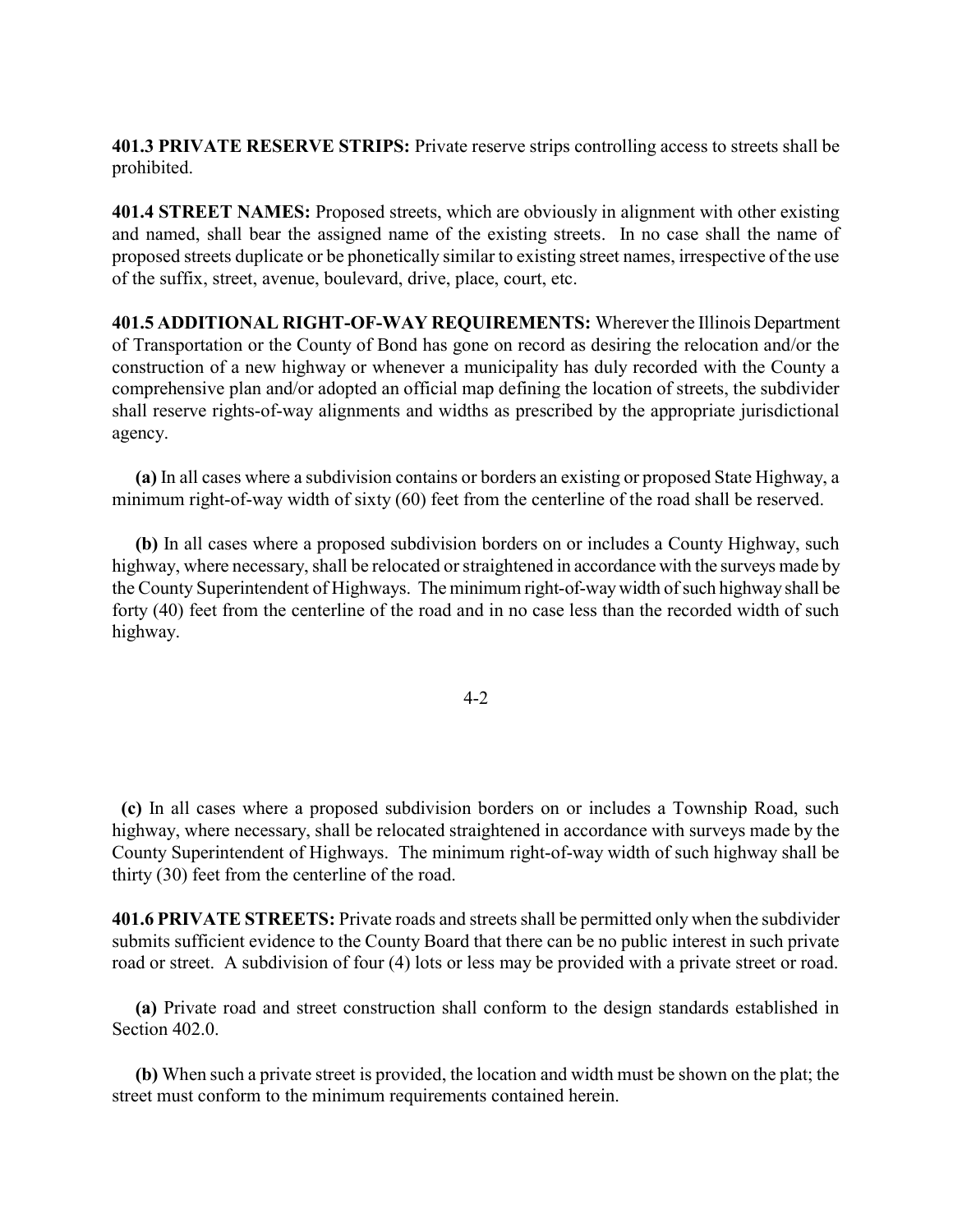(c) No additional subdivision may be developed using such a private street as a means of access to a public road or street.

 (d) The plat must contain a properly executed certificate by the subdivider containing the following:

#### Sample Certificate

I, where of tract and the private road or street shown on the plat hereon do hereby declare that said private road or street is not dedicated to the public but shall remain private, to be maintained by and for the adjoining lot owners until such time that said street(s) are accepted for dedication by the appropriate township or Bond County, Illinois.

| <b>SIGNED</b> |  |
|---------------|--|
| <b>DATE</b>   |  |

 (e) The deed must clearly show that said private streets are not dedicated to the public but shall remain private, to be maintained by the adjoining lot owners.

#### Section 402.0 STREET DESIGN STANDARDS

The following design standards shall be considered minimum requirements and shall specifically apply to residential subdivision. The requirements for non residential subdivisions shall be such as the County Board deems appropriate for the type of development and use contemplated, but in no event be less than the requirements of residential subdivisions. These provisions shall apply to both public and private streets.

4-3

#### FIGURE A

#### MINIMUM STREET DESIGN REQUIREMENTS

#### SUMMARY OF SECTION 402 and 403

| <b>CLASSIFICATION</b> |                   | PRIMARY* COLLECTOR MINOR ALLEYS CUL-DE-SAC |          |                  |                  |
|-----------------------|-------------------|--------------------------------------------|----------|------------------|------------------|
| Design Speed          | $50$ mph          | $40$ mph                                   | $30$ mph | $10 \text{ mph}$ | $10-25$ mph      |
| Right-Of-Way          | $50$ ft           | $50$ ft                                    | $40$ ft  | $20 \text{ ft}$  | $40$ ft          |
| Type of Surface       | <b>Bituminous</b> | $A-3$                                      | $A-3$    | Aggre-           | $A-1$ (1-4 lots) |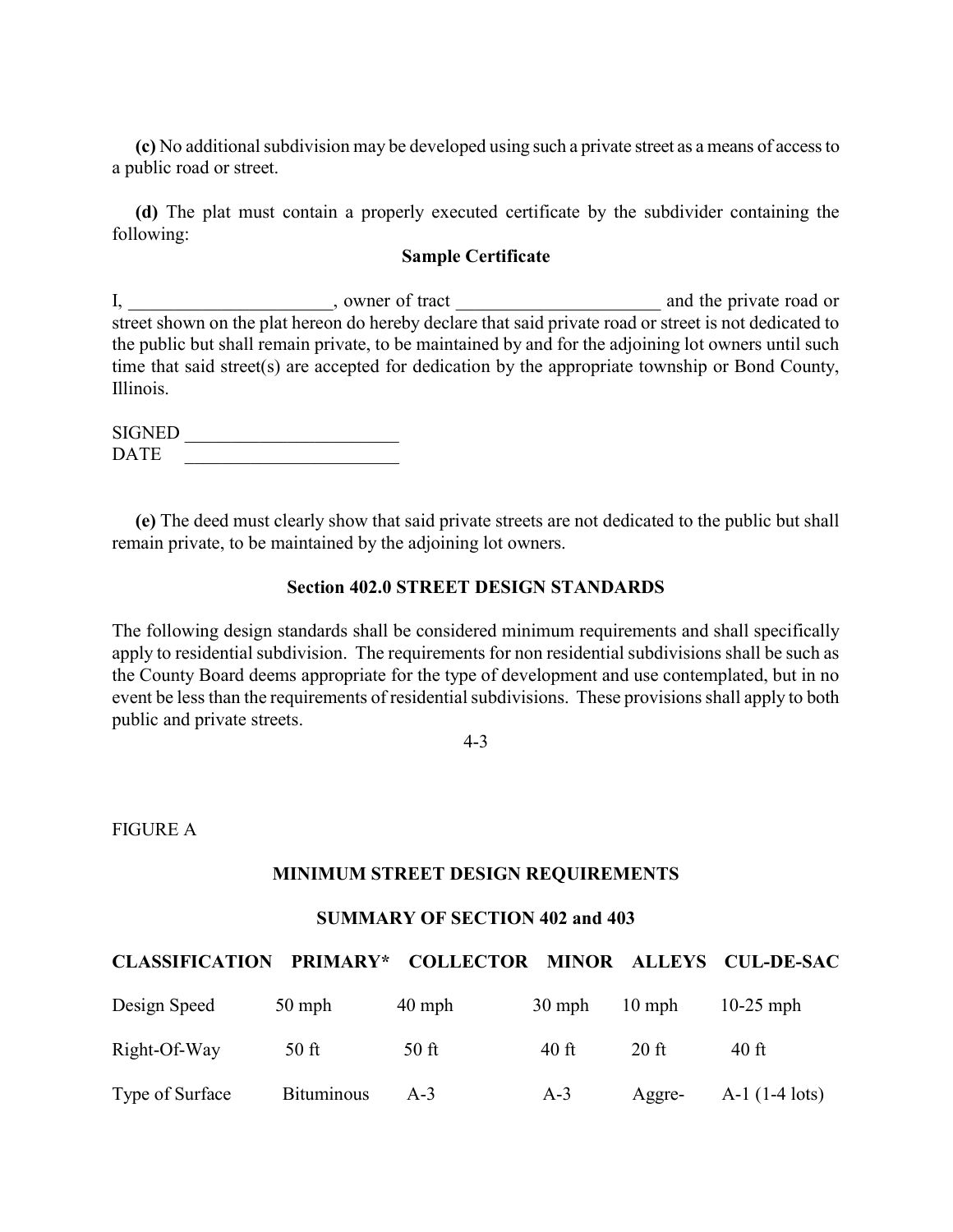|                                 |      | Concrete<br>** (Thickness) | <b>Bitumin</b><br>Seal Coat | <b>Bitumin</b><br>Seal Coat | gate            | $A-2$ (4 & more)     |
|---------------------------------|------|----------------------------|-----------------------------|-----------------------------|-----------------|----------------------|
| Type and Thick-<br>ness of Base |      | Aggregate                  | Aggregate                   | Aggregate                   | Aggre-<br>gate  | Aggregate            |
|                                 |      | Thickness                  | 8 inches                    | 8 inches                    | 5 inches        | 8 inches             |
|                                 |      |                            | Compacted                   |                             | Compacted When  | Compacted            |
|                                 |      |                            |                             |                             | Compacted       |                      |
| Width of Surface *** 24 ft      |      |                            | $24$ ft                     | $22 \text{ ft}$             | 10 <sub>f</sub> | $22$ ft              |
| Width of Base                   |      | $26$ ft                    | $26$ ft                     | $24$ ft                     | ----            | $24$ ft              |
| Width of Roadbed                |      | 36 <sub>ft</sub>           | $30$ ft                     | $26$ ft                     | 10 <sub>f</sub> | $26$ ft              |
|                                 |      | Front Up to $10' - 3:1$    | $0-6' - 3:1$                | $0-6' - 2:1$                | <b>Not</b>      | $0-6' - 2:1$         |
|                                 |      | Over $10' - 2:1$           | Over $6' - 2:1$             | Over $6' - 1:1$             |                 | Required Over 6'-1:1 |
| Earth Slope                     |      |                            |                             |                             |                 |                      |
|                                 | Back | Up to $10' - 3:1$          | $0-10' -3:1$                | $0-6' - 2:1$                | <b>Not</b>      | $0-6' - 2:1$         |
|                                 |      | Over 10' -2:1              | Over 10' -2:1               | Over $6' - 1:1$             | Required        | Over $6'-1:1$        |

\* State Highway or County Road

.

\*\* Thickness of surface and base to be determined by soil types

\*\*\* These minimum standards do not provide for on street parking

#### 4-4

Figure A summarizes the requirements of Section 402 and 403.

402.1 RIGHT-OF-WAY: Right-of-way width should be determined by expected future extensions, volumes, land use type and density an the topographical conditions. The entire right-of-way shall be provided where any part of the subdivision is on both sides of the right-of-way. When the subdivision is located on only one side of an existing right-of-way, which is less than the required width, the subdivider shall dedicate additional right-of-way to meet the requirements, but not exceeding one-half  $(\frac{1}{2})$  of the total required width. In minimum width of a street or part thereof impractical, the County Board may modify the right-of-way width requirements.

Additional right-of-way width may be required; the following represents minimums: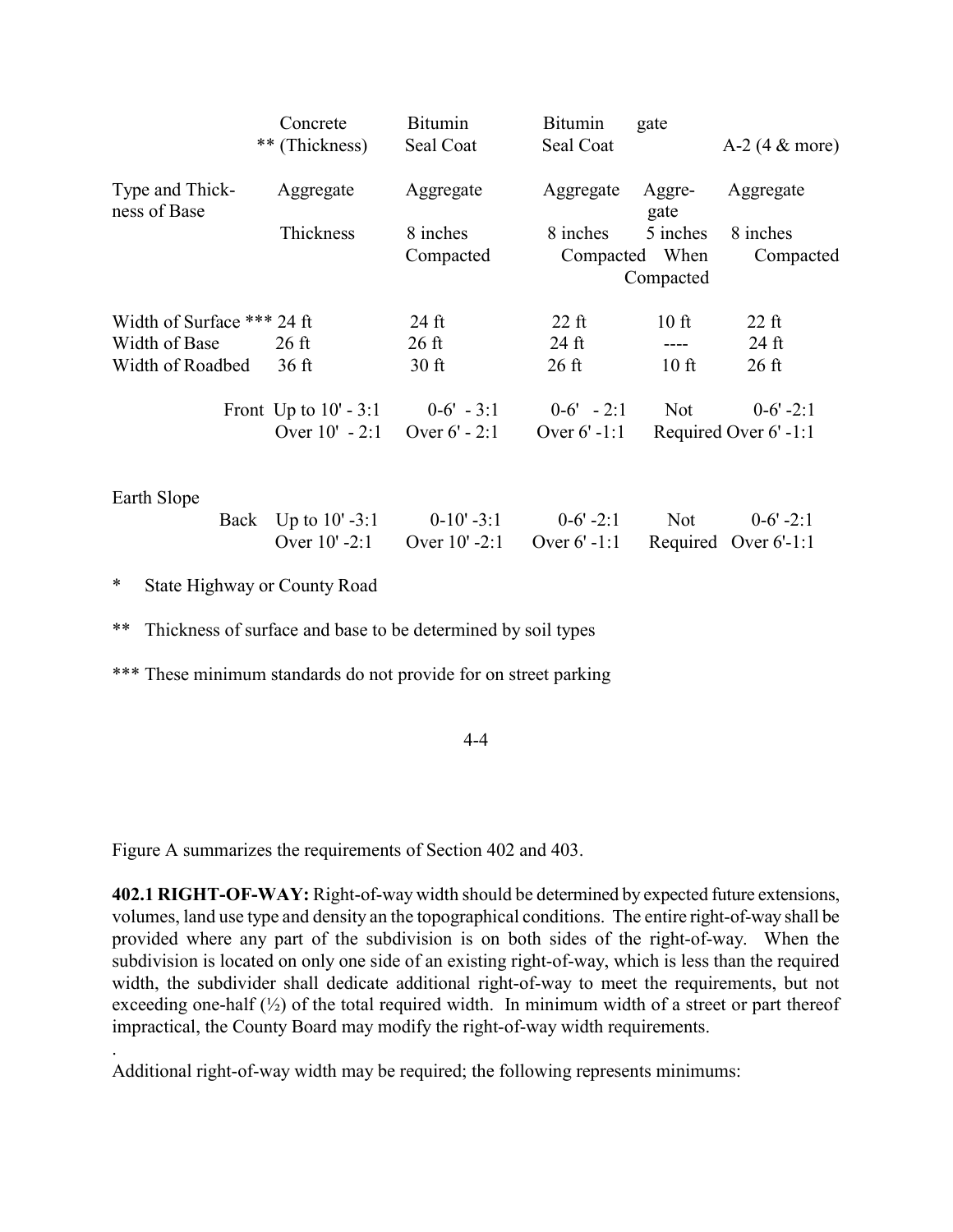| (a) Collector Street | 50 feet |
|----------------------|---------|
| (b) Minor Street     | 40 feet |

402.2 SURFACE/BASE/ROADBED WIDTHS: The following design standards are established as minimum requirements for subdivision streets in Bond county. These minimums do not accommodate on-street parking.

| (a) Collector Streets | Surface:<br>Base:<br>Roadbed: | 24 feet<br>26 feet<br>30 feet |
|-----------------------|-------------------------------|-------------------------------|
| (b) Minor Streets     | Surface<br>Base<br>Roadbed:   | 22 feet<br>24 feet<br>26 feet |

402.3 STREET GRADES: Street grades shall not exceed the following unless otherwise approved by the County Engineer:

| (a) Collector Street | $6\%$ |
|----------------------|-------|
| (b) Minor Street     | $7\%$ |

(c) Grades approaching intersections shall not exceed five (5 %) percent for a distance of not less than one hundred (100) feet from the centerline os said intersection.

(d) Surface cross-drainage shall not be permitted on any street.

402.4 HORIZONTAL CURVES: Where a centerline deflection angle occurs a circular curve shall be introduced. having a centerline radius of not less than the following:

| (a) Collector Street | 200 feet |
|----------------------|----------|
| (b) Minor Street     | 100 feet |

4-5

402.5 TANGENTS: There shall be a tangent of not less than one hundred (100) feet provided between reverse curves on all streets.

402.6 INTERSECTIONS: Street intersections shall be laid out as follows:

 (a) Streets shall intersect as nearly as possible at right angles and no street shall intersect as less than sixty (60) degrees.

 (b) Intersections with a State Highway shall be at least one thousand three hundred twenty (1,320) feet apart measured from centerline to centerline.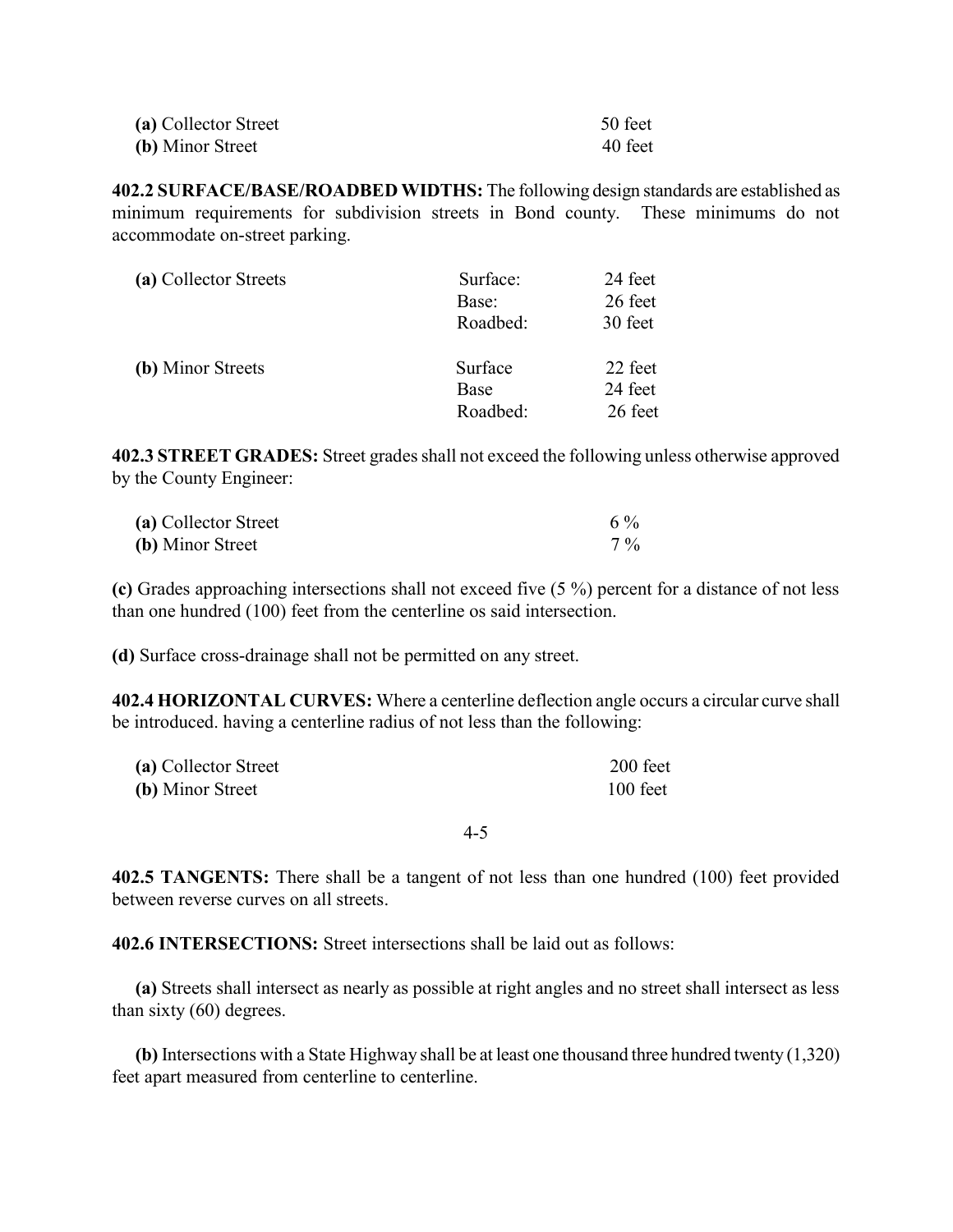(c) Minor street curb intersections shall be rounded by radii of at least fifteen (15) feet; intersections involving collector streets shall have radii of not less than twenty five (25) feet.

 (d) Street intersections with centerline offsets of less than one hundred twenty five (125) feet shall not be permitted.

(e) Intersection of more than two (2) streets at one (1) point shall be prohibited.

402.7 CUL-DE-SAC STREETS: Unless topography indicates a need for a greater length, cul-desac streets, designed to be so permanently, shall be no longer than five hundred (500) feet and shall terminate in a circular open space having a radius at the outside of the payment of at least fifty (50) feet and a radius at the outside of the right-of-way of at least sixty (60) feet. This length may be increased where topography or existing conditions prohibit a reasonable connection.

402.8 ALLEYS: When required, alleys shall comply with the following requirements:

 (a) Alleys may be required in commercial and industrial district, except that the County Board may waive this requirement where other definite and assured provisions is made for service access, such as off-street loading, unloading, and parking facilities.

 (b) Alleys are not permitted in residential district, except when the County Board determines special conditions warrant a secondary means of access.

(c) Alleys, where provided, shall have a right-of-way of not less than twenty (20) feet.

 (d) Dead-end alleys shall not be permitted, except where provided with adequate turn-around facilities at the dead-end, or where such dead-end alleys provide the only access to off-street parking or loading spaces.

4-6

402.9 GENERAL STANDARDS: The following general standards for street design shall be followed:

 (a) In order to provide adequate traffic circulation and to insure adequate access to developed areas, collector streets shall be provided at approximately one-half  $(\frac{1}{2})$  mile intervals.

(b) Minor streets shall be designed so as to discourage through traffic.

 (c) The County Board shall not approve streets which will be subject to frequent inundation or flooding.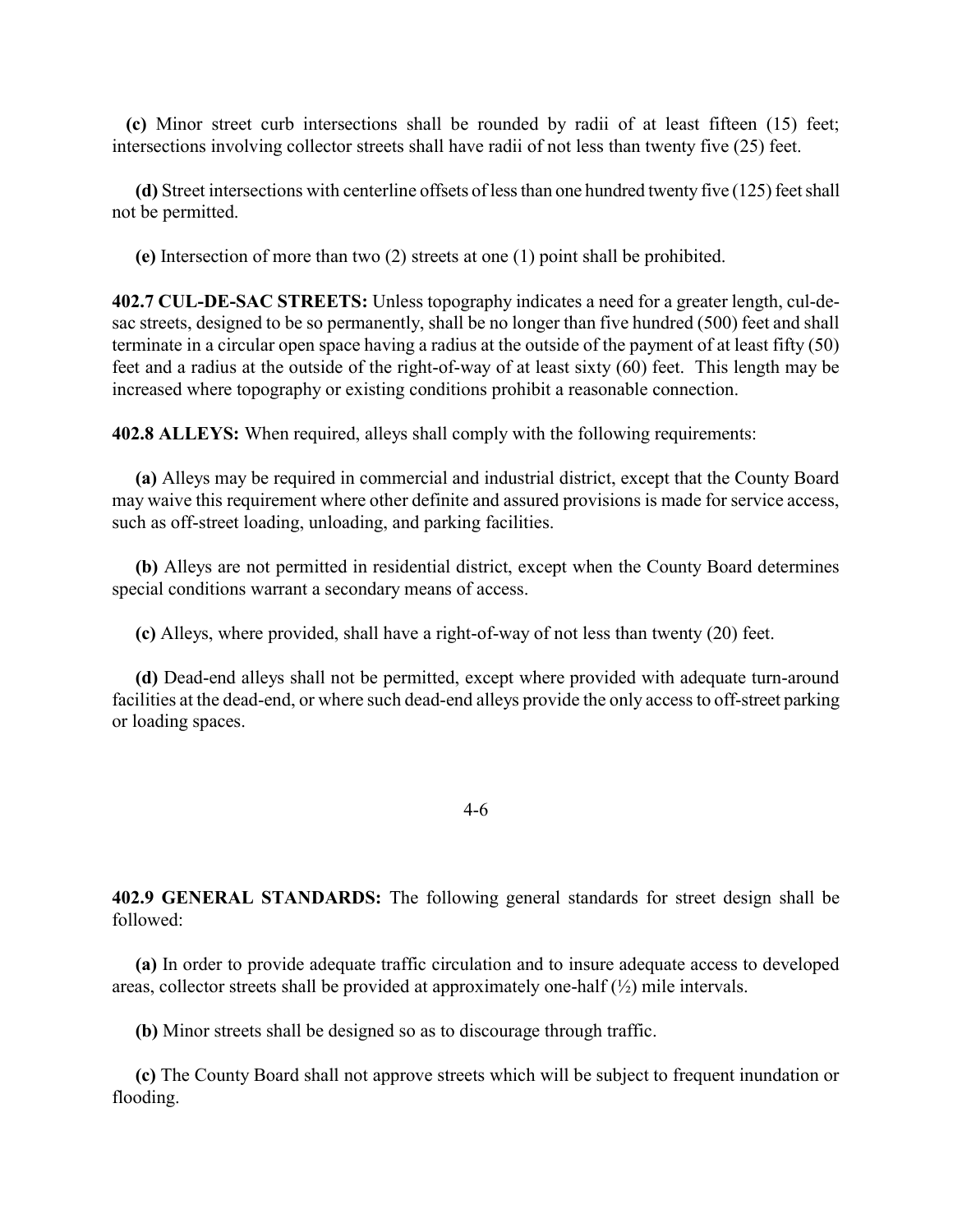#### 403.0 STREET IMPROVEMENTS

All new streets, which are created and dedicated for use within a subdivision, shall be graded, drained and surfaced in accordance with the minimum requirements herein set forth and in a manner which will provide complete and adequate drainage of all the streets, alleys and public grounds in the entire subdivision, including any such work which may be necessary in order to provide adequate and satisfactory drainage along the side of any existing public street which lies adjacent to the subdivision.

403.1 PRIMARY HIGHWAYS: Construction of primary highways shall conform to the Illinois Department of Transportation Design and Construction Policies, Standards and Specifications as previously amended.

403.2 MINOR AND COLLECTOR STREETS: Minor and Collector streets shall be designed and surfaced according to the requirements listed below and as summarized in Figure A. The developer shall assume responsibility for maintaining the roadway including the seeding, removal of earth, crushed stone or other debris from the pavement, curb and gutter where required and other drainage facilities until acceptance by the Township Highway Commissioner or by the County Engineer (as applicable) (Refer to IDOT 605 ILCS 5/6-325).

 (a) Minor and collector street pavement shall consist of Type A base course crushed stone, eight (8) inches in thickness, conforming to Illinois Department of Transportation Specifications. Street surfacing shall be bituminous surface treatment, conforming to the Illinois Department of Transportation Specifications for Class A, Sub-class A-3, and shall be sufficient in the opinion of the Bond County Superintendent of Highways and the Township Highway Commissioner to withstand the traffic that the roadway will be subjected to.

 (b) Before any paving work is commenced all street grading shall be properly completed as shown on Grading Plan submitted with the Final Plat of Subdivision.

4-7

 (c) The surface course of the roadway pavement shall not be laid until the backfilling of all trenches dug for the installation of the utility services has completely settled or compacted to the satisfaction of the Bond County Highway Engineer and the Township Highway Commissioner.

 (d) Before the surface course of the roadway pavement is laid all depressions in the base course shall be properly filled and brought to the required grade so as to create a level surface.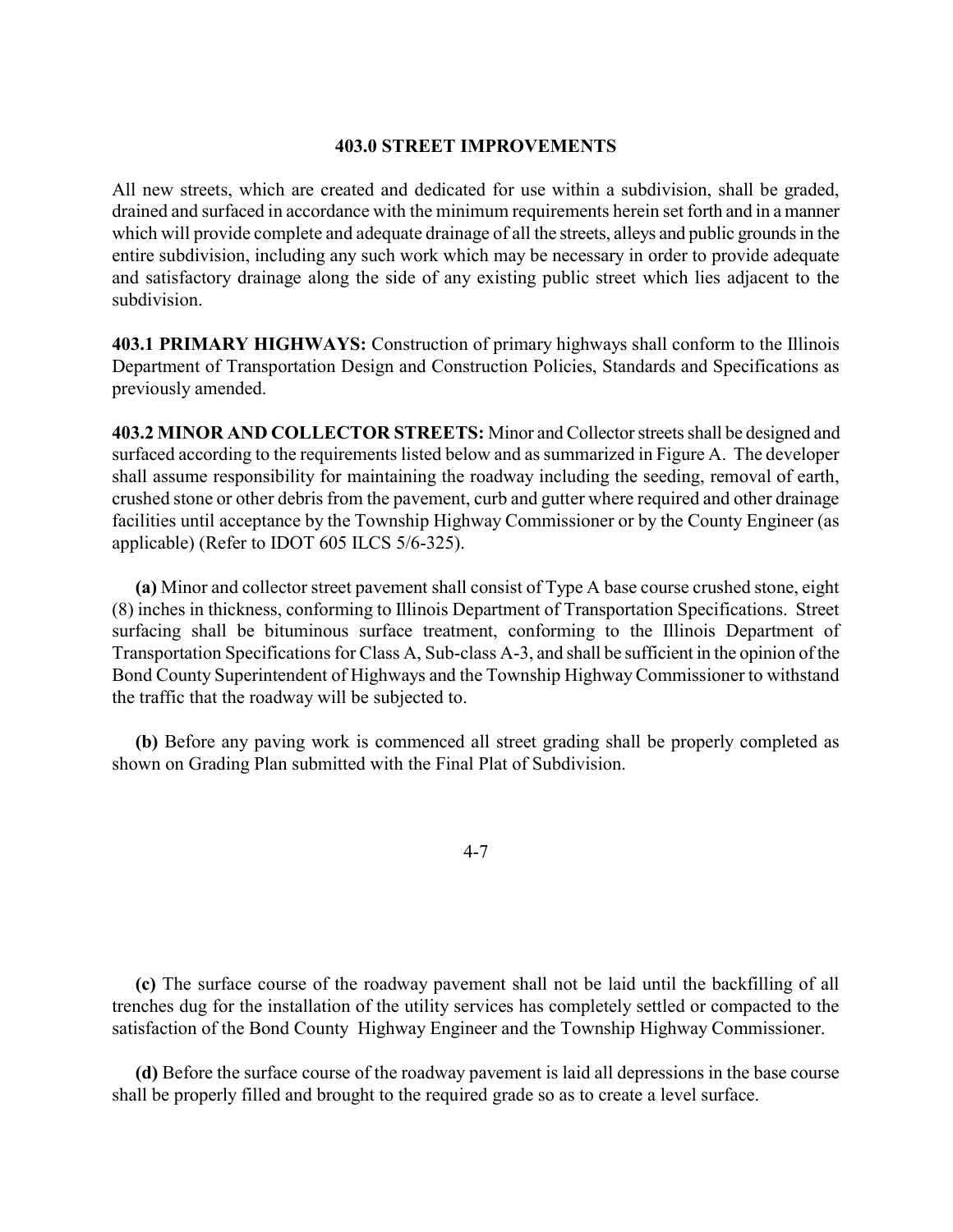(e) Utility Lines. Underground utility lines in utility easements or rights-of-way shall be installed prior to the construction of such streets and alleys.

403.3 ALLEY PAVEMENT: All alleys shall be improved with a roadway consisting of not less than five (5) inches when thoroughly compacted of crushed stone or gravel.

.

#### 404.0 STREET SIGNS

An appropriate street sign shall be erected at each street intersection within the subdivision. The type of sign and location thereof shall be subject to the approval and direction of the Bond County Superintendent of Highways.

4-8

#### ARTICLE V

#### MINIMUM STANDARDS OF DESIGN AND IMPROVEMENT FOR UTILITIES

#### Section 500.0 GENERAL STATEMENT

Utility improvements shall be provided by the subdivider in each new subdivision in accordance with the standards and the requirements described in the following section. The requirements set forth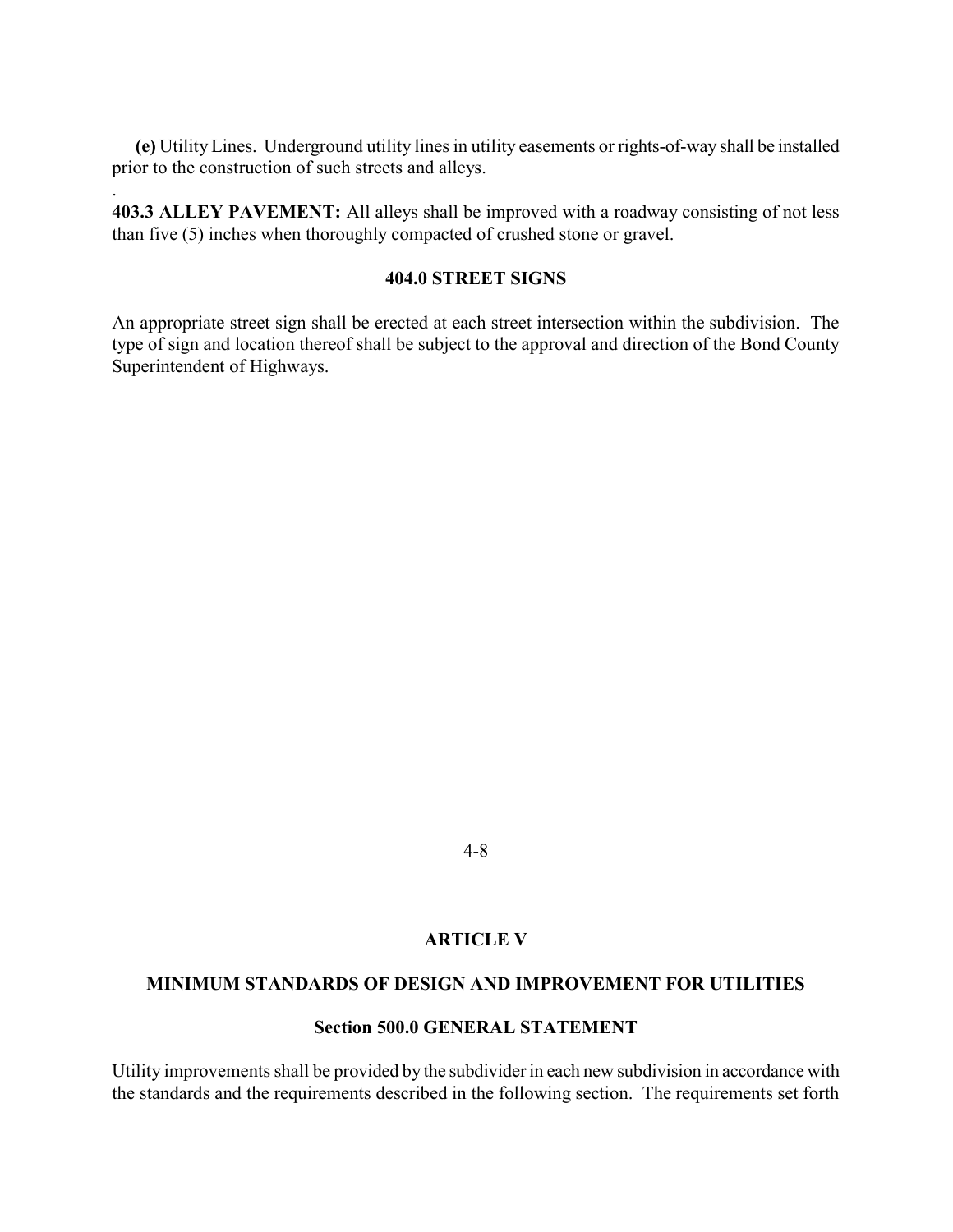below shall be considered as minimum requirements and nothing contained herein shall be construed to mean that the subdivision cannot construct or provide improvements of a higher type.

No final plat shall be approved for recording unless (1) the improvements required in this Article have been completed and approved prior to such approval, or (2) the subdivider shall file a performance guarantee or bond as provided in Section 508.0.

#### Section 501.0 REFERENCE MONUMENTS

Permanent monuments shall be thirty six (36) inches long and consist of a two (2) inch diameter steel pipe or concrete cylinder four (4) inches in diameter with a thirty (30) inch long five eighths (5/8) inch diameter rods with magnetic properties. These monuments, two (2) of which must be of stone or reinforced concrete, must be set at the opposite extremities of the property platted, placed at all block corners, at each end of all curves, at the points where a curve changes its radius field with two (2) or more monuments.

#### 502.0 SEWERS, INDIVIDUAL SYSTEMS DESIGN

The design of a private sewage disposal system shall take into consideration location with respect to wells or other sources of water supply, topography, existing private sewage disposal systems on adjacent properties, water table, soil characteristic, available area, expected volume of domestic sewage, and shall comply with all applicable County regulations as well as those of the Illinois Department of Public Health. The County Board may prohibit installation of sewage disposal facilities requiring soil absorptions systems where such systems will not function due to high groundwater, flooding, or unsuitable soil characteristics. The County Board shall require that the subdivider note on the face of the plat and in any deed of conveyance that soil absorption fields are prohibitive in designated areas. All homes on aeration systems within 1000' of the lake are required to have a maintenance contract with the manufactures of the systems inspected and serviced by a company licensed by the State of Illinois to install and service aerobic treatment plants..

Any subdivision lots with private sewage disposal systems need to meet the following criteria:

I. All subdivision plots to be approved after today's date must conform to Section 905.55 (0) of the Illinois Private Sewage Disposal Licensing Act and Code.

5-1

II. When designing a subsurface seepage system, the absorption capacity of the soil shall be determined by subsection (a) of this section as follows:

#### a) Soil Investigation

1) Soil Investigations shall be conducted in the following manner:

 A) Determination of soil characteristics on sites proposed for development with private sewage disposal systems shall be based on soil boring data collected by a soil classifier or an Illinois licensed professional engineer.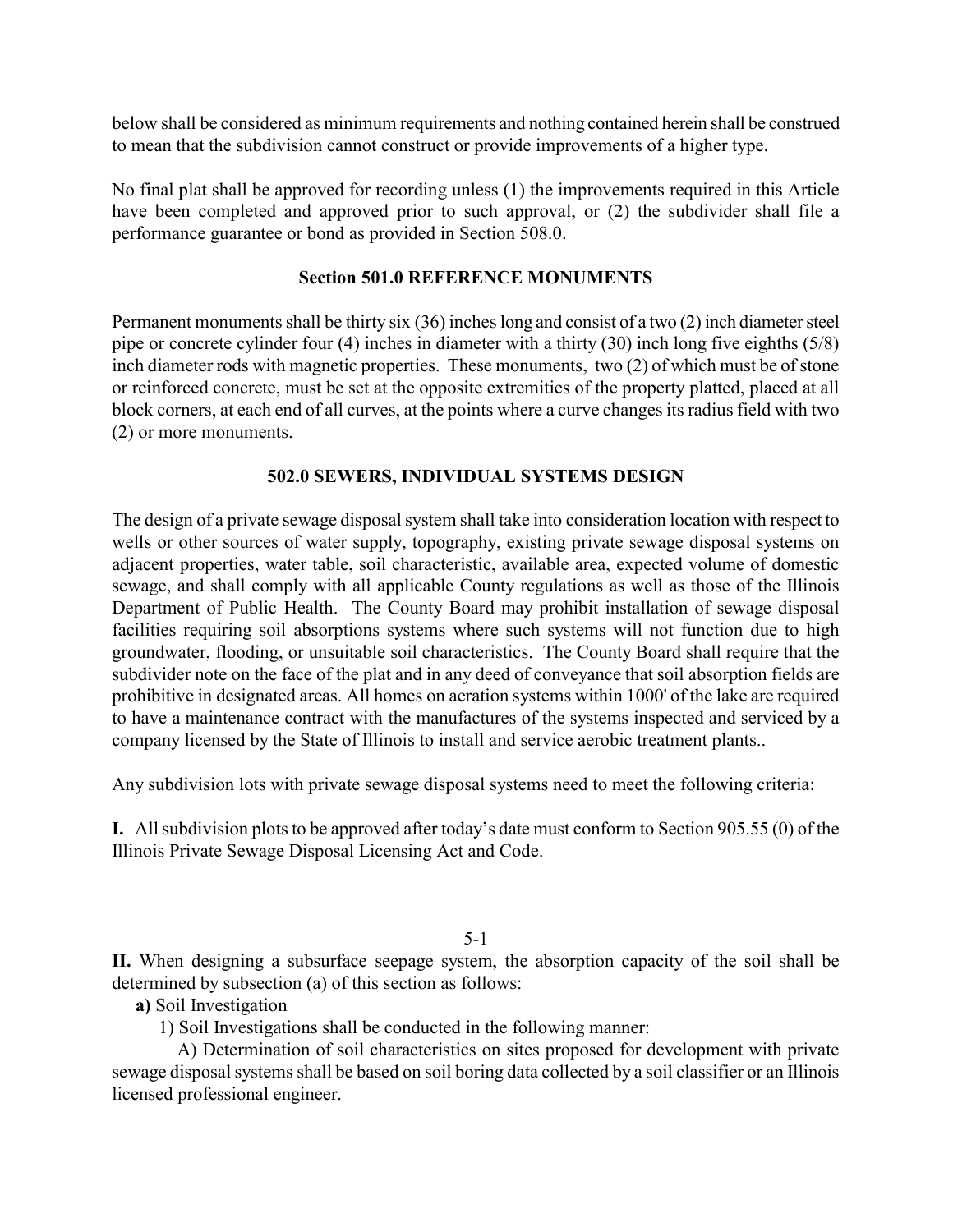2) All subdivisions platted after today's date (12/03/96) of less than one acre lots cannot have any surface discharge.

3) Minimum lot size shall be one-half  $(\frac{1}{2})$  acre.

#### III. PERMITS

The following addition of regulations shall apply to permits within 1000 feet and in the watershed of any surface water impoundment used for a public water supply.

 1. Permits for Private Sewage Disposal Systems as described in the Private Sewage Disposal Licensing Act and Code.

Where percolation tests show suitable conditions, only septic tanks with subsurface seepage fields installed in accordance with the State of Illinois Department of Public Health Private Sewage Disposal Licensing Act and Code may be permitted

Where percolation tests show unsuitable conditions of subsurface seepage systems, and if an aerobic treatment plant is installed, the aerobic unit shall be proceeded by a minimum 500 gallon tank with a baffled outlet.

2. Maintenance of Private Sewage Systems:

All private sewage systems regardless of design will receive an annual inspection by the Health Department or its designated representative.

502.1 PERCOLATION TESTS: Percolation tests, conducted and certified by a registered engineer, shall be required in all areas where septic tanks or other soil absorption systems are proposed. Percolation tests shall be submitted to secure preliminary plat approval. There shall be at least one test for each acre and shall be conducted at locations which would show all variable conditions which might affect the percolation of effluent. This provision does not apply to small subdivisions with large lots.

502.2A LOT SIZES AND DENSITY: For lots not within one thousand (1000) feet of the water level at normal pool of any lake used as a public water supply:

Septic tanks or other soil absorption systems shall not be installed on any lot less than twenty thousand (20,000) square feet where soil absorption systems are to be used and private wells serve as the water supply source. This allows sufficient area for a second drain field system should the original drain field fail. Additionally, individual sewage disposal systems, such as septic tanks and sand filter fields shall not be installed in any subdivision exceeding fifteen (15) lots or containing

5-2

more than subsequently developed. Septic tanks or filter fields may be allowed in larger subdivisions, through variance procedure as provided for herein. The subdivider must demonstrate, by furnishing percolation tests and soil surveys, that septic tanks or filter fields would function properly at the location proposed to be developed. Minimum lot width of an average of 106 feet.(Amended 05/19/98)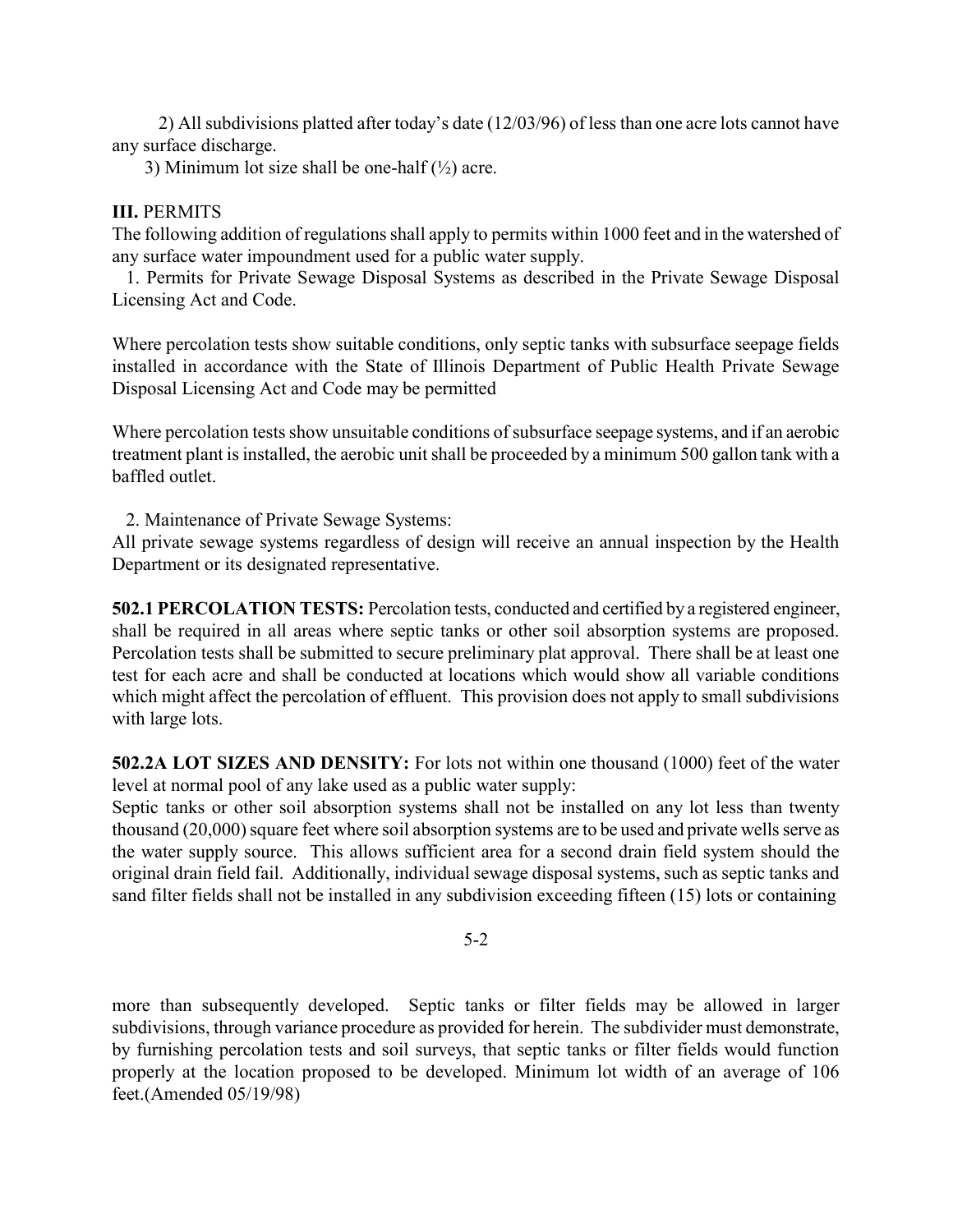502.2B LOT SIZES AND REQUIRED SETBACKS: For lots within one thousand (1000) feet of the water level at normal pool of any lake used as a public water supply:

All lots within subdivisions or portions of subdivisions located within one thousand (1000) feet of the water level at normal pool of any lake used as a public water supply shall have a lot size of at least one (1) acre. (Amended 07/06/99)

No building other than boat docks and related storage building shall be located in any flood plain or flood easement land and all other building shall be fifty (50) feet or more from the water level at normal pool of any lake used as a public water supply.

Minimum lot width of an average of 106 feet (Amended 05/19/98).

502.3 DESIGN STANDARDS: The "Private Sewage Disposal Licensing Act and Code" as adopted, amended and enforced by any Agent of the Illinois Department of Public Health shall be followed in the design and installation of private sewage disposal systems. Should the County Board adopt its own private sewage disposal ordinance as provided for by the "Private Sewage Disposal Act" then the Bond County Health Department shall enforce the ordained codes of private sewage disposal system design and installation.

#### Section 503.0 SEWER AND WATER UTILITIES-IMPROVEMENT STANDARDS

All proposed water and sanitary sewer facilities shall comply with the minimum requirement and recommendations of the Environmental Protection Agency of the State of Illinois. When a proposed subdivision is reasonably accessible to a public sewer system and/or water distribution system, the subdivider shall provide the subdivision with a complete sanitary sewer system and/or water distribution system to be connected to the proper public systems(s), when a permit can be secured from the public agency owning the system.

Whenever the subdivider provides a private system of sanitary sewers and a treatment plant, such system and plant shall conform to all standards, specifications and requirements of the Illinois Environmental Protection Agency and the Illinois Commerce Commission.

Where lots cannot, economically or for other reasons, be connected with a public sewer system, provisions must be made for sanitary sewerage facilities approved by the County Board in accordance with Section 502.0.

#### 5-3

503.1 SANITARY SEWERS: When provided, each lot in the subdivision shall be provided a connection to the private or public sanitary sewer system as required in Subsection 503.4. The construction of the sewer system shall conform to the approved plans and specifications and all work shall be properly inspected and approved by the design engineer. In conventional systems, sewage collection lines shall not be smaller than eight (8) inches in diameter. Innovative and alternative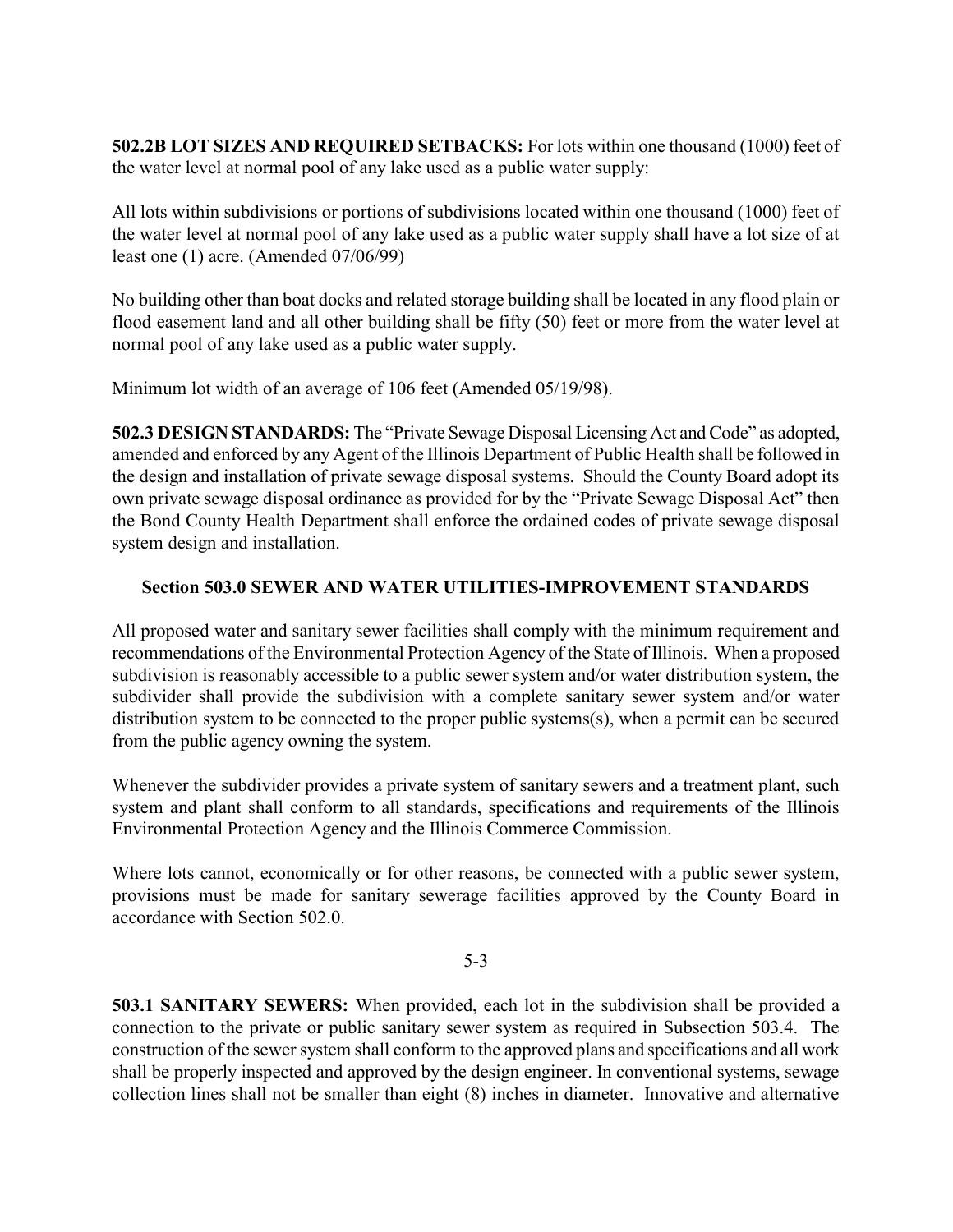systems will be judged on a case-by-case basis.

503.2 WATER SYSTEMS: When provided, each lot in the subdivision shall be provided with a connection to the private or public water system as required in Subsection 503.4. The construction of the water system shall conform to the approved plans and specifications and all work shall be properly inspected and approved by the County Engineer. Water distribution lines shall not be smaller than six (6) inches in diameter.

503.3 UTILITIES IN FLOOD PLAIN AREAS: All water and sewer systems, including individual wells located in flood plain areas, whether public or private, shall be flood proofed to a point at or above the lines and on-site waste disposals systems may be permitted providing all manholes or other above ground openings located below the FPE are watertight.

503.4 HOUSE SERVICES: House services shall be constructed to connect with the utility service mains constructed within any street or thoroughfare, to serve each adjoining lot, tract or building site; such house services shall extend from the main to a point at least two (2) feet beyond the outside lines of the proposed roadway pavement in the street, and at least one (1) foot beyond the outside lines of proposed alley pavement.

All such house services connected with utility mains constructed within any street or thoroughfare, shall be located at the approximate center line of each lot, and no deviation shall be made from this requirement except upon prior approval by the County Engineer.

Upon completion of the construction in place of all such house service connections with utility mains, an accurate map or maps showing the exact location of all such mains, together with manholes, shut off valves and other similar facilities being a part thereof, by distances in feet from street lines, and of all such house service connection in distances in feet from the side lot lines, shall be approved by the County Engineer.

#### Section 504.0 DRAINAGE

An adequate system of storm water drainage shall be constructed and installed, consisting of drainage ponds, pipes, tiles, manholes, inlets and other necessary facilities, that will adequately drain the subdivision and protect roadway pavements, and will prevent excess accumulation of storm water at any place under normal conditions. Open ditches should be avoided if possible. Such drainage system shall be subject to approval by the County Engineer.

#### 5-4

 (a) No plat shall be approved for any subdivision or part thereof which is subject to periodic flooding or which contains inadequate drainage facilities or which makes adequate drainage of streets impossible. However, if the subdivider agrees in writing to make improvements at his expense which will, in the opinion of the county Engineer, make the area safe for human occupancy and use, and further provides adequate drainage for streets, then the preliminary and final plat may be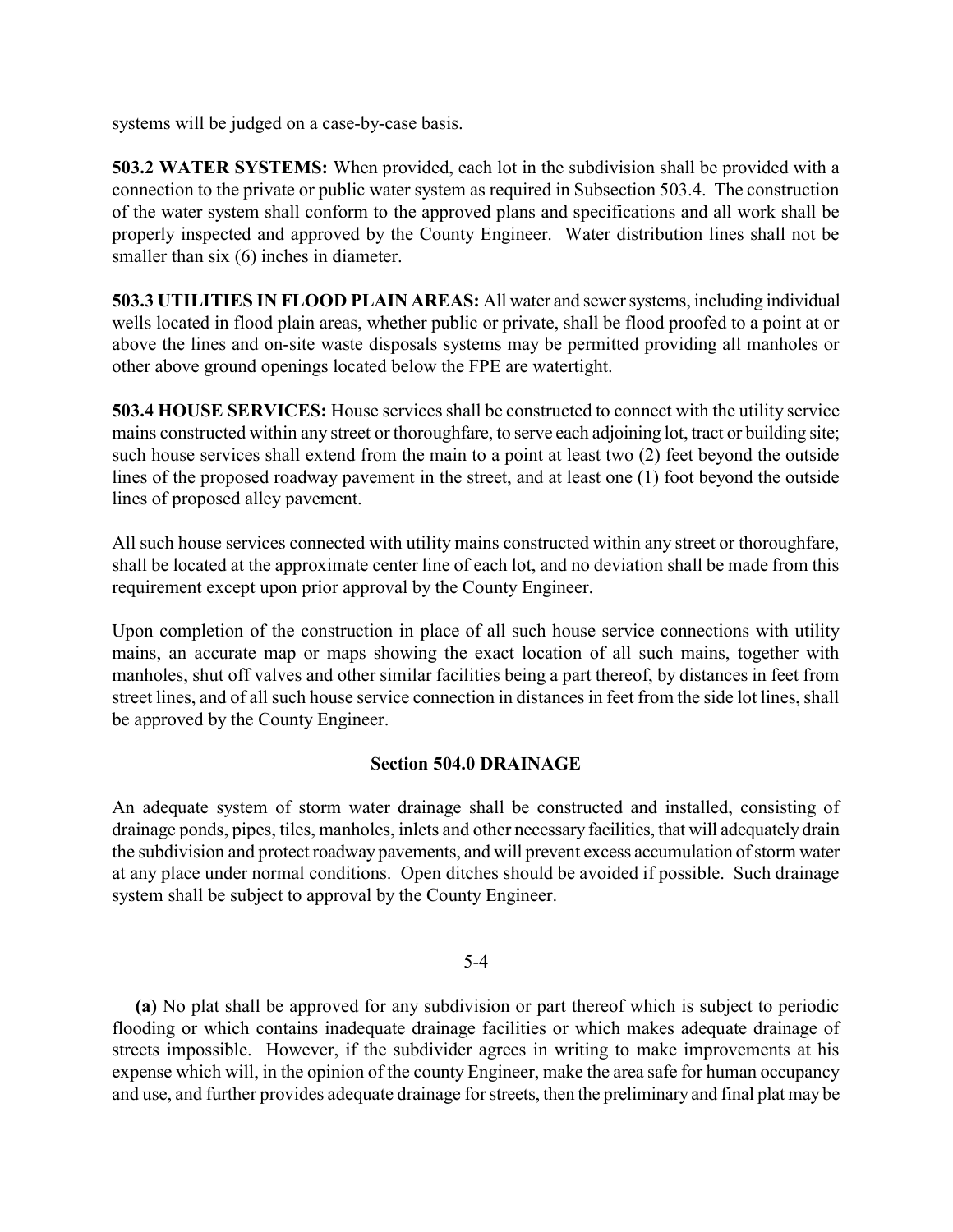approved.

 (b) No existing ditch, stream, drain, slough, retention basin, or drainage canal shall be deepened, widened, filled, rerouted or filled without permission from the County Engineer.

 (c) The drainage system shall be constructed and be operational during construction; or as approved by the County Engineer.

 (d) The natural drainage system shall be used as far as is feasible for the storage and flow of runoff.

#### Section 505.0 FIRE HYDRANTS

When a public and private water distribution system is provided, fire hydrants shall be installed by the subdivider as part of the water distribution system. Installation of hydrants shall be accomplished in such manner that each lot is within six hundred (600) feet of the fire hydrant when measured along the center line of the right-of-way. No fire hydrant shall be placed on a main smaller than six (6) inches in diameter. Hydrants installed shall be of the type approved by the Fire Chief of the district having jurisdiction. All hydrants shall not be more than twenty (20) feet from the back of the curb.

#### Section 506.0 ELECTRICAL, POWER, TELEPHONE and CABLE ANTENNA TELEVISION (CATV)

Electrical, telephone and CATV service lines shall be placed underground in a subdivision and the conduit or cables shall be located within easements or public rights-of-way in a manner which will not conflict with other underground services. The location of such services within or over any public right-of-way shall be approved by the County Engineer and the Township Highway Commissioners.

#### Section 507.0 INSPECTION OF PUBLIC IMPROVEMENTS

All public improvements to be made under the provisions of this Ordinance shall be inspected during the course of construction by the County Engineer or his duly appointed representative.

#### Section 508.0 PERFORMANCE GUARANTEE OR BOND

Final plats shall be neither approved by the County Board nor recorded by the County Clerk unless the applicable following conditions are met:

 (a) The improvements intended to be dedicated to the County, Township, other public body or acceptable private entity have been completed, inspected and accepted prior to such approval; or

5-5

 (b) A performance guarantee or bond shall be posted by the applicant with the County Clerk before the final plat is recorded. Such performance guarantee or bond shall be in an amount determined by the County Engineer as equal to the estimated construction cost of all improvements intended to be dedicated to the County, other public body or approved private legal entity. Performance of work necessary to complete construction and installation of the required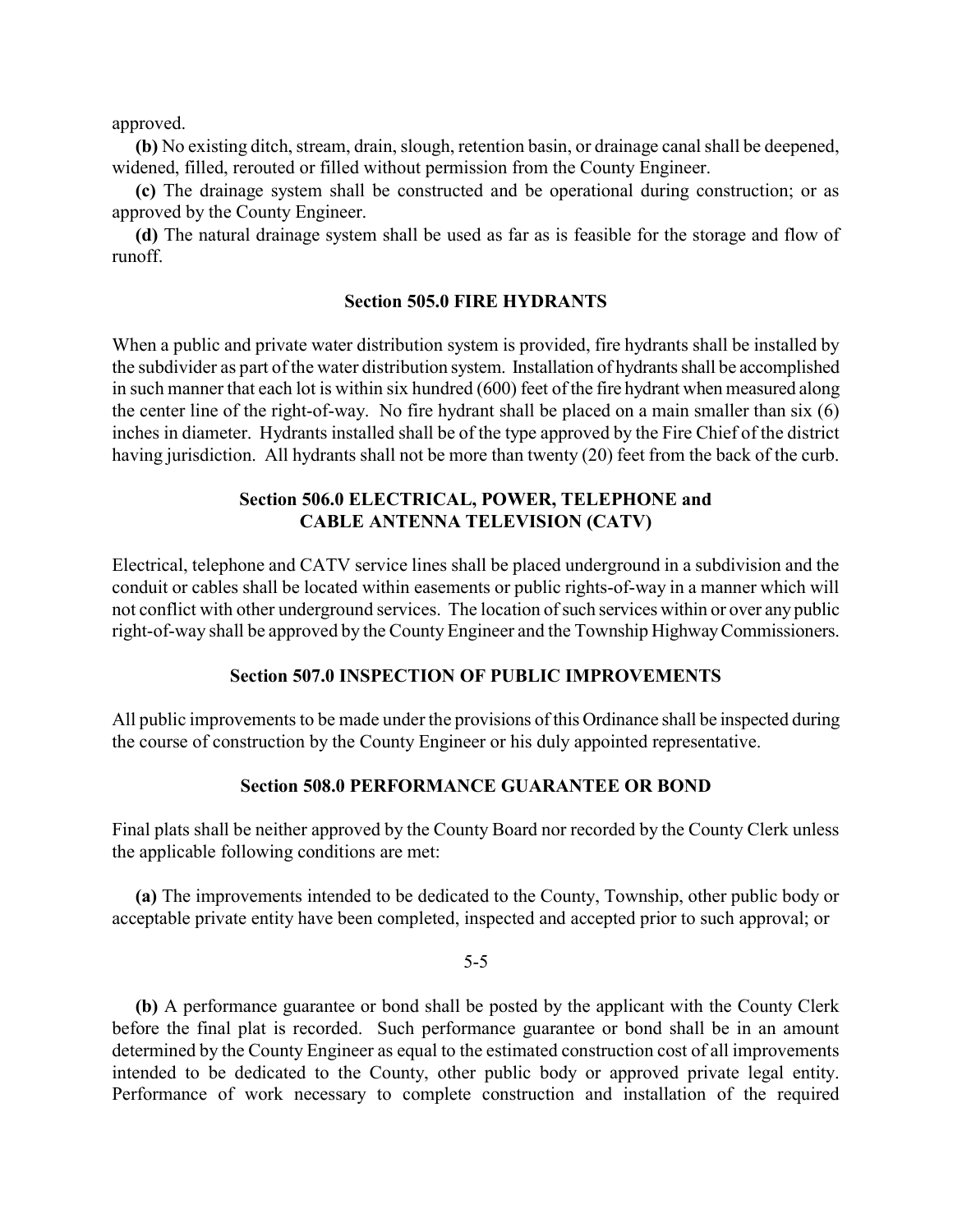improvements to be dedicated to the County, other public body or approved private legal entity shall be within two (2) years of the date of approval of the final plat, unless such time is extended by written agreement between the subdivider and the County Board. If such improvements are not satisfactorily installed within the time period specified or required, then such guarantee or bond shall be forfeited by the applicant, and the surety shall be used to pay for the completion of installing such improvements in accordance with the requirements specified herein.

508.1 RELEASE: The bond shall remain in effect until such time as the County Board shall, by written authorization, release the surety from the obligation of the bond. This release shall take place only after the improvements have been completed and accepted by the County Board.

508.2 TERM: The term of the performance bond shall not exceed two (2) years in duration subject to the following:

 (a) If at the end of the two (2) year period, all the improvements reflected by the approved improvements plan(s) have not been completed, the County Engineer may agree to extend the terms of the performance bond for a period not to exceed one (1) additional year at each extension if, after review, such longer period is necessary to facilitate adequate and coordinated provisions for transportation, water, sewerage, schools, parks, playgrounds, or other public requirements. If said improvements have not been completed at the end of the two (2) year period or as extended, the County Engineer may:

 1) Require the surety to perform on the bond and pay to the County such amount as shall be equal to the amount required to complete the improvements.

 2) Require the developer to submit a new performance guarantee or bond which has been recalculated in order to allow for any inflation in the case of constructing improvements.

508.3 ELIGIBLE SURETY: To be eligible, all sureties shall be approved by the County Treasurer. All sureties shall be subject to spot audits by the County under the supervision of the County Treasurer. If the surety fails to comply with any of the provisions of the performance bond, the surety shall not thereafter be allowed to act surety for any subdivision improvement within the jurisdiction of the County for period of two (2) years.

5-6

#### Section 509.0 PROVISIONS FOR MAINTENANCE AND OPERATION OF PRIVATE UTILITIES OR FACILITIES

When a subdivision contains sewers, sewage treatment plants, water supply system, park area, or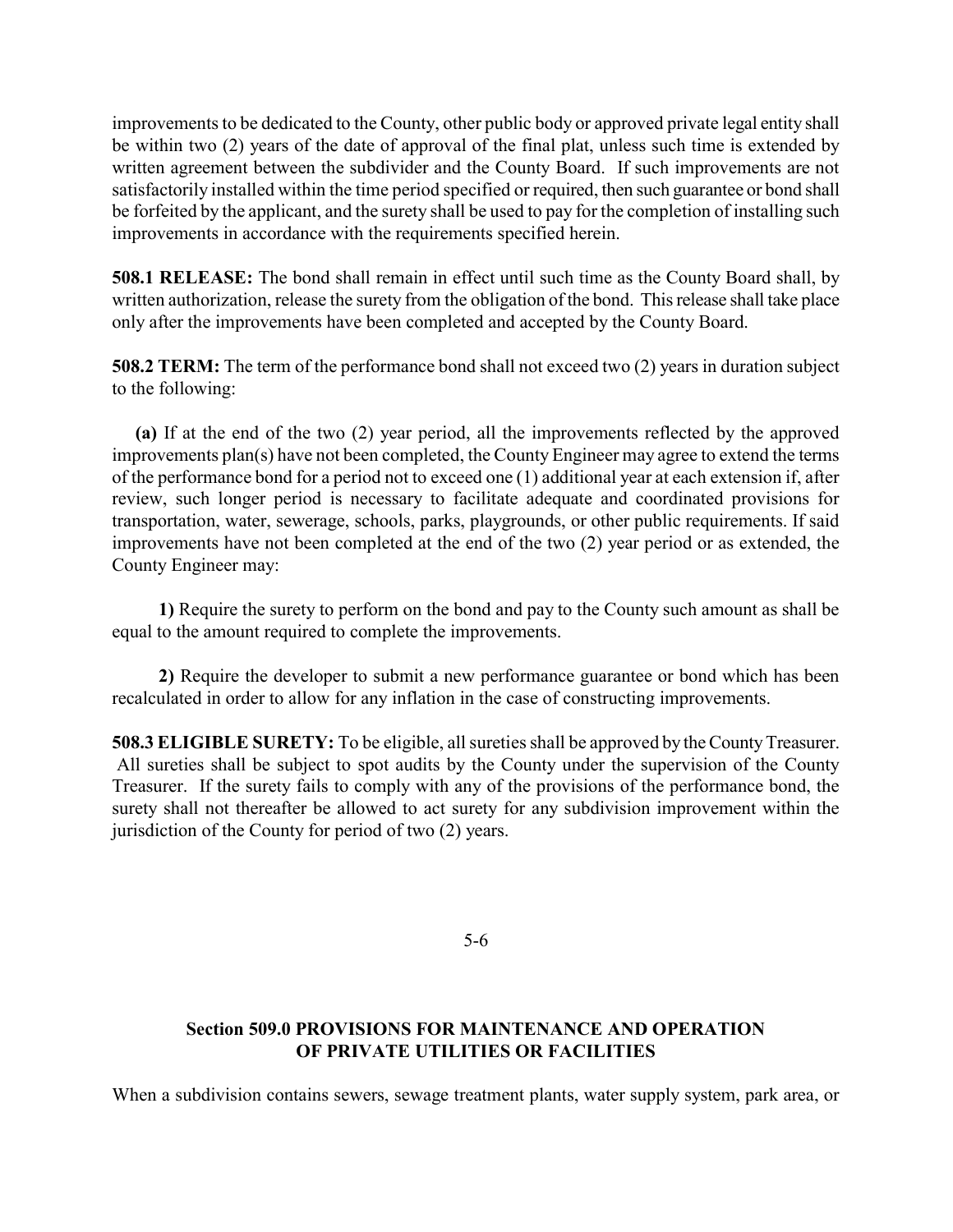other physical facilities that have not been dedicated to and accepted by an existing public agency, adequate provision shall be made for the continuous maintenance, supervision, operation and reconstruction of such facilities by the lot owners in the subdivision, subject to the regulations of the Department of Public Health and the Commerce Commission of the State of Illinois and the Illinois Environmental Protection Agency, where applicable.

#### Section 510.0 EASEMENTS

Subdivision drainage plans shall be structures so as not to block or obstruct the natural drainage of adjoining areas. The following shall be the required standards to be observed for the design of easements in a subdivision.

(a) Easement of not less than seven and one half  $(7 \frac{1}{2})$  feet in width shall be provided on each side of all rear lot lines, and along side lot lines where necessary for storm and sanitary sewers, gas, water and other mains, and for electric and telephone lines or for other public utilities. Easements of greater width may be required along or across lots when necessary for the extension of main sewers or other utilities or where both water and sewer lines are located in the same easement.

 (b) Adequate easements for storm water drainage shall be established along any natural drainage channel and in such other locations as may be necessary to provide satisfactory disposal of storm water from streets, alleys and all other portions of the subdivision. All necessary drainage easements shall be furnished at no expense to the County and meet the following minimum standards:

1) Top channel widths from 0' to 50' require top width plus 25'.

2) Over 50' top channel widths require top widths plus 25' each side.

 Wider drainage easements may be required as is necessary to permit proper construction of drainage facilities based on the drainage system plan of the area. No subdivision shall block or obstruct the natural drainage of an adjoining area.

 (c) Pedestrian easements, not less than ten (10) feet wide, may be required where deemed essential to provide circulation, or access to schools, playgrounds, shopping centers, transportation, and other community facilities.

 (d) No tree, shrub or building shall be placed or erected in any easement for utility or drainage purposes or within the right-of-way of any street, except at the owner's risk as to all costs for demolition, removal or reconstruction, and the beneficiaries of the easement rights may have free access to and use of the easements at any time.

5-7

#### Section 511.0 BLOCKS

Blocks shall not be less than five hundred (500) feet, nor more than twelve hundred (1200) feet in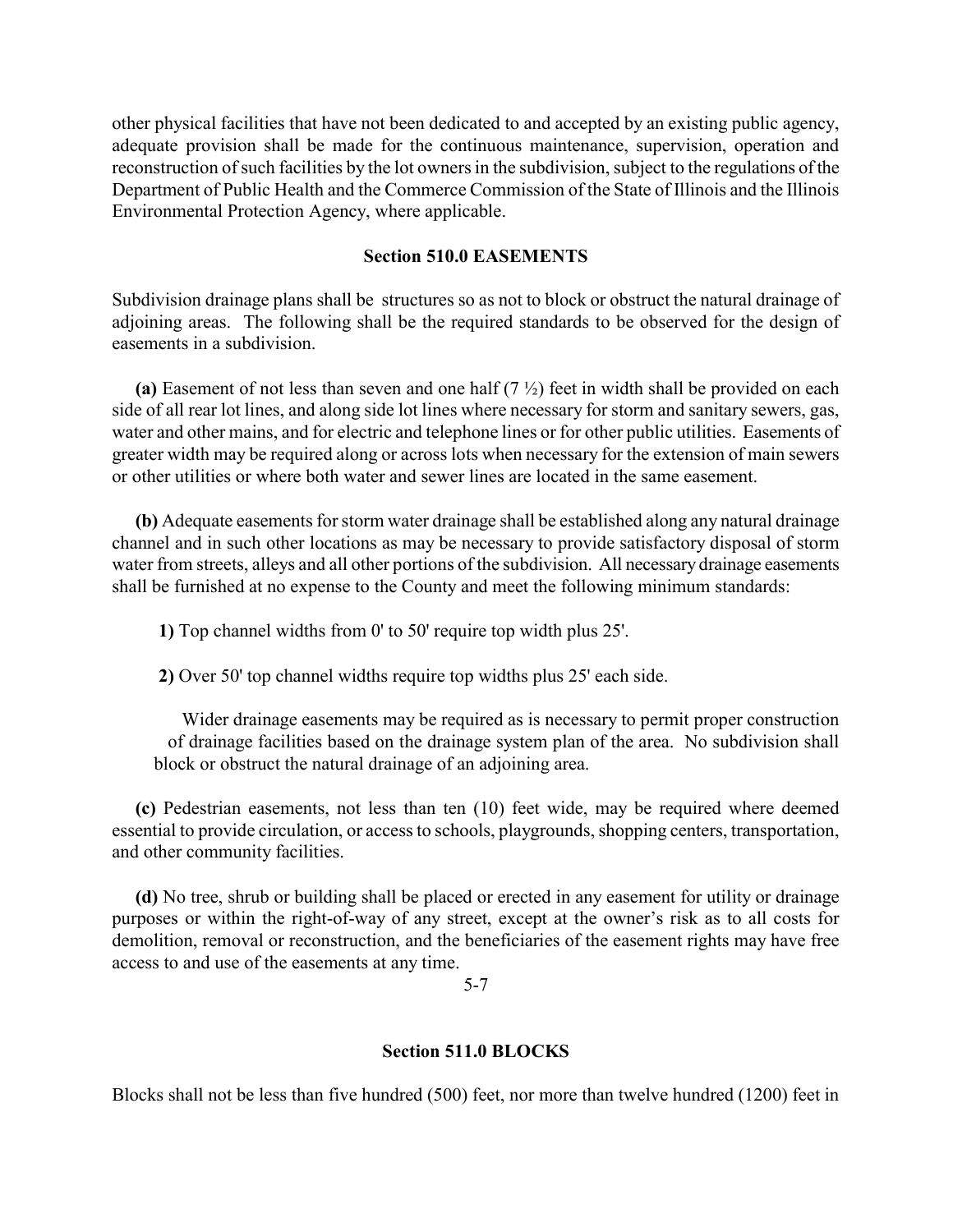length, except as the County Board considers necessary to secure efficient use of land or desired features of the street pattern.

 (a) All blocks, whenever it is deemed essential by the Administrative Officer to provide access to schools, playgrounds, shopping centers and other community facilities, shall have a crosswalk with a right-of-way of at least ten (10) feet in width near the center of the block.

 (b) The length, width and shapes of blocks shall be determined with due regard to building sites, land use, access, safety, and convenience.

 (c) Where a subdivision adjoins a primary or higher type roadway, the greater dimension of the block shall generally front or back upon such highway to avoid unnecessary multiplicity of points of ingress or egress.

#### Section 512.0 LOTS

Lot area and dimensions shall conform to the following requirements:

 (a) Every lot shall have an area of not less than fifteen thousand (15,000) square feet and a minimum width of one hundred (100) feet at the building line, provided, however that in lots which are not served by a public or private sanitary sewer system or public water system shall meet the requirements of Section 502.0.

 (b) Lots shall provide for a minimum setback of all structures of twenty five (25) feet from the lot lines parallel to frontage streets, twenty five (25) feet from lot lines parallel to side streets, and then ten (10) feet from all other property lines, easement lines or alleys.

 (c) The lot arrangement and design shall be such that all lots will provide satisfactory and desirable building sites, property related to topography and the character of surrounding development.

 (d) All side lines of lots shall be at right angles to straight street right-of-way lines and radial to curved street right-of-way lines except where a variation of this rule will provide a better street and lot design.

 (e) All remnants of lots below minimum lot area left over after subdividing a larger tract shall be added to adjacent lots rather than being allowed to remain as unusable land.

 (f) Lots with double frontage should be avoided where possible. Corner lots and lots with double frontage shall have extra dimension sufficient to permit the establishment of front building or setback lines on the adjoining streets.

 (g) The subdividing of the land shall be such as to provide each lot with satisfactory access to a public street.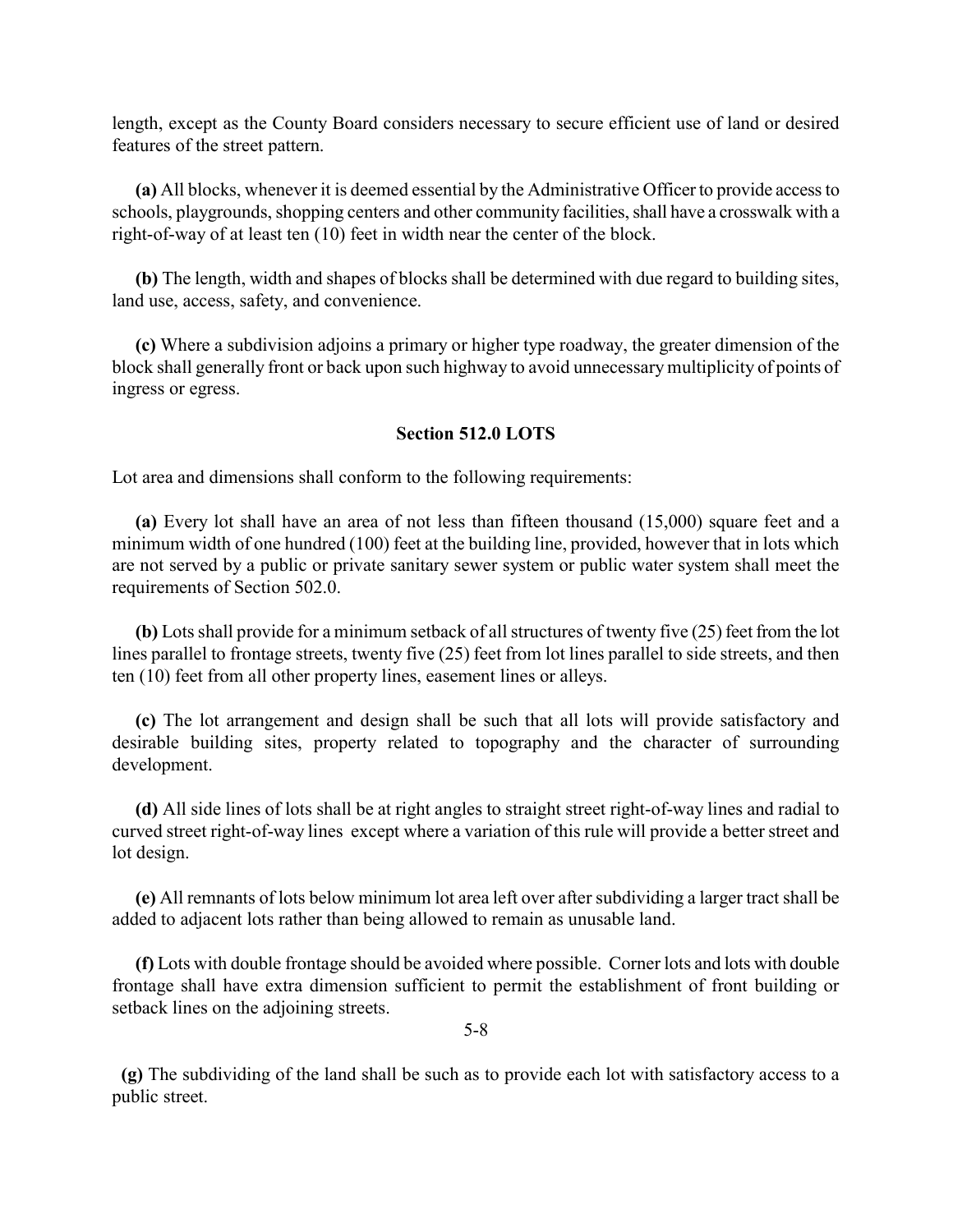(h) In the subdividing of any land, due regard shall be shown for all natural features, such as tree growth, wetlands, steep slopes, water courses, historic spots, or similar conditions, and plans adjusted to preserve those which will add attractiveness, safety and stability to the proposed development.

- (i) Lots shall be numbered consecutively throughout all phases or additions of the subdivision.
- (j) No more than four (4) lots shall be served by a private drive.

#### Section 513.0 PUBLIC RESERVATIONS

When a school board, park board or governing body of a county or municipality goes on record as desiring to purchase ground in the subdivision for a school, park or other public purpose, such area shall be reserved for acquisition within a twelve (12) month period. If within this twelve (12) month period, an acquisition price cannot be agreed upon or condemnation proceedings have not been instituted, the owner or subdivider may subdivide, sell, or dispose of said ground.

#### ARTICLE VI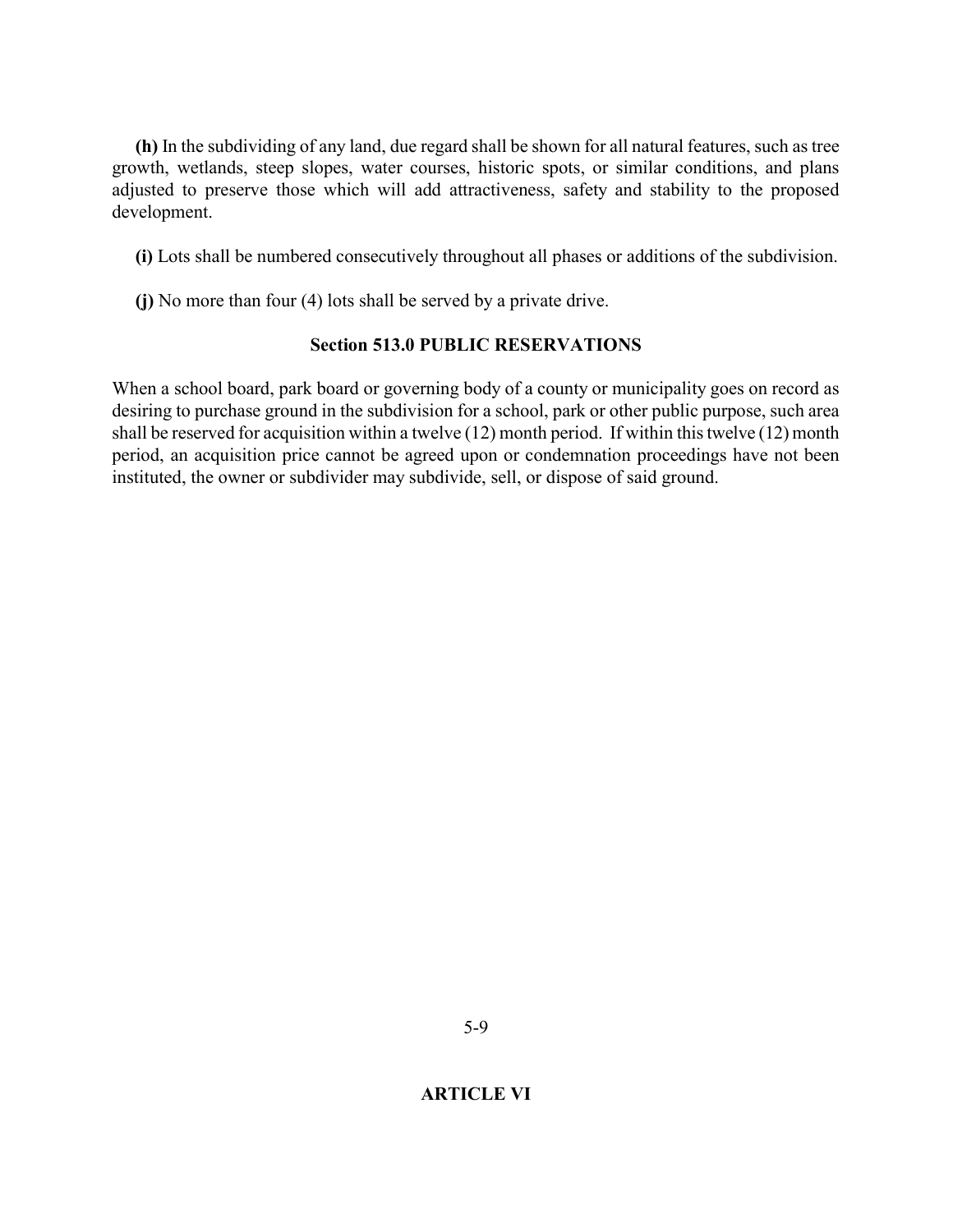#### VARIANCES

#### Section 600.0 CONDITIONS OF VARIATION

The County Board may grant a variance from the provisions of this Ordinance provided, in each case, the following conditions are met:

 (a) any variance or exception shall comply with the Intent and Purpose declared in Section 103.0 of Article I, and

 (b) special conditions and circumstances are present which are peculiar to the land, structure, or building involved and which are not applicable to other lands, structures, or building in the same area; and

 (c) literal interpretation of the provisions of this Ordinance would deprive the applicant of rights commonly enjoyed by other properties in the same area under the terms of this Ordinance; and

(d) the special conditions or circumstances do not result from the actions of the applicant; and

 (e) granting the variance requested will not confer on the applicant any special privilege that is denied by this Ordinance to owners of other lands, structures in the same area; and

(f) the variance requested is the minimum variance which would alleviate the hardship.

#### Section 601.0 VARIANCE PROCEDURES

The following procedures shall be utilized to process a variance:

 (a) The subdivider shall apply in writing for such a variance or exception upon filing the preliminary plat with the Administrative Officer.

 (b) The Administrative Officer shall notify the chairman of the County Board, and shall submit the plat and variance request along with his written opinion to said Board within ten (10) county working days after receipt of plat and variance request.

 (c) The County Board shall meet and shall make its decisions within sixty (60) days from the date of notification by the Administrative Officer.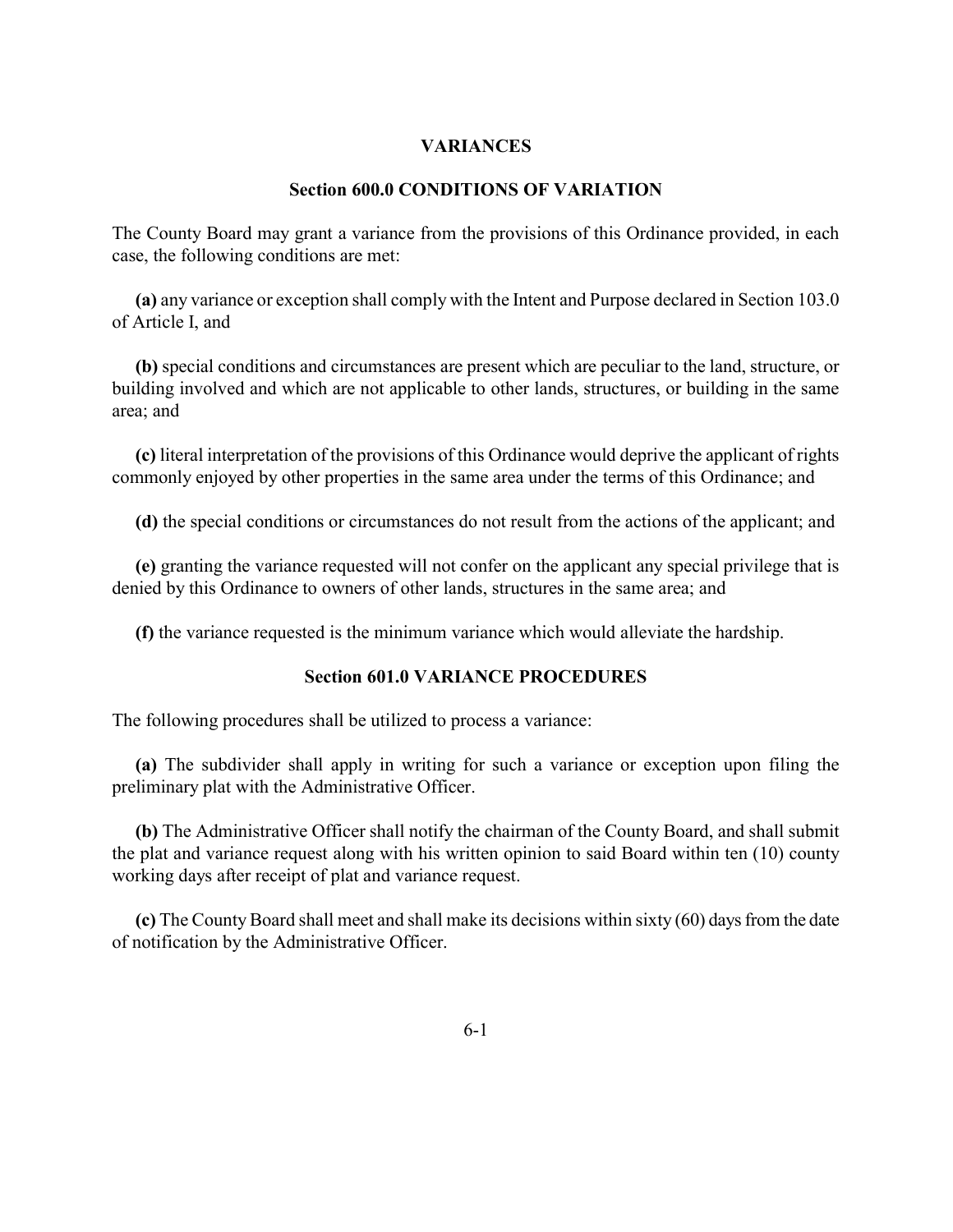(d) Any variation granted shall be in writing and clearly state all conditions requiring the variance and shall set forth the exact terms of the variance; a copy of which shall be attached to the preliminary and final plats and included in the minutes of the County Board with the reasoning set forth upon which the variance was considered justified.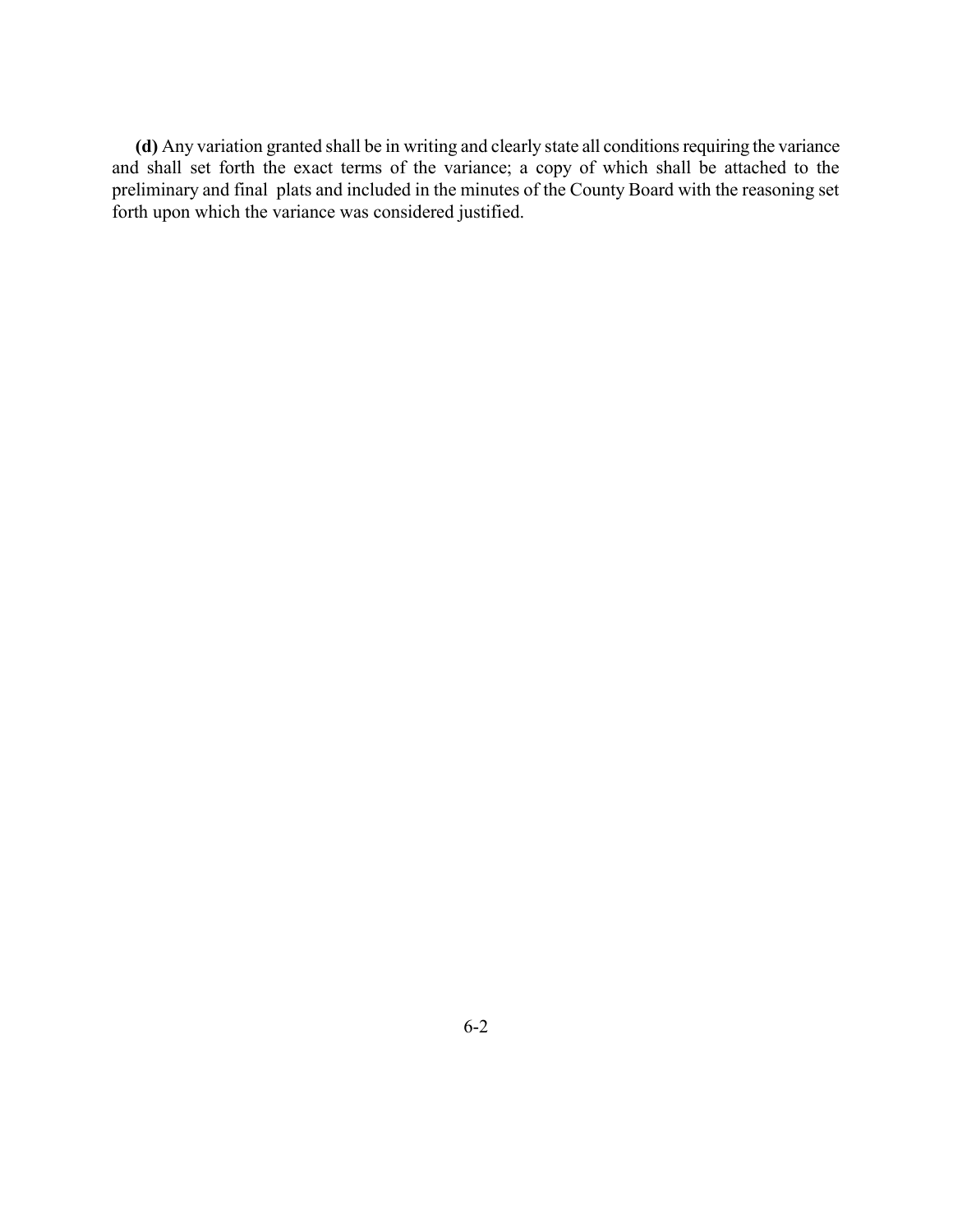#### ARTICLE VII

#### VACATIONS, PENALTIES, ADOPTION

#### Section 700.0 PLAT VACATION

Any plat may be vacated by the owner of the premises at any time before the sale of any lot therein, by a written instrument to which copy of the plat is attached, declaring it to be vacated. If there are public service facilities in the highways, streets, alleys and other public ways and in easements shown on said plat, the instrument shall reserve to the public body or public utility owning such facilities, the property, rights-of-way and easements necessary for continuing public service by means of those facilities and for the maintenance renewal and reconstruction of the same.

700.01 SUBMITTAL DOCUMENTS: The written vacation instrument shall be accompanied by the following plats and plans:

 (a) Two (2) copies of the plat of subdivision , on which there shall be shown the part thereof, or street, alley, easement, or part thereof, to be vacated.

 (b) A certificate signed by the County Clerk of Bond County certifying that there are no delinquent general taxes, no unpaid current general taxes, no unpaid forfeited taxes, and no redeemable tax sales against any of the land included in the property to be vacated.

 (c) When lots have been sold, the written vacation instrument shall be signed by all the owners of lots in the plat.

700.02 APPROVAL REQUIRED: The vacation request must be approved by the appropriate following person(s) or agency(s):

- (a) Bond County Board;
- (b) Township Highway Commissioner having jurisdiction;
- (c) Bond County Highway Engineer;
- (d) District Engineer of the Illinois Department of Transportation.

#### 700.3 COUNTY BOARD REVIEW: The County Board shall determine or require the following:

(a) If any public or private rights or privileges are affected by the proposed vacation.

 (b) The County Board may require the petitioner(s) to furnish bond in an amount to be determined by the county Board, indemnifying the County for any suit which may be filed for damages sustained by other owner(s) due to such vacation.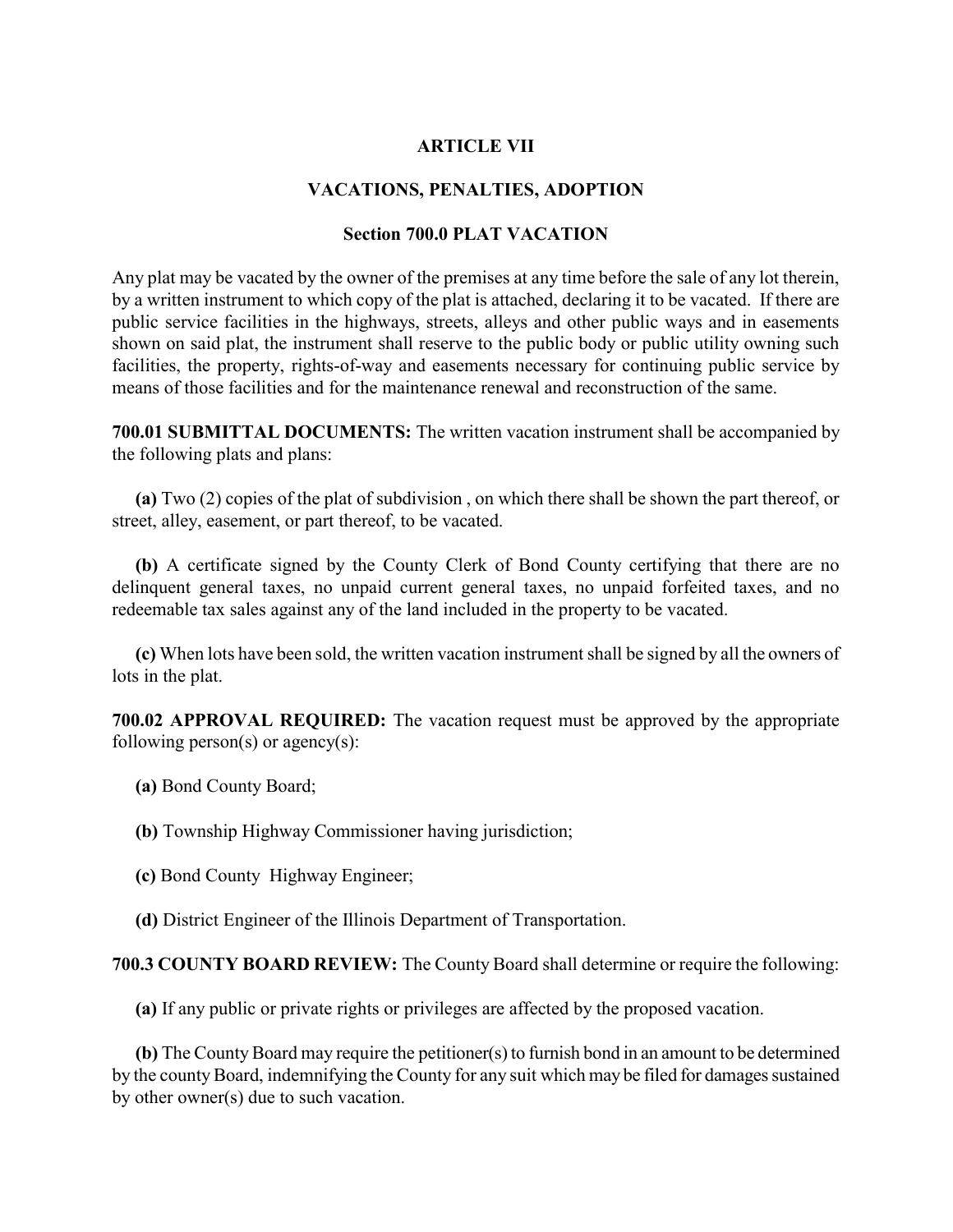(c) The County Board may require that the County be reimbursed by the owner(s) of property abutting upon a street, alley, easement or part thereof, to be vacated, in an amount which will accrue to such owner(s) by reason of the vacation.

700.4 VACATION RECORDED: When any plat or part thereof is vacated, the recorder in whose office the plat is recorded or filed as aforesaid, shall, upon the recording of such vacation, write in plain letters across the plat or part so vacated the word "vacated", and shall also make a reference on the same to the volume and page in which the instrument of vacation is recorded.

#### Section 701.0 AMENDMENTS

This Ordinance may be amended, supplemented or repealed by a majority vote of the County Board.

#### Section 702.0 VALIDITY

If any section, subsection, clause or phrase of this Ordinance is for any reason held to be unconstitutional or void, such decision shall not affect the validity of the remaining portions of this Ordinance.

#### Section 703.0 REPEAL OF CONFLICTING REGULATIONS

All regulations in conflict with this Ordinance are hereby repealed; the terms and conditions under which preliminary plats were approved prior to the adoption of this Ordinance shall be binding and in effect.

#### Section 704.0 PENALTIES

Any person, firm or corporation who constructs any public improvements or portion thereof in violation of the provision of this Ordinance shall be, upon conviction, fined not more than Five Hundred (\$500.00) Dollars for each offense, and each day of the continued violation shall constitute a separate additional violation.

704.1 FINES: Any person who shall sell or offer for sale, lease or offer for lease, while this Ordinance is in effect, any lot or block or blocks, within the area of jurisdiction of the county, or any re-subdivision of any block or lot therein, before all of the requirements of this Ordinance have been complied with, shall be fined not less that Twenty Five (\$25.00) Dollars nor more than Five Hundred (\$500.00) Dollars for each lot, block or part thereof so sold, offered for sale, leased or offered for lease.